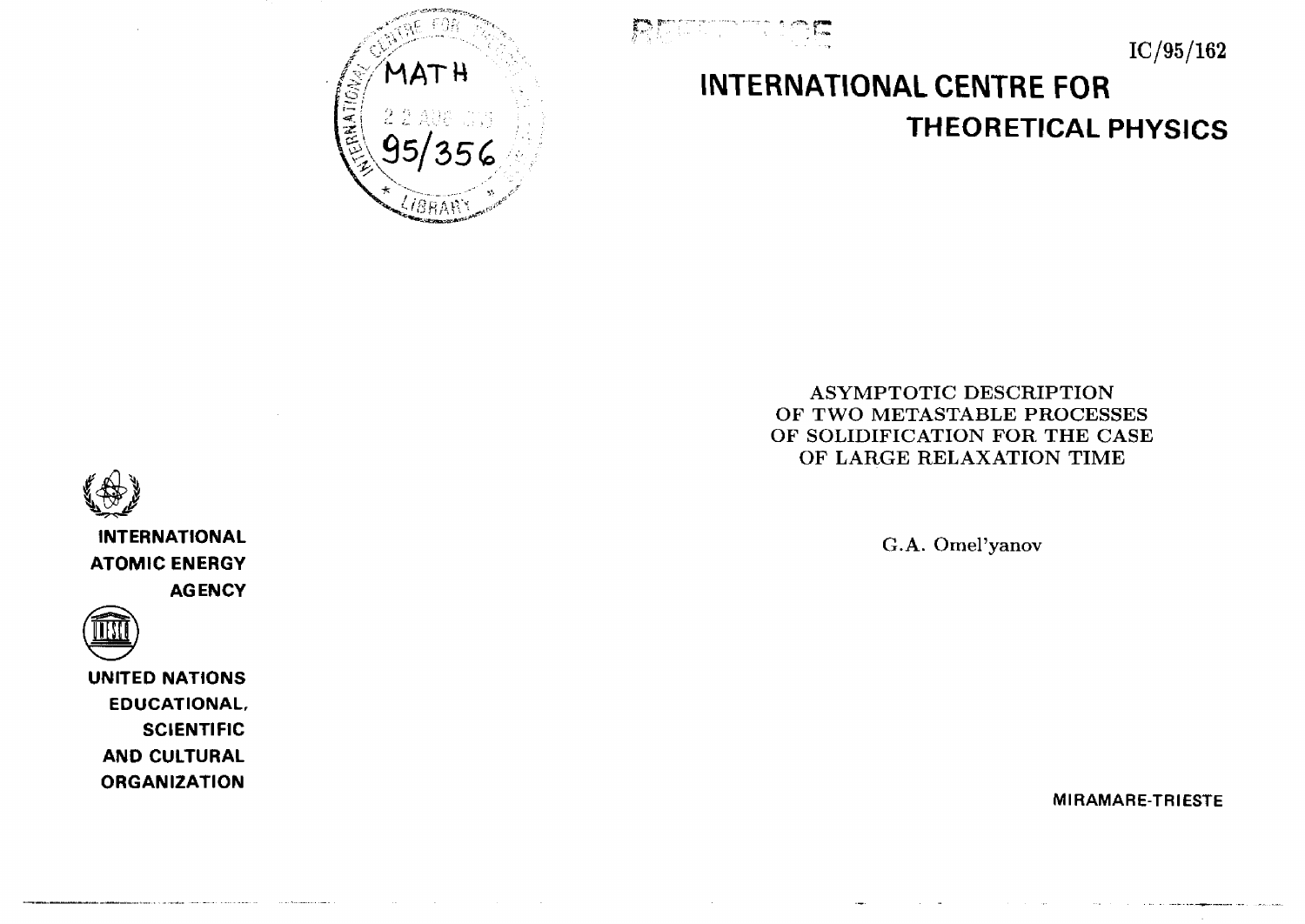i - m www.ill. no. www.ill. no. www.ill. no. www.ill. no. www.ill. no. www.ill. no. www.ill. no. www.ill. no. w<br>B and the second contract of the second contract of the second contract of the second contract of the second c

 $\begin{array}{c} \mathbf{1} \\ \mathbf{1} \\ \mathbf{1} \\ \mathbf{1} \end{array}$ 

 $\begin{array}{c} \gamma \\ \chi \\ \chi \\ \downarrow \end{array}$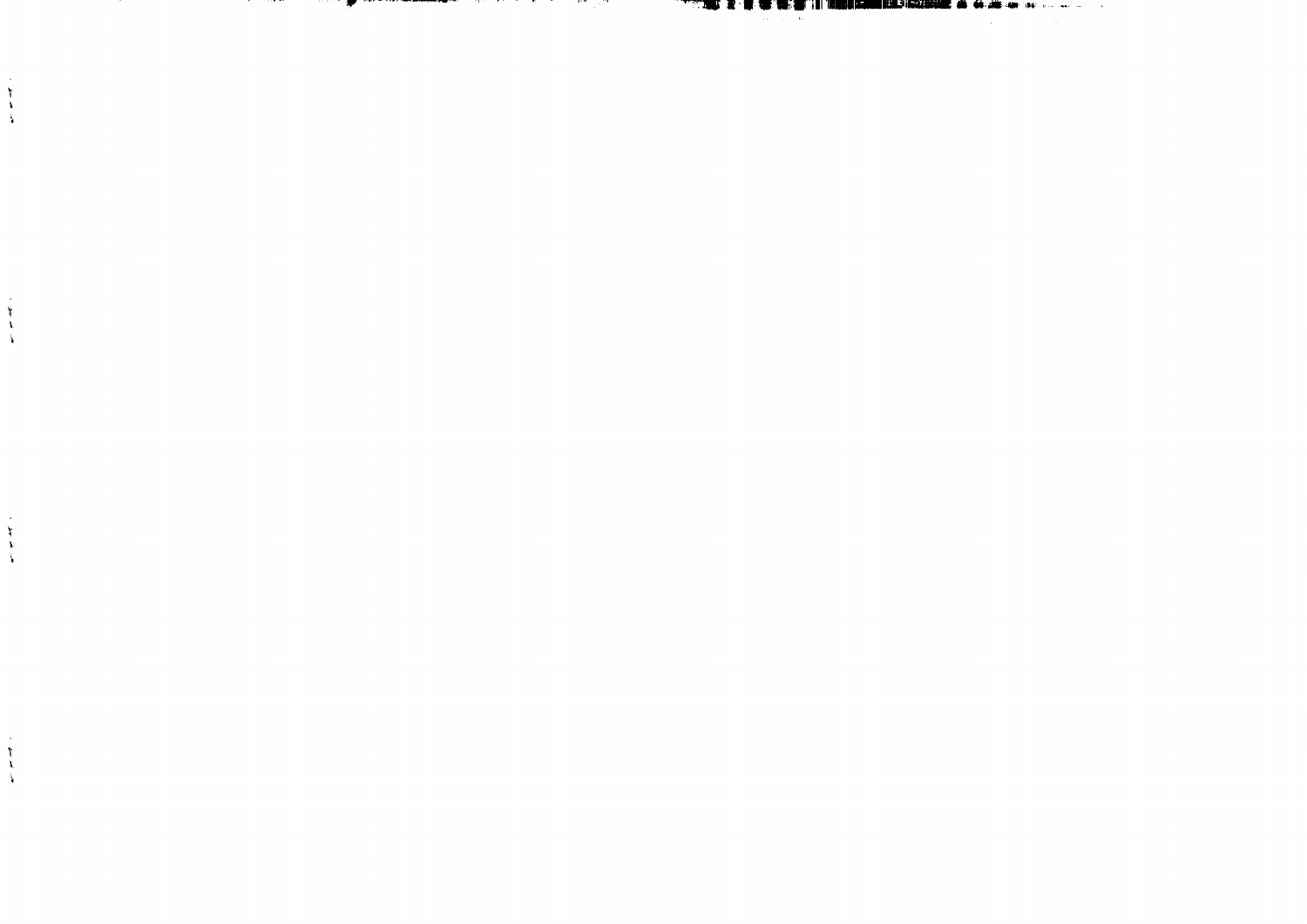#### IC/95/1C2

## 1. Introduction

International Atomic Energy Agency and United Nations Educational Scientific and Cultural Organization INTERNATIONAL CENTRE FOR THEORETICAL PHYSICS

#### **ASYMPTOTIC DESCRIPTION OF TWO METASTABLE PROCESSES OF SOLIDIFICATION FOR THE** CASE **OF LARGE RELAXATION TIME**

 $G.A.$  Omel'vanov<sup>1</sup> Internationa) Centre for Theoretical Physics, Trieste, Italy.

#### ABSTRACT

The non-isothermal Cahn-Hilliard equations in the *n*-dimensional case  $(n = 2, 3)$  are considered, The interaction length is proportional to a small parameter, and the relaxation time is proportional to a constant, The asymptotic solutions describing two metastable processes are constructed and justified. The soliton type solution describes the first stage of separation in alloy, when a set of "superheated liquid" appears inside the "solid" part. The Van der Waals type solution describes the free interface dynamics for large time. The smoothness of temperature is established for large time and the Mullins- Sekerka problem describing the free interface is derived.

## MIRAMARE-TRIESTE July 1995

**Service** 

consumer and

The aim of this paper is to consider two metasiable processes of solidification. The simplest processes of phase separation and solidification in a binary alloy are described by the non isothermal *Calm-Milliard equations* (2, 7-9]:

$$
\frac{\partial}{\partial t} \left( \theta + \frac{l}{2} \varphi \right) = k \Delta \theta + f(x, t),
$$
\n
$$
-\tau \frac{\partial \varphi}{\partial t} = \xi^2 \Delta \left( \xi^2 \Delta \varphi + \frac{1}{2a} (\varphi - \varphi^3) + \theta \right).
$$
\n(1)

Here  $x \in \Omega$ ,  $\Omega \subset R^n$  is a bounded domain with smooth  $(C^{\infty})$  boundary  $\partial\Omega$ ,  $n = 2,3$ ;  $\Delta$  is the Laplace operator;  $\theta$  is the temperature;  $k > 0$  is the thermal conductivity coefficient;  $f(x,t)$  is a smooth function;  $t > 0$  is the latent heat of melting;  $\xi > 0$  is the surface tension;  $\tau > 0$  is the time of relaxation;  $a > 0$  is the interaction length;  $\varphi$ is the normalized concentration. The value  $\varphi = 0$  corresponds to the uniform mixture, whereas the values  $\varphi = \pm 1$  correspond to the pure phases, i.e. to the species which are distinguished from the alloy.

The system (1) is interesting from the physical viewpoint in the case

$$
\xi \ll 1, \qquad a \ll 1. \tag{2}
$$

Let us introduce a small parameter  $\varepsilon > 0$  and let

$$
a = \varepsilon, \qquad \frac{\xi^2}{a} = \text{const}, \qquad t = \text{const}, \qquad \varepsilon \to 0.
$$
 (2')

For simplicity, we also assume that  $k$  is a constant and  $l = 2$ . Then, preserving the notation and performing simple transformations, we can rewrite system (1) in the form of the *Vakii-Milliard system with 0 small parameter*

$$
\frac{\partial}{\partial t}(\theta + \varphi) = \Delta \theta + f(x, t),
$$
\n
$$
-\kappa \frac{\partial \varphi}{\partial t} = \Delta \left(\varepsilon^2 \Delta \varphi + \varphi - \varphi^3 + \varepsilon \kappa_1 \theta\right),
$$
\n(3)

where  $\kappa > 0$ ,  $\kappa_1$  are constants,  $x \in \Omega$ ,  $\varepsilon \to 0$ ,

The initial data

$$
\theta|_{t=0} = \theta^0(x,\varepsilon), \qquad \varphi|_{t=0} = \varphi^0(x,\varepsilon), \tag{4}
$$

where  $\theta^0$ ,  $\varphi^0$  are certain smooth (for  $\varepsilon > 0$ ) functions, and the boundary conditions

$$
\frac{\partial \theta}{\partial N}\Big|_{\Sigma} = 0, \quad \frac{\partial \varphi}{\partial N}\Big|_{\Sigma} = 0, \quad \frac{\partial}{\partial N}\Delta \varphi\Big|_{\Sigma} = 0 \tag{5}
$$

من المستحدة المستحدة المستحدة التي تعالى التي تعالى التي تعالى المستحدة التي تعالى التي تعالى التي ت

complete the problem. Here *N* is the external normal to  $\partial \Omega$ ,  $\Sigma = [0, T] \times \partial \Omega$ ,  $T > 0$ .

The detailed mathematical analysis of the solution for arbitrary initial data  $\theta^0$ ,  $\varphi^0$ is impossible at present. Sc we shall consider only two specific for the metastable stage processes, choosing the special initial data respectively. It is well known that there exist so-called stable, unstable and melastable stages of processes in alloys [31]. Under the

**Contract Service** 

<sup>&#</sup>x27;Permanent address: Moscow State Institute of Electronics and Mathematics, B.Vuzovsky, 3/12, 109028 Moscow, Russian Federation.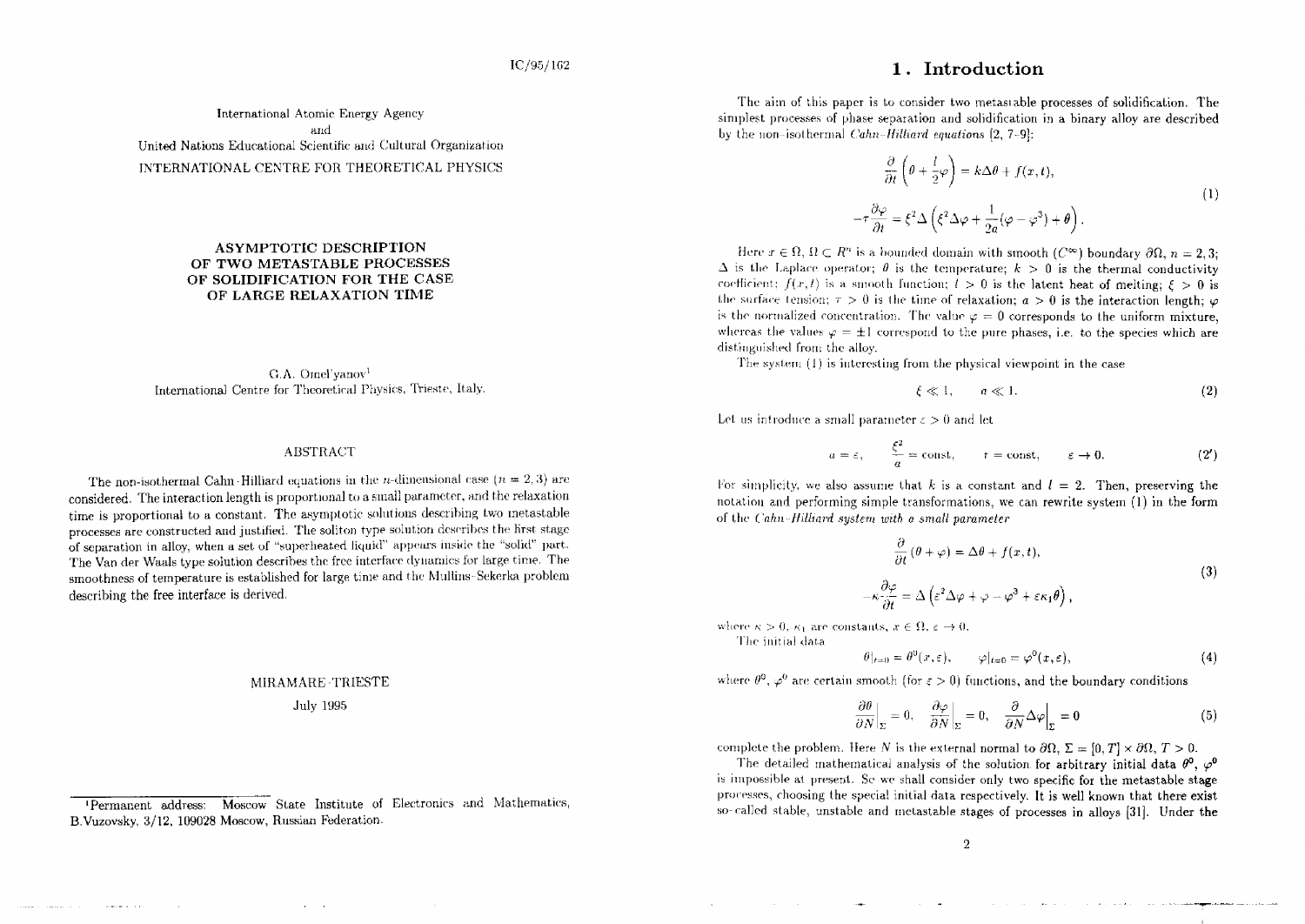assumptions (2') they correspond to the cases:  $\tilde{\varphi} \ge 1$  or  $\bar{\varphi} \le -1$ , and  $-1/\sqrt{3} < \bar{\varphi} <$  $1/\sqrt{3}$ , and  $-1 < \bar{\varphi} < -1/\sqrt{3}$  or  $1/\sqrt{3} < \bar{\varphi} < 1$  respectively. Here and below  $\bar{f}(x) =$  $w$  – lim  $f(x, \varepsilon)$  denotes the weak limit in the  $\mathcal D'$  sense. The numbers  $\pm 1$  correspond to the zero points of the equilibrium chemical potential  $F'(\varphi) = \varphi^3 - \varphi$ . The numbers  $\pm 1/\sqrt{3}$ correspond to local maxima/minima of *F'.*

Ť  $\chi$  $\mathbf{A}$ 

 $\frac{1}{\sqrt{2}}$ 

 $\frac{1}{4}$  $\frac{1}{4}$ 

The physical setting of our problem is the following: to simplify problem we assume that the initial concentration  $\varphi^{0}(x) \in (1/\sqrt{3},1)$  for all  $x \in \Omega$ . The set of such points with concentration will be called "solid". Since the interval  $(1/\sqrt{3},1)$  belongs to the domain of attraction to the point  $\varphi_{\epsilon q}^+ = 1$ , the concentration ought to increase and to tend to  $\varphi_{\epsilon q}^+$ . But it is impossible to obtain the situation when  $\varphi(x,t) = \varphi_{\text{eq}}^+$  at each point of  $\Omega$ , since the global mass  $m(\varphi)$ ,

$$
m(\varphi)=\int_{\Omega}\varphi dx
$$

conserves in time and  $m(\varphi^0) < |\Omega|$ . Thus one must assume the appearance of subdomains *U*<sup> $\uparrow$ </sup> such that  $\bar{\varphi} \in (1/\sqrt{3}, 1]$  as  $x \in \Omega$ <sup>+</sup> and  $\bar{\varphi} \in [-1, -1/\sqrt{3}]$  as  $x \in \Omega$ <sup>-</sup>. After that the next stage of the solidification starts, when the subdomains  $\Omega_t^{\pm}$  transform. The soliton type asymptotic solution, constructed in the present paper, describes the first stage when the "liquid" part  $\Omega_r^+$  appears inside the "solid" part, but the volume of  $\Omega_r^-$  is still small enough.

The Van der Waals type asymptotic solution describes the motion of  $\Omega_t^{\pm}$  when  $|\Omega_t^{\pm}|$  > const uniformly in  $\varepsilon$ . Our construction allows us as well to establish that the temperature remains a smooth function (in the leading term with respect to  $\varepsilon$ ) during these processes. Therefore, the solidification process, described by Cahn-Hilliard equations (3), differs, in principle, from the dynamics of "solid"/"liquid", described by both the phase field model and the Cahn-Hilliard model (1) for small time of relaxation. Actually, according to the phase field model and (1) for  $\tau \sim \varepsilon$ , the temperature has a weak discontinuity on the free interface, whereas, according to the model (3). the temperature is almost the same on the "solid" and "liquid" domains (for both  $|\Omega_t^+| \ll 1$  and  $|\Omega_t^-| \sim$  const). So we can say that the appearing set  $\Omega_r^-$  is the domain of "superheated liquid". We shall consider only the case  $\overline{\varphi^0} \in (1/\sqrt{3},1]$ . Nevertheless, it is clear that our construction also allows us to describe the analogous processes in the case  $\overline{\varphi^0} \in \{-1, -1/\sqrt{3}\}.$ 

The Cahn-Hilliard equation (the second equation in (1) with  $\theta = \text{const}$ ) was proposed by J. W. Cahn and J. E. Milliard [7-9] as a simple model for the process of phase separation of a binary alloy at a fixed temperature. The surveys of physical aspects of this model are given also by V. P. Skripov *k* A. V. Skripov [41], J. D. Gunton *k* M. Droz [18], Y. S. Lipatov *k* V. V. Shilov [22], A. Novick-Cohen *k* L. A. Segel [31], T. Nose [32]. This equation arises as well in the study of mathematical biology and ecology, see U. S. Cohen *k* J. 0. Murray [13] and M. Hazewinkel & J. Kaashoek *k* B. Leynse [19]. The numerical results for the Cahn-Hilliard equation were got by C. M. Elliott *k* D. A. French [17] and T. M. Rogers *k* K. R. Elder *k* R. C. Desai [40]- The equilibrium theory for the Cahn-Hilliard equation was investigated by ,J. Carr *k* M. E. Gurtin *k.* M. Slemrod [10] in the one-dimensional case such that  $\bar{\ell}^2 \sim a \ll 1$ . The existence of extremely slow evolving solutions of this equation in the same case was established by J. Carr & R. L. Pego  $[11]$ and N. Alikakos *&i* P. W. Bates *k, G.* Fusco [1] (see also references cited therein). The initial value problem for the Cahn-Hilliard equation is investigated in detail in the case when  $\tau$ ,  $\xi$ , a are constants,  $n \leq 3$  and  $\theta = \text{const.}$  For the description of the results the reader is referred to C. M. Elliott *k* S. Zheng [16], S. Zheng [46], P. W. Bates *k* P. C. Fife  $[3]$ , R. Temam  $[45]$ , where the existence and uniqueness theorems, as well as the existence of an attractor are proved.

Nevertheless, it is clear that these results do not describe the limit problem of (1) as  $a, \ell \rightarrow 0$ . So, there we have the problem about the correspondence between the initial problem (1) with  $a, \ell \ll 1$  and the limit problem as  $a, \ell \rightarrow 0$ . A similar relation between the *phase field system* with a small parameter  $\epsilon \ll 1$  and the limit (as  $\varepsilon$  tends to zero) *modified Stefan problem* was established by E. Radkevich [39], V. Danilov & G. Omel'yanov *k* E. Radkevich [H, 15, 33, 31], P. Plotnikov *k* V. Starovoitov [38], M. Soner [42], sec also the paper by B. Stoth [43] and the papers [35, 36] about analogous problems. Moreover, it is impossible to reduce the problem with a small parameter  $\varepsilon \to 0$ to the already studied problem with  $\varepsilon = \text{const.}$  Actually, by changing the scale  $t' = t/\varepsilon^2$ ,  $x' = x/\varepsilon$ , system (1) can be transformed as follows

$$
\frac{\partial}{\partial t'}(\theta' + \varphi') = \Delta_{x'}\theta' + f',
$$
  

$$
-\kappa \frac{\partial \varphi'}{\partial t'} = \Delta_{x'} \left(\Delta_{x'}\varphi' + \varphi' - (\varphi')^3 + \varepsilon \kappa_1 \theta'\right),
$$
  

$$
\theta'|_{t'=0} = \theta^{0'}(x', \varepsilon), \qquad \varphi'|_{t'=0} = \varphi^{0'}(x', \varepsilon).
$$
 (6)

Here  $F'(x', t', \varepsilon) = F(\varepsilon x, \varepsilon^2 t, \varepsilon), f' = \varepsilon^2 f(\varepsilon x, \varepsilon^2 t).$ Now we note that the conditions

$$
\|\theta^{0'}; L^2(\Omega')\| \le \text{const}, \qquad \|\varphi^{0'}; L^2(\Omega')\| \le \text{const},
$$

which are natural for  $\varepsilon = \text{const}$ , imply the senseless assumption

$$
|\Omega| \propto \varepsilon^n \quad \text{as} \quad \varepsilon \to 0,
$$

since

 $\alpha$  , and  $\alpha$  , and  $\alpha$  , and  $\alpha$  , and  $\alpha$  , and  $\alpha$ 

$$
\int_{\Omega} (\varphi^{0'}(x',\varepsilon))^2 dx' = \frac{1}{\varepsilon^n} \int_{\Omega} (\varphi^0(x,\varepsilon))^2 dx = \mathrm{const}
$$

and  $\varphi^0$  varies from  $-1$  to 1. Here and below  $||f; X||$  denotes the norm of f in the space A'.

Thus we have to admit that

$$
\|\theta^{0'}; L^2(\Omega')\| \le \frac{c}{\varepsilon^{n/2}}, \qquad \|\varphi^{0'}; L^2(\Omega')\| \le \frac{c}{\varepsilon^{n/2}}.
$$

which corresponds to  $|\Omega| \propto$  const. Here  $c = \text{const.}$ 

Further, the solvability of (6) for  $t' \leq T_1'$ , where  $T_1'$  is a constant, means only the solvability of the initial problem with the small parameter for times  $t \leq \varepsilon^2 T'_{\epsilon} \to 0$  as  $\varepsilon \to 0$ . Let the estimate

$$
\|\varphi';L^{\infty}(0,T'_1;L^2(\Omega'))\|+\|\nabla_{x'}\varphi';L^2(Q')\|+\|\nabla_{x'}\theta';L^2(Q')\|\leq \frac{c_1}{\varepsilon^{\eta/2}}
$$

hold for  $t' \leq T'$ . Here  $Q' = [0, T'] \times \Omega'$ . Then, using the construction common for parabolic equations, we see that the energy equality

$$
\frac{\kappa}{2}\frac{d}{dt'}\int_{\Omega'}\varphi'^2dx'+\int_{\Omega'}(\Delta_{x'}\varphi')^2dx'+3\int_{\Omega'}\varphi'^2|\nabla_{x'}\varphi'|^2dx'
$$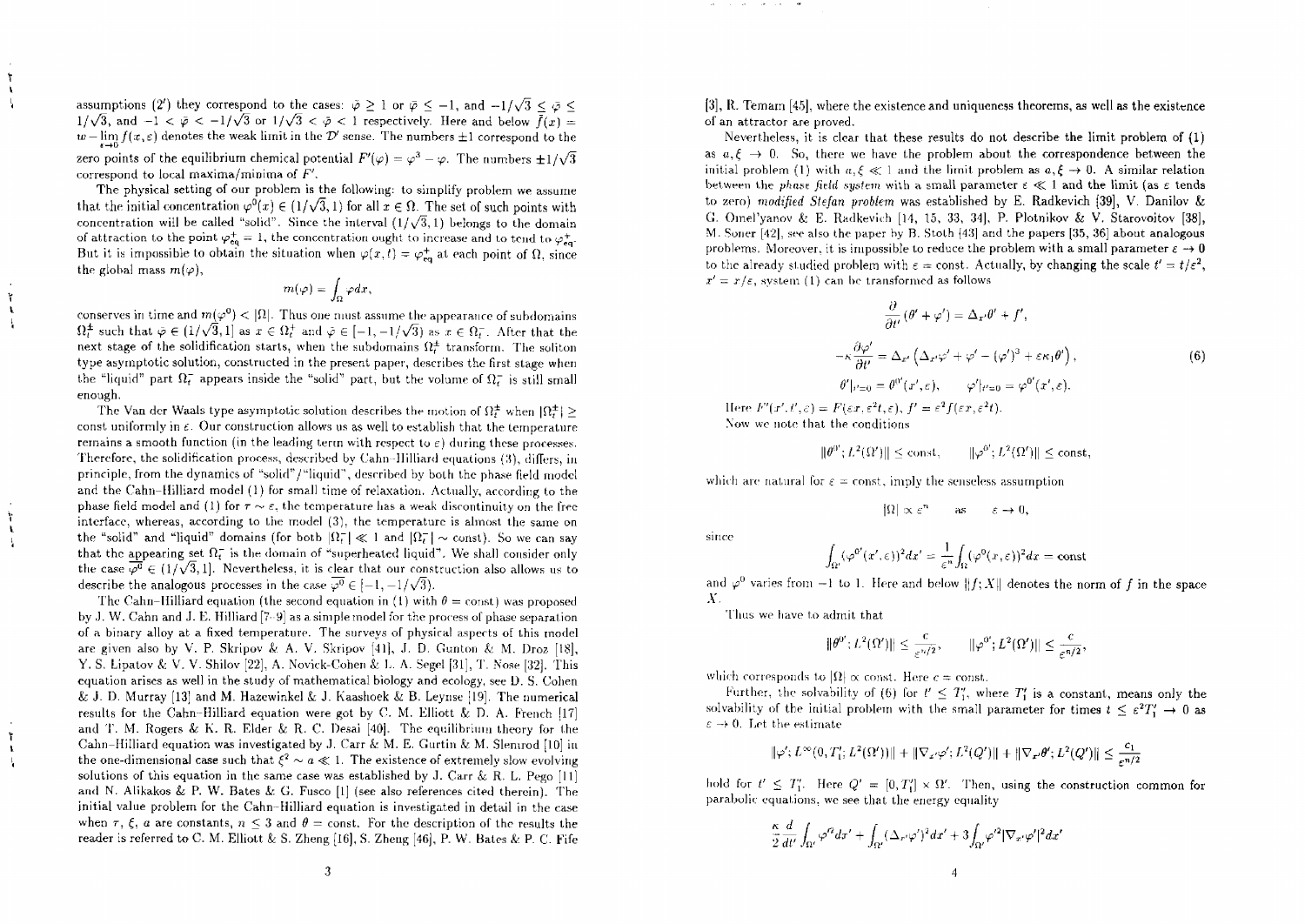$$
=\int_{\Omega'}|\nabla_{x'}\varphi'|^2dx'+\varepsilon\kappa_1\int_{\Omega'}(\nabla_{x'}\varphi',\nabla_{x'}\theta')dx'
$$

implies the following estimate

$$
\frac{d}{dt'}\|\varphi';L^2(\Omega')\|^2+\varepsilon^2\lambda_0^2b\,\|\varphi';L^2(\Omega')\|^2\leq \frac{c_1^2}{\varepsilon^n}
$$

for all  $t' \leq T'_1$ . Here  $\lambda_0 > 0$  is the minimal eigenvalue of the Laplace operator  $-\Delta_x$  on  $\Omega$ ; (*f*, *g*) denotes the scalar product of vectors  $\hat{f}$ , *g* in  $R^n$ ;  $b = \text{const.}$ 

Therefore,

$$
\|\varphi'; L^2(\Omega')\|^2(t') \leq \frac{c^2}{\varepsilon^n} e^{-\varepsilon^2 \lambda_0^2 bt'} + \frac{c_1^2}{\varepsilon^{n+2} b \lambda_0^2} \left(1 - e^{-\varepsilon^2 \lambda_0^2 bt'}\right)
$$

Hence,

$$
\|\varphi';L^2(\Omega')\|(t')\leq \frac{c_2}{\varepsilon^{n/2+1}}.
$$

The last inequality yields the useless estimate for the solution with respect to initial variables

$$
|\varphi;L^2(\Omega)|\mathclose|\,(t)\leq \frac{c_2}{\varepsilon}\qquad\text{as}\qquad\varepsilon\to 0.
$$

So, problems with a small parameter have to be examined from the viewpoint of both constructing an asymptotic solution and proving the existence and uniqueness theorems.

The multidimensional Cahn Hilliard equation with a small parameter was considered by B. Stoth [44] in the spherical symmetry case, and by R. L. Pego [37].

The non-isothermal multidimensional equations for the process of phase separation were obtained by H. Alt & I. Pawlow [2], where the existence of a weak solution satisfying a generalization of (1) is established in the case  $r, \xi, a = \text{const.}$  The Van der Waals type asymptotic solution of the multidimensional Cahn-Hilliard system (1) was constructed and established by G. Omel'yanov & V. Danilov & E. Radkevich [35, 36] in the fast relaxation case

$$
a = \varepsilon
$$
,  $\xi^2/a = \text{const}$ ,  $\tau/a = \text{const}$ ,  $\varepsilon \to 0$ .

In this paper the asymptotic solutions of problem  $(3)-(5)$  are constructed and justified under the assumption that the classical smooth solution of  $(3)-(5)$  exists. The asymptotic solutions are constructed on the basis of a *modified two-scale method* (V. Maslov *&.* V. Tsupin [23], V. Maslov *k* G. Omel'yanov [24, 25], V. Maslov *k* V. Danilov *&* K. Volosov [28]) for obtaining solutions with localized "fast" variation. A similar method was used by E. Radkevich [39] and V. Danilov & G. Omel'yanov & E. Radkevich [14, 15, 33 36] for obtaining the asymptotic solutions of both the phase field system and the Cahn-Hilliard system in the fast relaxation case.

It is very important to note that the boundary layer construction of the asymptotic solution cannot be used in problems with free boundary. The "boundary layer construction" means the construction of a pair of asymptotic solutions  $Y_{\pm}(\eta, x, t, \varepsilon)$  like boundary layers on the left  $(\eta < 0)$  and right  $(\eta > 0)$  sides of the free boundary  $\Gamma_t = \{x, \eta = S(x, t) / \varepsilon = 0\}$ along the direction normal to  $\Gamma_t$ . As in elliptic problems,  $Y_{\pm}$  vanish (or tend to some constants) at the points sufficiently far from  $\Gamma_t$ , and  $Y_+ = Y_-$  on  $\Gamma_t$ . Obviously, in general, the function

$$
Y\left(\frac{S}{\varepsilon}, x, t, \varepsilon\right) = \begin{cases} Y_+, & \Omega_t^+ \cup \Gamma_t = \{x, S(x, t) \ge 0\}, \\ Y_-, & \Omega_t^- \cup \Gamma_t = \{x, S(x, t) \le 0\} \end{cases}
$$
(7)

is continuous only on  $\Omega = \Omega_t^+ \cup \Omega_t^- \cup \Gamma_t$ , and cannot be a classical solution of our problem for  $\varepsilon > 0$ , so Y is a weak formal asymptotic solution. In fact, the function (7) does not describe the behavior of the solution close to  $\Gamma_t$ , since Y is not the solution on P,. But the main purpose of the whole construction is to describe both the solution close to  $\Gamma$ , and the evolution of  $\Gamma$ . Nevertheless, it is possible to define the classical solution on  $\Omega$  in the case when the analytical extensions  $\widetilde{Y}_\pm$  of  $Y_\pm$  exist, and  $\widetilde{Y}_\pm|_{\infty} = Y_\pm$ ,  $\widetilde{Y}_-|_{\infty 0} = Y_+$ . The additional conditions for the existence of such analytical extensions, the so-called *Hugoniot type conditions,* are exactly the conditions on the free boundary (Gibbs-Thomson law and so on) (see V. Maslov  $\&$  G. Omel'yanov [24] for analogous problem). This defect of the boundary layer construction was eliminated by using the so called method of matched asymptotic expansions, see G. Caginalp  $\&$  P. C. Fife [5]. Nevertheless, a version [37] of this method results in unbounded "lower" terms of the asymptotic expansion. Obviously, this follows from the fact that the necessary condition for the existence of a bounded solution of the model equations is of no practical use, since the normalization condition was posed (see [37], p. 272). The possibility of constructing an asymptotical expansion up to an arbitrary precision is a very important condition in the theory of perturbations. This is the first necessary step to justify the asymptotic. As a rule, the unbouudedness of lower terms means that the leading term is uncorrected. For example, the unboundedness of the lower term of the asymptotic expansion for weak nonlinear problems indicates that the first term includes some additional terms, which were not. posed at the initial instant of time. It leads to the so-called three-waves and threetrains processes describing the non-linear interaction between the waves and a generation of new waves for positive time, see V. P. Maslov & G. A. Omel'yanov [26, 27].

## 2 . Soliton type asymptotic solution

Let us formulate the main result of this section. By  $\theta_0 = \theta_0(x,t)$ ,  $\varphi_0 = \varphi_0(x,t) \in$  $(1/\sqrt{3}, 1), \psi = \psi(x)$ , we denote the solutions of the following model problems

$$
\kappa \frac{\partial \varphi_0}{\partial t} = \Delta(\varphi_0^3 - \varphi_0), \qquad x \in \Omega, \quad t > 0,
$$
\n
$$
\varphi_0 \Big|_{t=0} = \overline{\varphi^0}(x), \qquad \frac{\partial \varphi_0}{\partial N} \Big|_{\Sigma} = 0,
$$
\n
$$
\frac{\partial \theta_0}{\partial t} = \Delta \theta_0 + f(x, t) - \frac{\partial \varphi_0}{\partial t}, \qquad x \in \Omega, \quad t > 0,
$$
\n
$$
\theta_0 \Big|_{t=0} = \overline{\theta^0}(x), \qquad \frac{\partial \theta_0}{\partial N} \Big|_{\Sigma} = 0,
$$
\n
$$
\frac{1}{\sqrt{1 + \varphi_0^2}} = \frac{\partial \varphi_0}{\partial t}, \qquad \frac{\partial \theta_0}{\partial N} \Big|_{\Sigma} = 0,
$$
\n
$$
(9)
$$

and the contract of the contract of the contract of the contract of the contract of the contract of the contract of the contract of the contract of the contract of the contract of the contract of the contract of the contra

 $\kappa D_{\nu} = \frac{1}{3} \mathcal{K}_t \Big( 1 + G(\phi_0) \Big) + G_0 \frac{\partial \varphi_0}{\partial \nu}, \qquad \psi|_{\Gamma_0} = 0.$  (10) Here  $D_{\nu} = 1/|\nabla \psi|$  is the normal velocity of motion of the surface  $\Gamma_t = \{x \in \Omega, \psi(x) = 1\}$  $|t\rangle$ ;  $\mathcal{K}_t = \text{div}(\nu)$  is the mean curvature of  $\Gamma_t$ ,  $\nu = \nabla \psi / |\nabla \psi|$  is the vector normal to  $\Gamma_t$ ;

$$
G(\check{\varphi}_0)=\frac{IQ^2}{2(Q-I)},\qquad G_0=\frac{G(\check{\varphi}_0)}{\check{\varphi}_0},\qquad \frac{\partial\check{\varphi}_0}{\partial\nu}=(\nu,\nabla\varphi_0(x,\psi)),
$$

 $6<sup>1</sup>$ 

 $\dot{F} = F(x, \psi(x))$  for all continuous functions  $F(x, t)$ ;  $\partial/\partial \nu = (\nu, \nabla)$ ;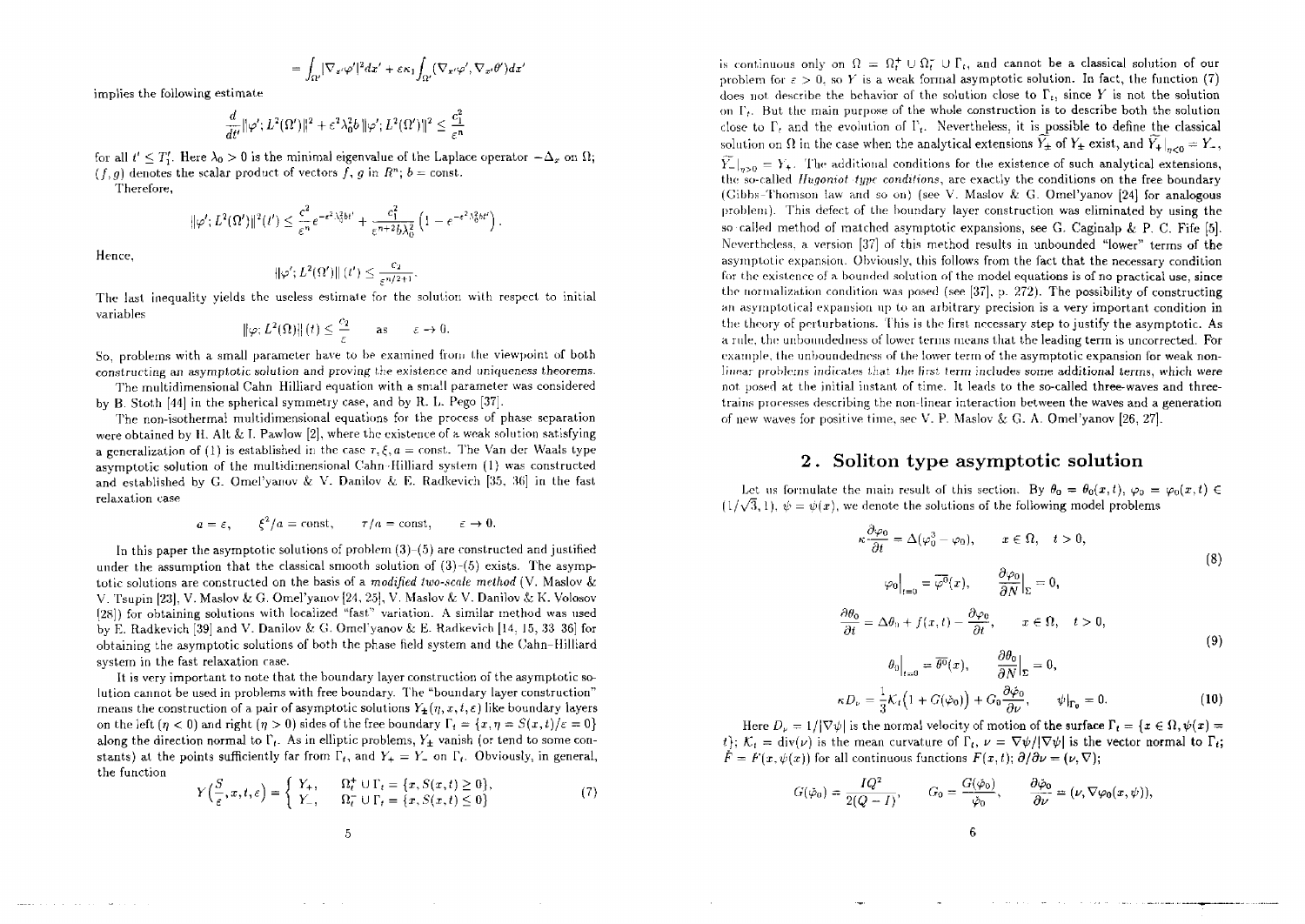$$
Q = \sqrt{3(\dot{\varphi}_0)^2 - 1}, \quad I = \sqrt{2}\,\dot{\varphi}_0\ln J, \quad J = (\sqrt{2}\,\ddot{\varphi}_0 + Q)/\sqrt{b}, \quad b = 1 - \dot{\varphi}_0^2.
$$

**Theorem 1.** Let  $\Gamma_0 = \{x \in \Omega, \psi(x) = 0\}$  be a sufficiently smooth closed surface of *codimension* 1. Let sufficiently smooth solutions of problem  $(8)-(10)$  exist, and  $\varphi_0 \in$  $(1/\sqrt{3},1)$ , and let dist  $(\Gamma_t, \partial\Omega) \ge \text{const}$  for all  $t \in [0,T]$ . Then, for any  $M \ge 0$ , there *exists a formal asymptotic (up to*  $O(\varepsilon^{M+1})$ *) solution of problem (3)-(5). The leading term of this asymptotic solution has the form*

$$
\theta(x,t,\varepsilon) = \theta_0(x,t) + \mathcal{O}(\varepsilon),
$$
  
 
$$
\varphi(x,t,\varepsilon) = \varphi_0(x,t) + \chi(\eta,x) + \mathcal{O}(\varepsilon).
$$
 (11)

*Here*

 $\mathbf{t}$  $\frac{1}{2}$ 

$$
\chi = -8Q^2 \Big\{ e^{\xi} + 8be^{-\xi} + 8\dot{\varphi}_0 \Big\}^{-1},
$$
  
\n
$$
\xi = \beta(\eta + \psi_1(x)), \quad \eta = (t - \psi(x))/\varepsilon, \quad \beta = Q/|\nabla\psi|,
$$
\n(12)

 $\psi_1 \in C^{\infty}$  is the solution of the inhomogeneous linearization of equation (10).

**Remark 1.** From (11), (12) it easily follows that our asymptotic solution is a socalled self-similar solution. It implies the special choice of the initial data *(A)* in an  $\varepsilon$ -neighbourhood of  $\Gamma_0$ , i.e.,  $\varphi^0$  must exhibit the special behavior (not only in the principle term, but also in the lower terms of the expansion of  $\varphi^0(x,\varepsilon)$  with respect to  $\varepsilon$ ). The initial temperature  $\theta^0$  can be an arbitrary smooth function in the principle term, nevertheless its lower terms must exhibit a special behavior close to  $\Gamma_0$ .

**Remark 2.** It is not too difficult to prove that equation (10) is a quasilinear parabolic equation, in which  $x_\nu$  (along the vector  $\nu = \nabla \psi/|\nabla \psi|_\nu|$  ) is a time like variable, and  $x_t$ (tangential to  $\Gamma_t$ ) are space like variables. So, the additional condition in (10) is actually the initial condition [14, 15]. The classical solvability and uniqueness of solutions of quasilinear parabolic problems with smooth coefficients are the result of the realization of some matching conditions between the initial and boundary data  $[2]$ . So, we assume that these matching conditions are realized.

At first let us consider the statement of Theorem 1. Formulas (11), (12) and the solutions of problems  $(8)$ –(10) describe the motion of the soliton  $\gamma$  on the smooth "background"  $\varphi_0$  (a soliton type solution was obtained also in [17] by numerical simulations for the one-dimensional Cahn-Milliard equation). Obviously, the surface *V,* is the set of maximum magnitude of  $|y|$ 

$$
A = \max_{x \in \Omega} |\chi| = -\chi|_{\Gamma_t} = Q^2 \left\{ \frac{9}{8} + \dot{\varphi}_0 - \dot{\varphi}_0^2 \right\}^{-1}.
$$

It is easy to prove that this solution exists if and only if  $\phi_0 \in (1/\sqrt{3}, 1)$ . The amplitude A is a monotonically increasing function,  $A'_{\phi_0} > 0$ , and trivial calculations show that  $A \to 0$ and  $G \to 0$  as  $\phi_0 \to 1/\sqrt{3}$ . It is also clear that there exists a value  $\varphi^* \in (1/\sqrt{3},1)$  such that  $A < \tilde{\varphi}_0$  as  $\tilde{\varphi}_0 \in (1/\sqrt{3}, \varphi^*)$ , and  $A > \tilde{\varphi}_0$  as  $\tilde{\varphi}_0 \in (\varphi^*, 1)$ . Thus, moving into the domain with  $\phi_0 \in (\varphi^*, 1)$ , the soliton solution describes how the set  $\Omega_{\epsilon}^- = \{x \in \Omega, \phi_0 + \chi < 0\}$ with negative concentration arises. Let us consider the behavior of the solution as  $\varphi_0$ tends to 1. Setting  $\varphi_0 = 1 - \tilde{\varphi}(x,t) \exp(-1/\delta), \delta \ll 1$ , we get the following relations

$$
A = \frac{16}{9} + \mathcal{O}\left(e^{-1/\delta}\right), \qquad G = -1 + \mathcal{O}(\delta)
$$

Hence,  $D_{\nu} \sim \delta$  and the velocity of the soliton motion decreases as  $\delta \rightarrow 0$ . On the other hand, the volume of the set  $\Omega_{t,\varepsilon}^-$  increases, since  $b\thicksim \exp{(-1/\delta)}$  and  $|\Omega_{t,\varepsilon}^-|\sim |\Omega_{t,\varepsilon/\delta}^-| \sim \varepsilon/\delta$ for  $\delta \ll 1$ . Thus, this solution describes the appearance of a sufficiently large domain of "superheated liquid", since the concentration  $\varphi \sim -7/9$  on  $\Omega_{t,\epsilon/\delta}^-$  and the temperature  $\theta_0$  is almost independent of  $\varphi_0$  at these points. Nevertheless, this asymptotic solution is correct only if  $|\Omega_{\ell, \epsilon/3}^+| \to 0$  as  $\epsilon \to 0$ .

We shall also see that the first corrections of the asymptotic expansions for the temperature and concentration have the form of smoothed shock waves. So,

$$
w - \lim_{\epsilon \to 0} \frac{1}{\epsilon} (\theta - \theta_0) = A_{1,\theta} H(t - \psi), \qquad w - \lim_{\epsilon \to 0} \frac{1}{\epsilon} (\varphi - \varphi_0 - \chi) = A_{1,\varphi} H(t - \psi),
$$

where *II* is the Heaviside function,

$$
A_{1,\theta} = 2\frac{I}{\dot{\varphi}_0}D_{\nu}, \qquad A_{1,\varphi} = 2\frac{\kappa I}{\dot{\varphi}_0 Q^2}D_{\nu}
$$

are the amplitudes of jumps on  $\Gamma_i$ . It is easy to calculate that  $A_{1,\theta}$ ,  $A_{1,\theta}$  are bounded as  $\phi_0 \rightarrow 1$ .

Let us prove Theorem 1 and consider the general method for constructing the asymptotic solution of this problem up to an arbitrary precision.

First, we introduce the following classes of functions

$$
\mathcal{H} = \left\{ f(\eta, x, t) \in C^{\infty}(R^1 \times Q), \exists f^{\pm} \in C^{\infty}(\tilde{Q}), \right\}
$$

$$
\lim_{\eta \to \pm \infty} \eta^m D^{r\alpha\gamma}(f(\eta, x, t) - f^{\pm}(x, t)) = 0 \right\},
$$

$$
\mathcal{S} = \left\{ f(\eta, x, t) \in \mathcal{H}, f^{\pm} = f^{\pm} = 0 \right\},
$$

$$
\mathcal{P} = \left\{ f(\eta, x', t) \in C^{\infty}(R^1_+ \times \Sigma), \lim_{\eta \to \infty} \eta^m D^{r\alpha^t \gamma} f(\eta, x', t) = 0 \right\},
$$

where

$$
D^{r\alpha\gamma} = \frac{\partial^r}{\partial \eta^r} \frac{\partial^{\alpha}}{\partial x^{\alpha}} \frac{\partial^{\gamma}}{\partial t^{\gamma}} \quad \forall \ m \ge 0, \ r \ge 0, \ \gamma \ge 0, \ |\alpha| \ge 0, \ |\alpha'| \ge 0
$$

Here and below  $Q = [0, T] \times \Omega$ .

**Lemma 1.** 1. Let  $S(x,t) \in C^{\infty}(\bar{Q})$  be such that  $\partial S/\partial t|_{\Gamma_t} \neq 0$ , where  $\Gamma_t = \{(x,t) \in$  $Q, S(x,t) = 0$ . Then, for any function  $f(\eta, x, t) \in \mathcal{H}$ , we get

$$
f\left(\frac{S(x,t)}{\varepsilon},x,t\right) = f\left(\beta\frac{t-\psi(x)}{\varepsilon},x,t\right) + \mathcal{O}(\varepsilon),
$$

*where*  $t = \psi(x)$  *is the equation of the surface*  $S(x, t) = 0$  *and*  $\beta = \partial S/\partial t\vert_{\Gamma_t}$ .

2. Let  $\mu(\eta, x, t)$ ,  $\zeta(\eta, x, t) \in \mathcal{H}$  be such that  $\mu^{\pm} = \pm 1$ ,  $\zeta^{+} = 1$ ,  $\zeta^{-} = 0$ . Then, for any *function*  $f \in \mathcal{H}$ *, we have the representations* 

$$
f = \frac{1}{2}(f^+ + f^-) + \frac{1}{2}(f^+ - f^-)\mu(\eta, x, t) + \omega_1(\eta, x, t),
$$
  

$$
f = f^- + (f^+ - f^-)\zeta(\eta, x, t) + \omega_2(\eta, x, t),
$$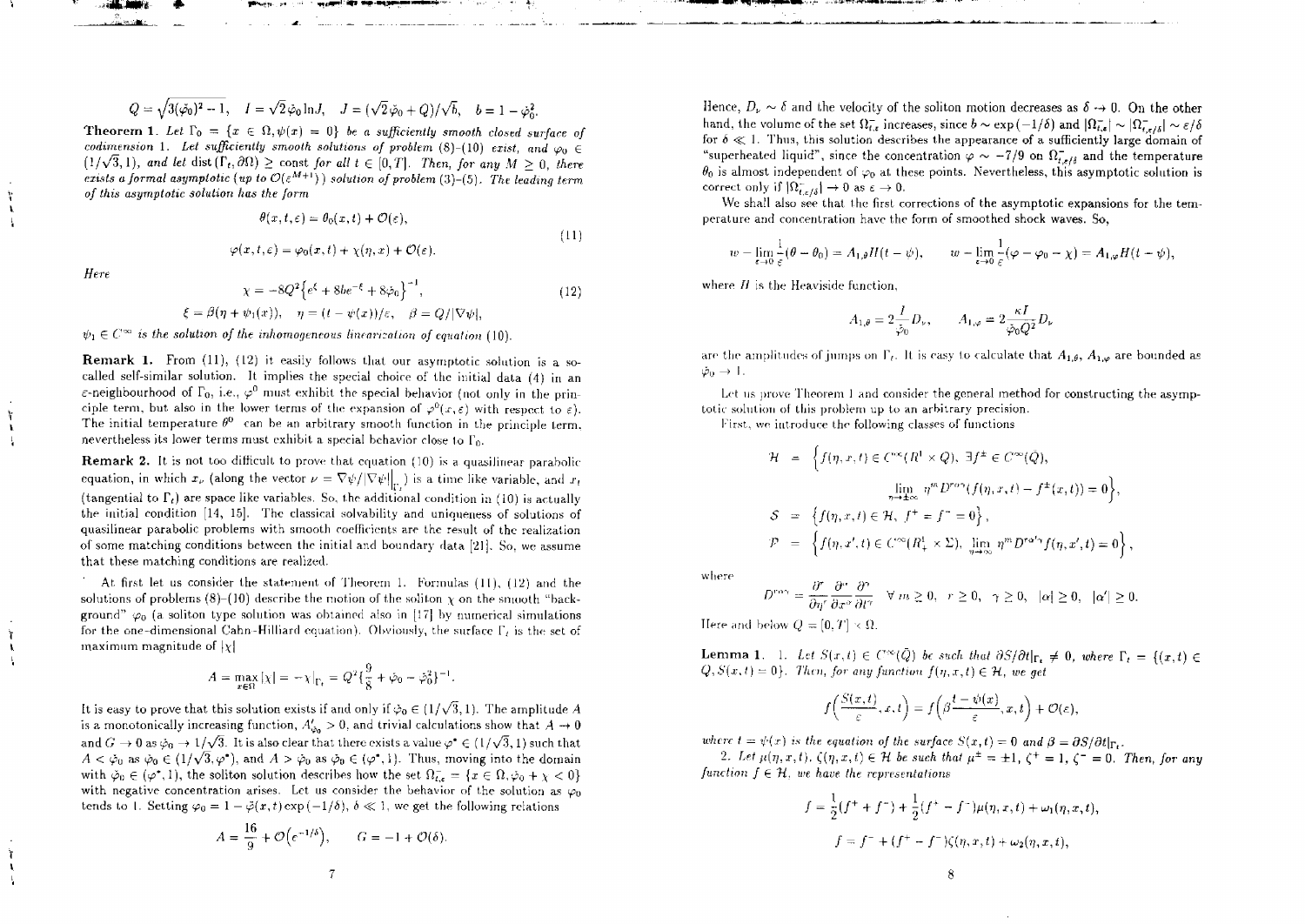*where*  $\omega_i$  *are functions from S.* 

3. *The relations*

$$
(t - \psi)^k f\left(\frac{t - \psi}{\varepsilon}, x, t\right) = \mathcal{O}(\varepsilon^k), \qquad k \ge 0,
$$
  

$$
g(x, t) f\left(\frac{t - \psi(x)}{\varepsilon}, x, t\right) = g(x, \psi(x)) f\left(\frac{t - \psi(x)}{\varepsilon}, x, \psi(x)\right) + \mathcal{O}(\varepsilon)
$$

*hold for any functions*  $f(\eta, x, t) \in S$ *,*  $g(x, t) \in C^{\infty}(\overline{Q})$ *.* 

The proof obviously follows from the definition (see also [24]).

**Remark.** The representation  $S = t - \psi(x)$  does not mean that the solution must move with velocity of order  $\mathcal{O}(1)$ . Actually, since the function  $\psi(x)$  can increase rapidly along the direction normal to the surface  $\Gamma_0 = \{x \in \Omega, \psi(x) = 0\}$ , the motion of the solution can be arbitrary slowly.

Let us begin to construct the self-similar asymptotic solution of problem  $(3)-(5)$ . First of all, we note that the leading term of the asymptotic expansion for *0* must be a smooth function, since the leading term of  $\varphi$  is a soliton. This implies that the asymptotic solution has the following form

$$
\theta(x,t,\varepsilon) = \vartheta^{M}(x,t,\varepsilon) + \varepsilon \mathcal{V}^{M}\left(\frac{S(x,t,\varepsilon)}{\varepsilon}, \frac{x_{N}}{\varepsilon}, x, t, \varepsilon\right) + \mathcal{O}(\varepsilon^{M+1}),
$$
  

$$
\varphi(x,t,\varepsilon) = \Phi^{M}(x,t,\varepsilon) + \mathcal{W}^{M}\left(\frac{S(x,t,\varepsilon)}{\varepsilon}, \frac{x_{N}}{\varepsilon}, x, t, \varepsilon\right) + \mathcal{O}(\varepsilon^{M+1}),
$$
  

$$
\vartheta^{M}(x,t,\varepsilon) = \sum_{j=0}^{M} \varepsilon^{j} \theta_{j}(x,t), \qquad \Phi^{M}(x,t,\varepsilon) = \sum_{j=0}^{M} \varepsilon^{j} \varphi_{j}(x,t), \qquad (13)
$$

$$
\mathcal{V}^{M}(\eta,\tau,x,t,\varepsilon) = \sum_{j=1}^{M} \varepsilon^{j-1} \{U_{j}(\eta,x,t) + Y_{j}(\tau,x',t)\},
$$
  

$$
\mathcal{W}^{M}(\eta,\tau,x,t,\varepsilon) = \chi(\eta,x,t) + \sum_{j=1}^{M} \varepsilon^{j} \{W_{j}(\eta,x,t) + Z_{j}(\tau,x',t)\}
$$

Here  $x_N$  is the distance from  $\partial\Omega$  along the internal normal,  $x' \in \partial\Omega$ ,

$$
S, \theta_i, \varphi_j \in C^{\infty}(\bar{Q}), \qquad Y_j(\tau, x', t), \ Z_j(\tau, x', t) \in \mathcal{P},
$$
  

$$
\chi(\eta, x, t) \in S, \qquad U_j(\eta, x, t), W_j(\eta, x, t) \in \mathcal{H},
$$

and

and a strong state of

**Contractor** 

$$
U_j^- = 0, \quad W_j^- = 0, \quad \frac{\partial S}{\partial t}\Big|_{\Gamma_t} \neq 0, \quad \Gamma_t = \{x \in \Omega, \, S(x, t) = 0\}.
$$
 (14)

By Lemma 1, without loss of generality, we can assume that

$$
S = t - \psi(x), \qquad \chi = \chi(\eta, x).
$$

Substituting (12) into equations (3), we get the relations

$$
\frac{\partial}{\partial t}(\vartheta^{M} + \Phi^{M}) - \Delta \vartheta^{M} - f = \frac{1}{\varepsilon} \Big\{ \hat{\mathcal{L}}_{2} \mathcal{V}^{M} - \frac{\partial}{\partial \eta} \mathcal{W}^{M} \Big\}
$$
\n
$$
- \Big\{ \Big( \frac{\partial}{\partial \eta} + \mathcal{L}_{1} \Big) \mathcal{V}^{M} + \frac{\partial}{\partial t} \mathcal{W}^{M} \Big\} + \varepsilon \Big( \Delta - \frac{\partial}{\partial t} \Big) \mathcal{V}^{M},
$$
\n
$$
\frac{1}{\varepsilon^{2}} \hat{\mathcal{L}}_{2} \Big( \hat{\mathcal{L}}_{2} \mathcal{W}^{M} + \mathcal{W}^{M} - (\Phi^{M} + \mathcal{W}^{M})^{3} \Big)
$$
\n
$$
+ \frac{1}{\varepsilon} \Big\{ \Big( \kappa \frac{\partial}{\partial \eta} - \hat{\mathcal{L}}_{2} \hat{\mathcal{L}}_{1} \Big) \mathcal{W}^{M} - \hat{\mathcal{L}}_{1} \Big( \hat{\mathcal{L}}_{2} \mathcal{W}^{M} + \mathcal{W}^{M} - (\Phi^{M} + \mathcal{W}^{M})^{3} \Big) \Big\}
$$
\n
$$
+ \Big\{ (\hat{\mathcal{L}}_{2} \Delta + \hat{\mathcal{L}}_{1}^{2}) \mathcal{W}^{M} + \kappa_{1} \hat{\mathcal{L}}_{2} \mathcal{V}^{M} + \kappa \frac{\partial}{\partial t} (\Phi^{M} + \mathcal{W}^{M})
$$
\n
$$
+ \Delta \Big( \hat{\mathcal{L}}_{2} \mathcal{W}^{M} + \Phi^{M} + \mathcal{W}^{M} - (\Phi^{M} + \mathcal{W}^{M})^{3} \Big) \Big\}
$$
\n
$$
- \varepsilon \Big\{ \hat{\mathcal{L}}_{1} (\Delta \mathcal{W}^{M} + \kappa_{1} \mathcal{W}^{M}) + \Delta (\hat{\mathcal{L}}_{1} \mathcal{W}^{M} - \kappa_{1} \vartheta^{M} \Big) \Big\}
$$
\n
$$
+ \varepsilon^{2} \Delta \Big\{ \Delta (\Phi^{M} + \mathcal{W}^{M}) + \kappa_{1} \mathcal
$$

Here

$$
\hat{\mathcal{L}}_2 = |\nabla \psi|^2 \frac{\partial^2}{\partial \eta^2} + |\nabla x_N|^2 \frac{\partial^2}{\partial \tau^2}, \qquad \hat{\mathcal{L}}_1 = \frac{\partial}{\partial \eta} \hat{\Pi} - \frac{\partial}{\partial \tau} \hat{\Pi}_b,
$$

$$
\hat{\Pi} = 2(\nabla \psi, \nabla) + \Delta \psi, \qquad \hat{\Pi}_b = 2(\nabla x_N, \nabla) + \Delta x_N.
$$

First, let us obtain the regular terms of expansion (13). Passing to the limit as  $\eta \to \pm \infty$ ,  $\tau \to \infty$ , from (15), (16) we get

$$
\frac{\partial}{\partial t}(\vartheta^{M} + \Phi^{M}) - \Delta\vartheta^{M} - f = -\frac{\partial}{\partial t}W^{M\pm} - \varepsilon \left(\frac{\partial}{\partial t} - \Delta\right)W^{M\pm},
$$
\n
$$
\kappa \frac{\partial}{\partial t}(\Phi^{M} + W^{M\pm}) + \Delta\left(\Phi^{M} + W^{M\pm} - (\Phi^{M} + W^{M\pm})^{3}\right)
$$
\n
$$
+ \varepsilon \kappa_{1} \Delta\vartheta^{M} + \varepsilon^{2} \Delta\left(\Delta(\Phi^{M} + W^{M\pm}) + \kappa_{1}V^{M\pm}\right).
$$
\n(17)

Introducing the notation

$$
\theta_j^{\pm} = \theta_j + U_j^{\pm}, \quad \Phi_j^{\pm} = \varphi_j + W_j^{\pm}, \qquad j = 1, 2, ..., M,
$$
 (18)

and setting the terms of the order  $\mathcal{O}(\varepsilon^j)$  equal to zero, we get equations (8), (9) for the leading terms, as well the following equations for the lower terms of the asymptotic expansion **State State** 

$$
\left(\frac{\partial}{\partial t} - \Delta\right) \theta_k^{\pm} = f_{k,\theta}^{\pm}(x,t), \quad x \in \Omega_t^{\pm}, \quad t > 0,
$$
  

$$
\kappa \frac{\partial}{\partial t} \Phi_k^{\pm} - \Delta\left((3\varphi_0^2 - 1)\Phi_k^{\pm}\right) = f_{k,\varphi}^{\pm}(x,t).
$$
 (19)

the contract of the company separation of

 $\overline{9}$ 

**Carl Carl Carl** 

10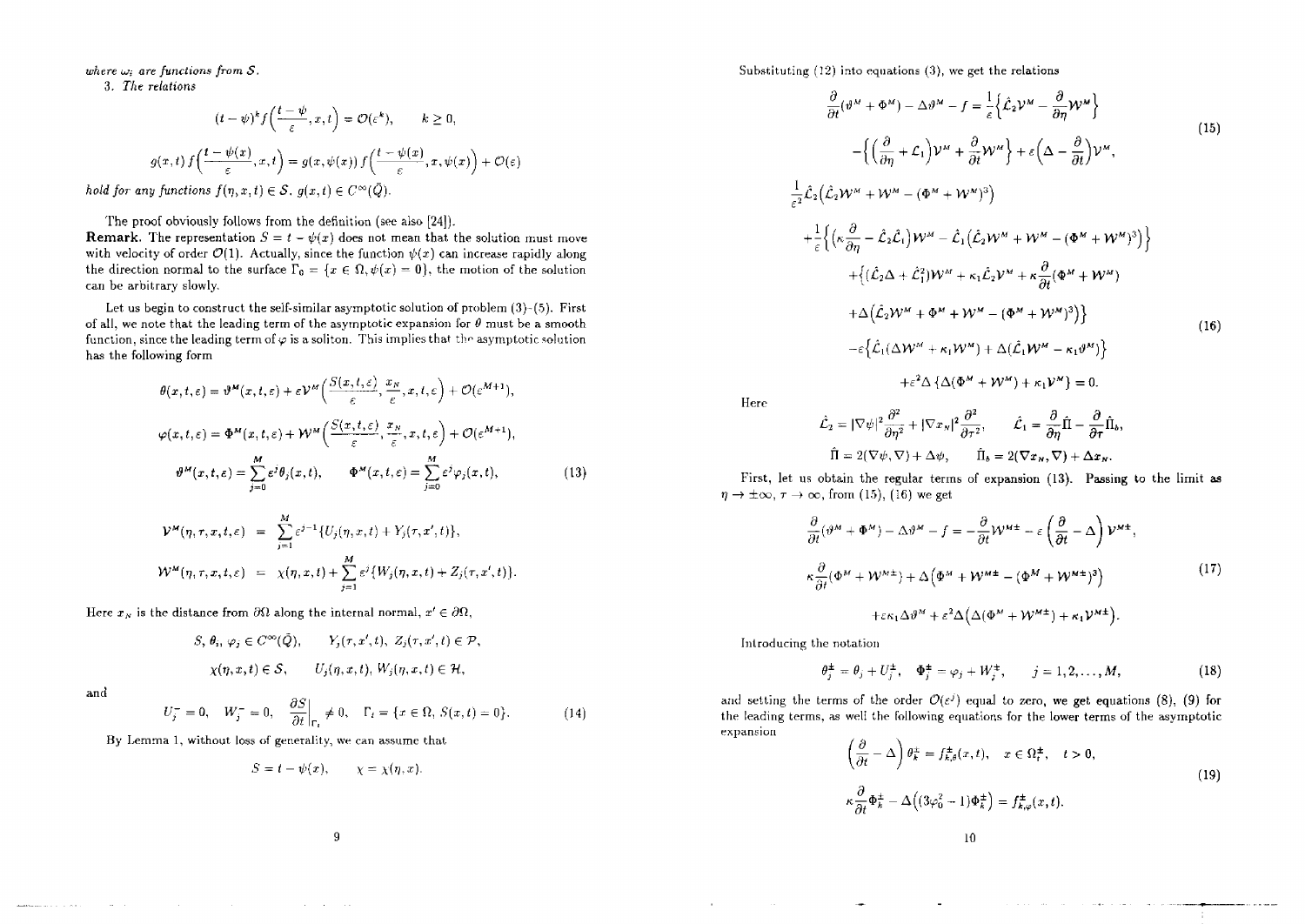Here  $\Omega_t^{\pm}$  are subdomains of  $\Omega$  such that

 $\mathbf{t}$ 

 $\mathbb{I}$ Ŵ  $\mathbf{I}_\mathrm{I}$ 

年七月

$$
\Omega^+_t = \{x \in \Omega, \psi(x) < t\}, \quad \Omega^-_t = \{x \in \Omega, \psi(x) > t\}, \quad \Omega = \Omega^+_t \cup \Omega^-_t \cup \Gamma_t,
$$

 $f_{k,\theta}^{\pm}(x,t), f_{k,\omega}^{\pm}(x,t)$  are functions of the previous terms of the expansion and their derivatives. In particular,

$$
f_{1,\theta}^{\pm}=-\frac{\partial}{\partial t}\Phi_{1}^{\pm},\qquad f_{1,\varphi}^{\pm}=\kappa_1\Delta\theta_0.
$$

Now we note that the supports of fast variations of boundary-layer functions and of functions rapidly varying on a neighbourhood of  $\Gamma_t$  do not intersect (up to terms  $\mathcal{O}(\varepsilon^\infty)$ ), since dist( $\partial \Omega$ ,  $\Gamma$ ) > const. Hence the solution in a neighbourhood of  $\Gamma$ , and in a neighbourhood of  $\partial\Omega$  is constructed differently.

Let us consider a neighbourhood of  $\Gamma_t.$  Passing to the limit as  $\tau\rightarrow\infty,$  we obtain that the terms in (15), (16) belong to the space  $S$ , since relations (17) hold. So we can use the method developed by V. Danilov, G. Omel'yanov and E. Radkevich [14, 15, 35, 36, 39]: step by step we decompose the coefficients at  $\varepsilon^j$  in (15), (16).  $j = -2, -1, 0, \ldots$ , into the Taylor expansion at the point  $t = \psi(x)$  and use the relation  $\eta = (t - \psi)/\varepsilon$ . Further, passing to the functions of independent variables  $\eta$ ,  $x$ , we obtain the asymptotic solution on the surface  $\Gamma_t$ . Finally, we define a sufficiently smooth extension of these functions on  $[0, T] \times \Omega$ , so that the lower terms of the asymptotic expansion exist and belong to the space  $\mathcal{H}$ .

Let us denote  $\tilde{F} = F(\eta, x, t)|_{t = \psi(x)}$  and consider the terms  $\mathcal{O}(\varepsilon^{-2})$  in (16):

$$
\frac{\partial^2}{\partial \eta^2} \left\{ |\nabla \psi|^2 \frac{\partial^2 \tilde{\chi}}{\partial \eta^2} + \tilde{\chi} - (\tilde{\varphi}_0 + \tilde{\chi})^3 \right\} = 0.
$$

After the integration, we get

$$
\frac{\partial}{\partial \eta}\Big\{|\nabla \psi|^2\frac{\partial^2 \dot{\chi}}{\partial \eta^2}+\dot{\chi}-(\dot{\varphi}_0+\dot{\chi})^3\Big\}=\mathrm{const.}
$$

Obviously, const = 0 since  $\check{\chi} \in \mathcal{S}$ . Therefore

$$
|\nabla \psi|^2 \frac{\partial^2 \tilde{\chi}}{\partial \eta^2} + \tilde{\chi} - (\tilde{\varphi}_0 + \tilde{\chi})^3 = c, \qquad \tilde{\chi} \to 0 \quad \text{as} \quad \eta \to \pm \infty. \tag{20}
$$

Choosing  $\epsilon = -\check{\varphi}_0^3,$  we get that the solution on  $\Gamma_t$  has the form (12), where the "constant" of integration  $\psi_1 = \psi_1(x)$  is an arbitrary function from  $C^{\infty}(\bar{\Omega})$ .

Let us extend  $\check{\chi}$  by the identity to  $\chi = \check{\chi}(\eta, x)$  for all  $(x, t) \in Q$ . Now, setting the terms  $\mathcal{O}(\varepsilon^{-2+k})$  equal to zero, from (15), (16) we get the following equations

$$
\frac{\partial^2 \dot{U}_k}{\partial \eta^2} = \dot{F}_k^{\theta}, \qquad \dot{U}_k \to 0 \quad \text{as} \quad \eta \to -\infty,
$$
\n(21)

$$
\frac{\partial^2}{\partial \eta^2} \hat{L} \hat{W}_k = \hat{F}_k^{\varphi}, \qquad \hat{W}_k \to 0 \quad \text{as} \quad \eta \to -\infty. \tag{22}
$$

Here

$$
\hat{L} = |\nabla \psi|^2 \frac{\partial^2}{\partial n^2} + 1 - 3(\phi_0 + \chi)^2,
$$

 $\tilde{F}_k^{\varphi}$ ,  $\tilde{F}_k^{\theta}$  are functions of  $\theta_0, \varphi_0, \ldots, U_{k-1}, W_{k-1}$  and of their derivatives at the point  $t =$  $\psi(x)$ ,  $k = 1, 2, \ldots, M$ . In particular.

$$
\tilde{F}_1^{\varphi} = \frac{\partial^2}{\partial \eta^2} \left\{ \hat{\Pi} \frac{\partial \chi}{\partial \eta} + 3(\dot{\varphi}_0 + \chi)^2 \varphi_1 \right\}
$$
\n
$$
+ 3 \frac{\partial \varphi_0}{\partial t} \left\{ 2 + \eta \frac{\partial}{\partial \eta} \right\} \frac{\partial}{\partial \eta} (\varphi_0 + \chi)^2 - \kappa |\nabla \psi|^{-2} \frac{\partial \chi}{\partial \eta} \Big|_{t=\psi},
$$
\n
$$
\tilde{F}_1^{\theta} = |\nabla \psi|^{-2} \frac{\partial \chi}{\partial \eta}.
$$
\n(24)

It is not too difficult to prove that the following statement holds (see also [14, 24])

Lemm a *2. The solutions 0k* £ *H.* 114 € *H of {21),* ("22) *eiml if and only if*

$$
\tilde{F}_{k}^{\theta} \in \mathcal{S}, \qquad \tilde{F}_{k}^{\varphi} \in \mathcal{S}, \tag{25}
$$

$$
\int_{-\infty}^{\infty} \tilde{F}_k'' d\eta = 0, \qquad \int_{-\infty}^{\infty} \tilde{F}_k'' d\eta = 0,
$$
 (26)

$$
\int_{-\infty}^{\infty} \check{f}_k^{\alpha} \frac{\partial \chi}{\partial \eta} d\eta = 0, \tag{27}
$$

*whr.re*

$$
\check{f}_k^{\varphi} = \int_{-\infty}^{\eta} \int_{-\infty}^{\eta'} \check{F}_k^{\varphi}(\eta'', x) d\eta'' d\eta'.
$$

Using  $(23)$ ,  $(24)$ , it is easy to see that the conditions  $(25)$ ,  $(26)$  hold automatically for  $k = 1$ .

I'urther, since

$$
\hat{f}_1^c = \hat{\Pi} \frac{\partial \chi}{\partial \eta} + 3(\varphi_1 + \xi \varphi_0)(2\varphi_0 \chi + \chi^2) \Big|_{t=\psi} + \sqrt{2} \kappa \beta \ln(J^2 R)
$$
  

$$
R = \{ e^{\xi} + 4\hat{\varphi}_0 - 2\sqrt{2}Q \} \{ e^{\xi} + 4\hat{\varphi}_0 + 2\sqrt{2}Q \}^{-1},
$$

simple calculations yield the statement.

**Lemma 3.** *For k = 1 condition* (27) is equivalent to equation (10).

Now, since (25) (27) are satisfied for  $k=1$ , we can obtain the functions  $\tilde{U}_1$ ,  $\tilde{W}_1$ :

$$
U_1 = U_1^+(x)\zeta(\eta, x), \qquad W_1 = W_1^+(x)\zeta(\eta, x) + \omega_1(\eta, x).
$$

Here.

$$
\zeta = \frac{\sqrt{2}}{a} \ln(J^2 R) \in \mathcal{H}, \quad \zeta^+ = 1, \quad \zeta^- = 0,
$$
  

$$
\bar{U}_1^+ = -aD_\nu, \qquad \bar{W}_1^+ = \bar{U}_1^+ \kappa/Q^2,
$$
  

$$
\omega_1(\eta, x) = \omega_{1,1}(\eta, x) + \psi_2(x)\chi_\eta(\eta, x) \in \mathcal{S},
$$

 $\psi_2$  is the "constant" of integration,  $a = 2I/\dot{\varphi}_0$ .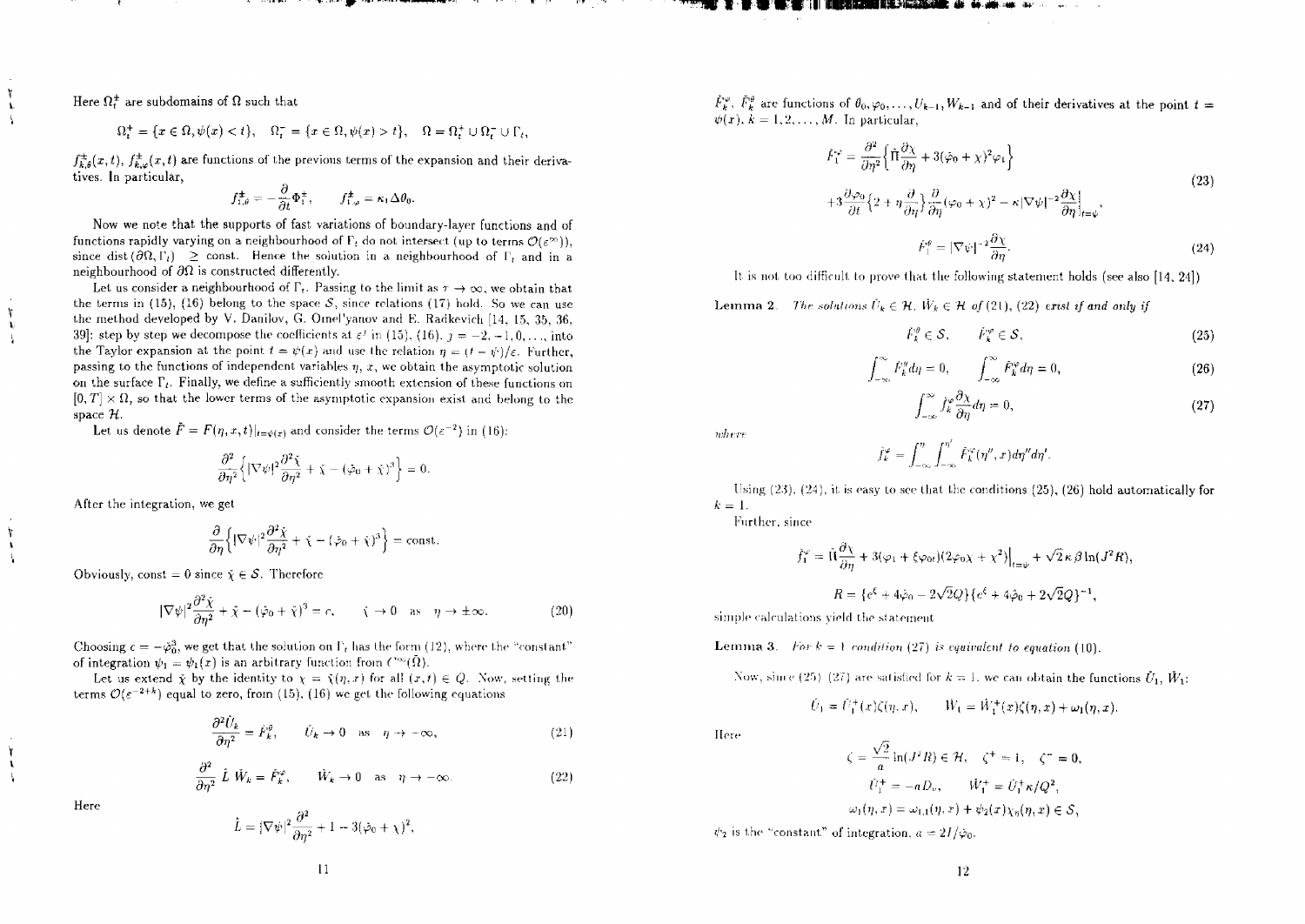Let us define the extensions  $U_1$ ,  $W_1$ 

$$
U_1 = u_1(x, t)\zeta(\eta, x), \qquad W_1 = w_1(x, t)\zeta(\eta, x) + \omega_1(\eta, x). \tag{28}
$$

Here

$$
u_1 = \theta_{1c}^+ - \theta_{1c}^-, \qquad w_1 = \Phi_{1c}^+ - \Phi_{1c}^-,\tag{28'}
$$

 $\theta_{1c}^{\pm}$ ,  $\Phi_{1c}^{\pm}$  are sufficiently smooth extensions of  $\theta_{1}^{\pm}$ ,  $\Phi_{1}^{\pm}$  in  $\Omega_{t}^{\pm}$  U  $\Gamma_{t,\delta}^{\pm}$ , such that the heat equations (19) are satisfied for  $k = 1$ . Here  $0 < \delta \ll 1$  is an arbitrary number.

Thus we have the following conditions for jumps of  $\theta^{\pm}$ ,  $\Phi^{\pm}$  on *Y*.

$$
\left[\theta_{1}^{\pm}\right]_{\Gamma_{\nu}} = aD_{\nu}, \qquad \left[\Phi_{1}^{\pm}\right]_{\Gamma_{\nu}} = \frac{\kappa a}{Q^2}D_{\nu}
$$
\n(29)

Here we use the notation  $[f^{\pm}]|_{\Gamma_{\epsilon}} = f^{\pm}|_{\Gamma_{\epsilon}+0} - f^{\pm}|_{\Gamma_{\epsilon}=0}$  and note that the vector  $\nu$  is directed from  $\Omega_t^+$  to  $\Omega_t^+$ .

Let us consider equations (21), (22) in the case  $k = 2$ . The right-hand sides of these equations belong to S, since equation (8) and the first equation (19) hold for  $k = 1$ . Further, after some calculations, we get the following statement

**Lemma 4.** For  $k = 2$  conditions (26) are equivalent to the equalities

$$
\left[\frac{\partial \theta_{\rm L}^{\pm}}{\partial \nu}\right]_{\Gamma_{\rm L}} = -aD_{\nu}\left\{ (1 + \frac{\kappa}{Q^2})D_{\nu} + \mathcal{K}_{\rm L} - \frac{4}{a b Q} \frac{\partial \phi_{0}}{\partial \nu} \right\},
$$
\n
$$
\left[\frac{\partial}{\partial \nu}(3\varphi_{0}^{2} - 1)\Phi_{\rm L}^{\pm}\right]_{\Gamma_{\rm L}} = -12|\nabla \psi| \frac{\partial \varphi_{0}}{\partial t}|_{\Gamma_{\rm L}} \left\{ Q\mathcal{K}_{\rm L} - D_{\nu} \text{div}(Q\nabla \psi) + \frac{a}{2} \frac{\partial \phi_{0}}{\partial \nu} \right\} \qquad (30)
$$
\n
$$
+ D_{\nu}^{2} \frac{\kappa a}{2Q^{2}} (\kappa + Q^{2} \Delta \psi).
$$

Finally, for  $k = 2$ , after some trivial but cumbersome calculations condition (27) can be transformed to the following linear inhomogeneous equation for the phase correction  $\psi_1$ :

$$
\kappa \frac{\partial \psi_1}{\partial \nu} = G_1 \hat{\mathcal{K}}' \psi_1 + f^{\psi_1}(x). \tag{31}
$$

Here  $\hat{K}'$  is the variation of the operator  $\hat{K}$  from (10), the right-hand side  $f^{\psi_1}(x)$  depends on the functions  $\psi$ ,  $\theta_0$ ,  $\varphi_0$ ,  $\theta_1^{\pm}$ ,  $\Phi_1^{\pm}$ .

The following constructions are performed similarly:

- 1. Calculating  $U^{\pm}_k$ ,  $\dot{W}^{\pm}_k$ , we get conditions for jumps of the functions  $\theta^{\pm}_k$ ,  $\phi^{\pm}_k$  on  $\Gamma_k$ ;
- 2. By using formulas similar to (28), we define the extensions  $U_k$ ,  $W_k$  on  $Q$ . Since  $\theta_k^{\pm}$ ,  $\Phi_k^\pm$  is the solution of (19), we see that conditions (25) hold;
- **3.** Conditions (26) imply conditions for the normal derivatives of  $\theta_{k-1}^{\pm}$ ,  $\Phi_{k-1}^{\pm}$  on  $\Gamma_i$ ;
- 4. Condition (27) yields an equation (similar to (31)) for the "constant" of integration  $\psi_k$

In fact, since

 $(\varepsilon^2 \psi_3 + \ldots)) + \mathcal{O}(\varepsilon^2),$ 

the functions  $\psi_k, k \geq 1$ , are the lower corrections to the principle phase  $\psi$ . So, these functions describe the front of the soliton wave more precisely.

We must also pose the initial conditions for the heat equations (8), (9), (19). Since  $\theta_0$ ,  $\varphi_0$  are smooth functions on  $\Omega \times [0, T]$  and  $\theta_t^{\pm}$ ,  $\Phi_t^{\pm}$  are smooth functions on  $\Omega_t^{\pm} \times [0, T]$ , let us define the initial data as follows

$$
\overline{\theta^0} = w - \lim_{\varepsilon \to 0} \theta^0(x, \varepsilon), \quad \overline{\phi^0} = w - \lim_{\varepsilon \to 0} \varphi^0(x, \varepsilon), \qquad x \in \Omega,
$$

$$
\overline{\theta_k^0}^{\pm} = w - \lim_{\varepsilon \to 0} \frac{1}{\varepsilon^k} \Big( \theta^0(x, \varepsilon) - \theta_0 - \sum_{j=1}^{k-1} \varepsilon^j (\theta_j + U_j + Y_j) \Big|_{t=0} \Big), \quad x \in \Omega_0^{\pm},
$$

$$
\overline{\varphi_k^0}^{\pm} = w - \lim_{\varepsilon \to 0} \frac{1}{\varepsilon^k} \Big( \varphi^0(x, \varepsilon) - \varphi_0 - \chi - \sum_{j=1}^{k-1} \varepsilon^j (\varphi_j + W_j + Z_j) \Big|_{t=0} \Big), \quad x \in \Omega_0^{\pm}.
$$

These formulas yield the initial data  $(8)$ ,  $(9)$  and the initial data for equations (19):

$$
\theta_k^{\pm} = \overline{\theta_k^0}^{\pm}(x), \qquad \varphi_k^{\pm} = \overline{\varphi_k^0}^{\pm}(x), \qquad x \in \Omega_0^{\pm}.
$$
 (32)

Obviously, the behavior of smooth (for the  $\varepsilon > 0$ ) functions  $\theta^0(x,\varepsilon)$ ,  $\varphi^0(x,\varepsilon)$  may be arbitrary outside an  $\varepsilon$ -neighbourhood of  $\Gamma_0$ , but  $\theta^0$ ,  $\varphi^0$  must be of a special form in this neighbourhood.

Now let us consider the boundary conditions on the external boundary  $\partial\Omega$  and calculate the boundary-layer functions. The soliton part of the asymptotic solution satisfies both boundary conditions (5) up to  $\mathcal{O}(\varepsilon^{\infty})$ . So, for  $\varphi$  on  $\Sigma$ , a discrepancy in the second boundary condition arises only from the regular part of the solution, since  $dist(\Gamma_i, \partial \Omega)$  > const and, in general,

$$
\left.\frac{\partial}{\partial N}\Delta\varphi_0\right|_{\Sigma}\neq 0.
$$

Let us put  $Z_i = 0$  for  $i = 1, 2$  since

$$
\frac{\partial}{\partial N} \Delta \varepsilon^3 Z_3 \left( \frac{x_N}{\varepsilon}, x' \right) \Big|_{x_N = 0} = \mathcal{O}(1).
$$

Then, using the construction common for the boundary layer asymptotic solutions, we obtain the equation for *Z:i:*

$$
\frac{\partial^2}{\partial \tau^2} Z_3 - q Z_3 = 0, \qquad Z_3 \to 0, \quad \tau \to \infty,
$$
 (32)

where  $q = 3\varphi_0^2|_{\Sigma} - 1 > 0$ . Obviously,

$$
Z_3=c_3(x',t)\exp(-\sqrt{q}\,\,\tau).
$$

14

Now we can see that the boundary condition

$$
\left. \frac{\partial^3}{\partial \tau^3} Z_3 \right|_{\tau=0} = \left. \frac{\partial}{\partial N} \Delta \varphi_0 \right|_{\Sigma} \tag{33}
$$

13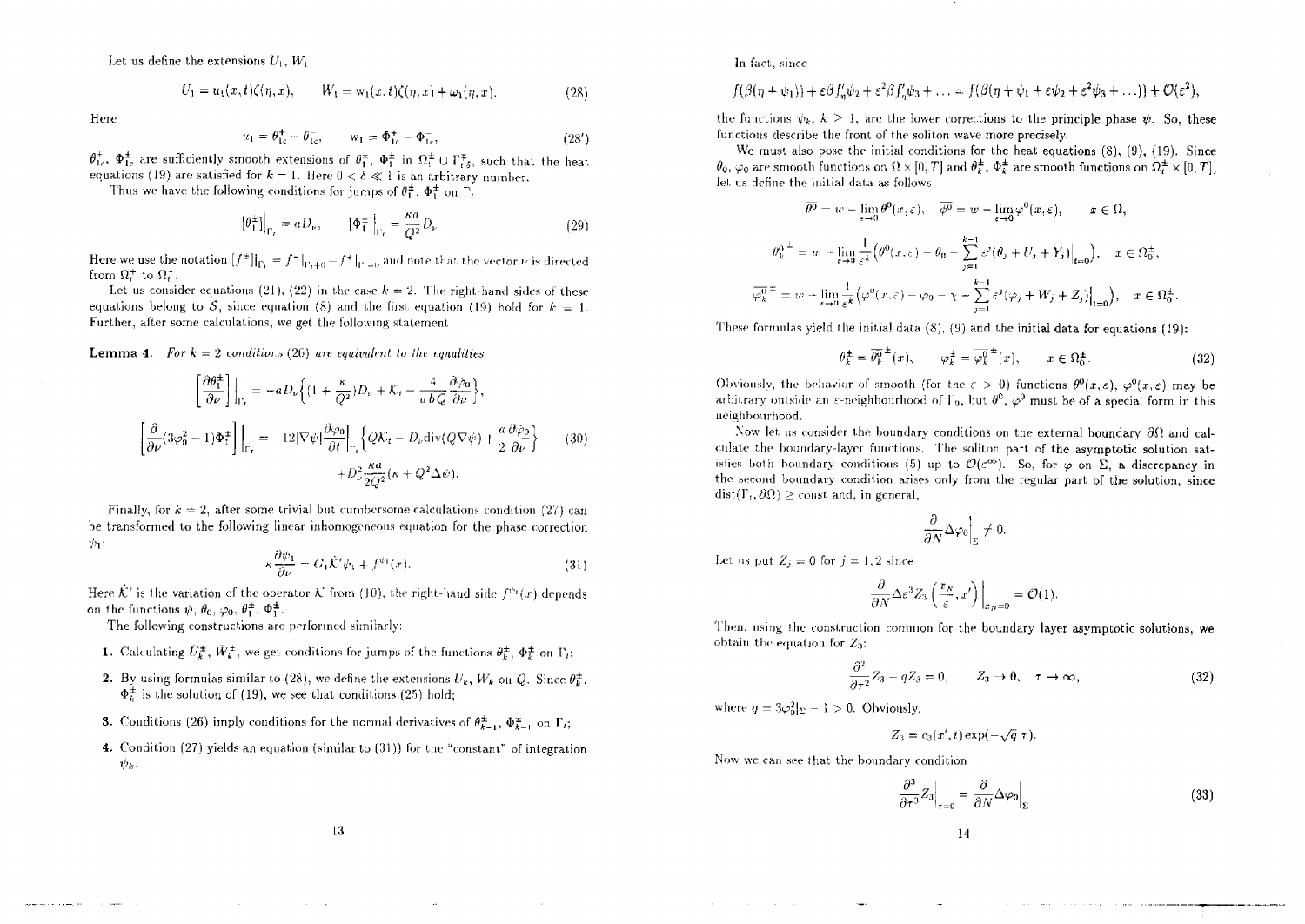leads to the formula

$$
c_3=-q^{-3/2}\frac{\partial}{\partial N}\Delta\varphi_0\bigg|_{\Sigma}.
$$

Further, we note that the appearance of the boundary-layer function  $\varepsilon^3 Z_3$  necessarily implies a correction of the Neumann condition in the term  $\mathcal{O}(\varepsilon^2)$ . Let, for definiteness,  $\partial\Omega\cap\partial\Omega_r^* = \partial\Omega$ . Then the Neumann condition for  $\Phi_2^*$  has the form

$$
\left. \frac{\partial \Phi_2^*}{\partial N} \right|_{\Sigma} = \left. \frac{\partial Z_3}{\partial \tau} \right|_{\tau=0} = \left. \frac{1}{q} \frac{\partial}{\partial N} \Delta \varphi_0 \right|_{\Sigma}.
$$
 (34)

The appearance of the boundary-layer functions  $Z_k$  implies the boundary-layer terms  $Y_i$  in the  $\theta$  asymptotic expansion. Since the boundary  $\partial\Omega$  is fixed,  $Y_i = 0, j = 1, \ldots, 4$ , we get the equation for  $Y_5$ :

$$
\frac{\partial^2 Y_5}{\partial \tau^2} = \frac{\partial}{\partial t} Z_3(\tau, x', t), \qquad Y_5 \to 0, \quad \tau \to \infty.
$$
 (35)

Therefore

 $\mathbf{A}$ 

 $\mathbf{L}$ 

$$
Y_5 = -q^{-5/2} \frac{\partial^2}{\partial N \partial t} \Delta \varphi_0 \Big|_{\Sigma} \exp(-\sqrt{q} \tau).
$$

Conversely, the appearance of  $Y_5$  leads to a correction of the Neumann condition for the temperature in the term  $\mathcal{O}(\varepsilon^4)$ . Thus, the Neumann condition for  $\theta_4^-$  has the form

$$
\left. \frac{\partial \theta_4^-}{\partial N} \right|_{\Sigma} = \left. \frac{\partial Y_5}{\partial \tau} \right|_{\tau=0} = \frac{1}{q^2} \frac{\partial^2}{\partial N \partial t} \Delta \varphi_0 \bigg|_{\Sigma}.
$$
 (36)

Finally, the asymptotic expansion in a small neighbourhood of  $\partial\Omega$  has the following form

$$
\theta = \theta_0(x,t) + \sum_{j=1}^4 \varepsilon^j \theta_j^-(x,t) + \sum_{j=5}^M \varepsilon^j (\theta_j^-(x,t) + Y_j(\tau, x',t)) + \mathcal{O}(\varepsilon^{M+1}),
$$
  

$$
\varphi = \varphi_0(x,t) + \sum_{j=1}^2 \varepsilon^j \Phi_j^-(x,t) + \sum_{j=3}^M \varepsilon^j (\Phi_j^-(x,t) + Z_j(\tau, x',t)) + \mathcal{O}(\varepsilon^{M+1}).
$$

Here  $Z_3$ ,  $Y_5 \in \mathcal{P}$  are described above,  $Z_k \in \mathcal{P}$ ,  $k \geq 4$ , and  $Y_i \in \mathcal{P}$ ,  $j \geq 6$ , are calculated from linear inhomogeneous problems like (32). (33), (35). In turn, we obtain the boundary conditions for problems (19):

1. Conditions (8), (9) for  $\theta_0$ ,  $\varphi_0$ ;

2. Conditions

$$
\left. \frac{\partial \theta_j^-}{\partial N} \right|_{\Sigma} = 0, \qquad \left. \frac{\partial \Phi_l^-}{\partial N} \right|_{\Sigma} = 0
$$

for  $\theta_i^+, j = 1, ..., 3, \Phi_i^-.$ 

**3.** Conditions (34), (36) for  $\Phi_2^-, \theta_4^+;$ 

4. Conditions

$$
\frac{\partial \theta_j^*}{\partial N}\Big|_{\Sigma} = \frac{\partial Y_{j+1}}{\partial \tau}\Big|_{\tau=0}, \qquad \frac{\partial \Phi_k^*}{\partial N}\Big|_{\Sigma} = \frac{\partial Z_{k+1}}{\partial \tau}\Big|_{\tau=0}
$$
  
for  $\theta_j^-, j \ge 5$  and  $\Phi_k^-, k \ge 3$ .

Theorem 1 is proved. Moreover, analyzing our construction, we obtain the statement.

**Theorem 2.** Let the assumptions of Theorem 1 hold. Then for any integer  $M \geq 0$  there *exist the functions*

$$
\theta_M^{\text{as}} = \theta_0 + \sum_{j=1}^{M} \varepsilon^j (\theta_j + U_j + Y_j) + \varepsilon^{M+1} (U_{M+1} + Y_{M+1}),
$$
  
\n
$$
\varphi_M^{\text{as}} = \varphi_0 + \chi + \sum_{i=1}^{M} \varepsilon^i (\varphi_i + W_j + Z_j) + \varepsilon^{M+1} (W_{M+1} + Z_{M+1})
$$
\n(37)

«\*• —..i-...\*: - «.-• . .

*that*

$$
\frac{\partial}{\partial t} \left( \theta_M^{\text{as}} + \varphi_M^{\text{as}} \right) - \Delta \theta_M^{\text{as}} - f(x, t) = \varepsilon^M \mathcal{F}_M^{\theta},
$$
\n
$$
\kappa \frac{\partial \varphi_M^{\text{as}}}{\partial t} + \Delta \left( \varepsilon^2 \Delta \varphi_M^{\text{as}} + \varphi_M^{\text{as}} - (\varphi_M^{\text{as}})^3 + \varepsilon \kappa_1 \theta_M^{\text{as}} \right) = \varepsilon^M \mathcal{F}_M^{\varphi},
$$
\n(38)

$$
\frac{\partial \theta_M^{as}}{\partial N}\Big|_{\Sigma} = \varepsilon^{M+1} F_M^{\theta}, \qquad \frac{\partial \varphi_M^{as}}{\partial N}\Big|_{\Sigma} = 0, \qquad \frac{\partial}{\partial N} \Delta \varphi_M^{as}\Big|_{\Sigma} = \varepsilon^{M-1} F_M^{\varphi}, \tag{39}
$$

$$
\theta_M^{as}|_{t=0} = \theta^0(x,0) + \varepsilon (\overline{\theta_1^{0\pm}} + \check{\theta}), \quad \varphi_M^{as}|_{t=0} = \varphi^0(x,0) + \chi \Big|_{t=0} + \varepsilon (\overline{\varphi_1^{0\pm}} + \check{\varphi}). \tag{40}
$$

 $\tilde{\theta}, \ \tilde{\varphi}, \ \mathcal{F}_{\boldsymbol{M}}^{\varphi,\theta}, \ F_{\boldsymbol{M}}^{\varphi,\theta}$  are (smooth for  $\varepsilon > 0$ ) functions such that

$$
\|\tilde{\theta}; L^2(\Omega)\| + \|\tilde{\varphi}; L^2(\Omega)\| \le c_0 \sqrt{\varepsilon},\tag{40'}
$$

$$
||\mathcal{F}_{M}^{\theta}; C(\bar{Q})|| + ||\mathcal{F}_{M}^{\varphi}; C(\bar{Q})|| \leq c_{1},
$$
  
\n
$$
||F_{M}^{\theta}; C(\Sigma)|| + ||F_{M}^{\varphi}; C(\Sigma)|| \leq c_{2},
$$
  
\n
$$
||\mathcal{F}_{M}^{\theta}; L^{2}(\Omega)|| + ||\mathcal{F}_{M}^{\varphi}; L^{2}(\Omega)|| \leq c_{3}\sqrt{\epsilon},
$$
\n(41)

*where the constants*  $c_i$  are independent of  $\varepsilon$ .

**Remark.** Estimate (40') is better, if  $\theta^0$ ,  $\varphi^0$  are of special form in a neighbourhood of  $\Gamma_0$ .

# 3 . Justification of the soliton type asymptotic solution

In this section we shall obtain estimates for the differences between the exact  $\theta$ ,  $\varphi$  and asymptotic  $\theta_{\mu\nu}^{\text{as}}, \varphi_{\mu}^{\text{as}}$  solutions of problem (3)-(5). Let us introduce the notation  $\sigma = \theta - \theta_{\mu\nu}^{\text{as}}$  $\omega = \varphi - \varphi_N^{\text{av}}$  and let the initial data  $\theta^0$ ,  $\varphi^0$  exhibit a special behavior. Then, from (3)-(5) and (38) (40), we get the following problem for the remainders  $\sigma$ ,  $\omega$ .

$$
\frac{\partial}{\partial t}(\sigma + \omega) - \Delta \sigma = -\varepsilon^M \mathcal{F}^{\theta}_M, \tag{42}
$$

$$
\kappa \frac{\partial \omega}{\partial t} + \Delta \left( \varepsilon^2 \Delta \omega + \omega (1 - 3\varphi_M^2 - 3\varphi_M \omega - \omega^2) + \varepsilon \kappa_1 \sigma \right) = -\varepsilon^M \mathcal{F}_M^{\varphi},\tag{43}
$$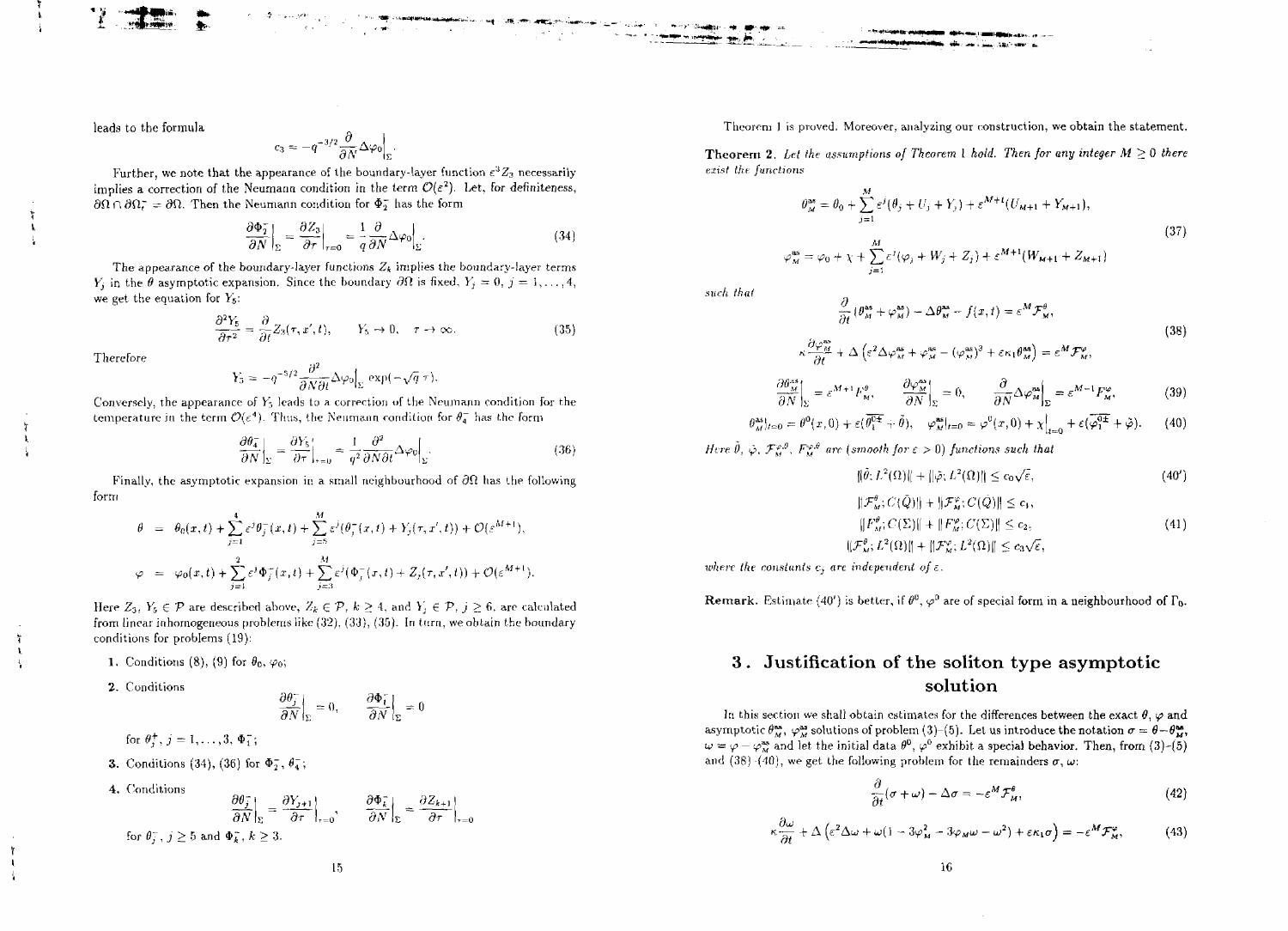$$
\frac{\partial \sigma}{\partial N}\Big|_{\Sigma} = -\varepsilon^{M+1} F_M^{\theta}, \quad \frac{\partial \omega}{\partial N}\Big|_{\Sigma} = 0, \quad \frac{\partial}{\partial N} \Delta \omega \Big|_{\Sigma} = -\varepsilon^{M-1} F_M^{\varphi},
$$
\n
$$
\sigma|_{t=0} = -\varepsilon^{M+1/2} f_M^{\theta}, \qquad \omega|_{t=0} = -\varepsilon^{M+1/2} f_M^{\varphi}.
$$
\n(44)

Here  $\mathcal{F}_{M}^{\theta,\varphi}$ ,  $F_{M}^{\theta,\varphi}$  are smooth functions satisfying (41),  $f_{M}^{\theta,\varphi}$  are functions such that

$$
||f_M^{\theta}; L^2(\Omega)|| + ||f_M^{\varphi}; L^2(\Omega)|| \le c\sqrt{\varepsilon}
$$
\n(45)

with constant  $c$  independent of  $\varepsilon$ . To simplify the notation, we omit the superscript denoting asymptotic solutions.

The main result of this section is

**Theorem 3.** *Let there exist a sufficiently smooth solution of problem* (3)-(5) *on the time interval* [0,*T*], where the quantity  $T > 0$  is independent of  $\varepsilon$ . Let also the assumptions of *Theorem* 1 *be satisfied,*  $M \ge 2$  *and there exist a constant*  $\gamma > 0$  *such that*  $\varphi_0 - 1/\sqrt{3} \ge \gamma$ *uniformly in*  $x \in \Omega$ ,  $t \in [0, T]$ *. Then the estimates hold* 

$$
\|\omega; L^{\infty}((0,T); L^2(\Omega))\| + \|\sigma; L^{\infty}((0,T); L^2(\Omega))\| \le c \, \varepsilon^{M+1},\tag{46}
$$

$$
\|\nabla\omega; L^2(Q)\| + \|\nabla\sigma; L^2(Q)\| \le c \, \varepsilon^{M+1/2}, \quad \|\Delta\omega; L^2(Q)\| \le c \, \varepsilon^{M-1/2}.
$$

with constant c independent of  $\varepsilon$ .

First, we obtain an auxiliary result.

#### **Theorem 4.** *Under the assumptions of Theorem* 3, *the following estimates hold*

$$
\|\omega; L^{\infty}((0,T); L^{2}(\Omega))\| + \|\sigma; L^{\infty}((0,T); L^{2}(\Omega))\| \le c \, \varepsilon^{M+1/2}, \qquad (47)
$$
  

$$
|\nabla\sigma; L^{2}(Q)|| + \|\nabla\omega; L^{2}(Q)\| \le c \, \varepsilon^{M+1/2}, \quad \|\Delta\omega; L^{2}(Q)\| \le c \, \varepsilon^{M-1/2}.
$$

*Proof.* Multiplying equations (42), (43) by  $\sigma$ ,  $\omega$  respectively and integrating on  $\Omega$ , we get the relations

$$
\frac{1}{2}\frac{d}{dt}\|\sigma\|^2 + \int_{\Omega}\omega_t\sigma dx + \|\nabla\sigma\|^2 = -\varepsilon^M \int_{\Omega}\sigma \mathcal{F}_M^{\theta}dx - \varepsilon^{M+1} \int_{\partial\Omega}\sigma F_M^{\theta}dx', \qquad (48)
$$

$$
\frac{\kappa}{2}\frac{d}{dt}\|\omega\|^2 + \varepsilon^2\|\Delta\omega\|^2 + 3\|\omega\nabla\omega\|^2 = \int_{\Omega}(\nabla\omega, \nabla\omega(1 - 3\varphi_M^2))dx
$$

$$
-3\int_{\Omega}(\nabla\omega, \nabla\varphi_M\omega^2)dx + \varepsilon\kappa_1 \int_{\Omega}(\nabla\omega, \nabla\sigma)dx \qquad (49)
$$

$$
-\varepsilon^M \int_{\Omega}\omega \mathcal{F}_M^{\varphi}dx + \varepsilon^{M+1} \int_{\partial\Omega}\omega F_M^{\varphi}dx' + \varepsilon^{M+2}\kappa_1 \int_{\partial\Omega}\omega F_M^{\theta}dx'.
$$

Here and below  $\|f\|$  denotes the  $L^2(\Omega)$  norm of  $f$ .

Further, multiplying (42) by  $\omega$ , integrating on  $\Omega$  and summing with (48), we obtain

$$
\frac{1}{2}\frac{d}{dt}\left\{\|\omega\|^2 + \|\sigma\|^2 + 2\int_{\Omega}\omega\sigma dx\right\} + \|\nabla\sigma\|^2 + \int_{\Omega}(\nabla\omega, \nabla\sigma)dx
$$

$$
= -\varepsilon^M \int_{\Omega}(\omega + \sigma) \mathcal{F}_M^{\theta} dx' - \varepsilon^{M+1} \int_{\partial\Omega}(\omega + \sigma) F_M^{\theta} dx'. \tag{50}
$$

Let us fix a constant  $K > 1/\gamma$ . Multiplying (49) by K and summing with (50), we get the equality

$$
\frac{1}{2}\frac{d}{dt}\left\{(1+\kappa K)\|\omega\|^2+\|\sigma\|^2+2\int_{\Omega}\omega\sigma dx\right\}
$$

$$
+\|\nabla\sigma\|^2+\varepsilon^2 K\|\Delta\omega\|^2+3K\|\omega\nabla\omega\|^2
$$

$$
=K\int_{\Omega}(\nabla\omega,\nabla\omega(1-3\varphi_M^2))dx-3K\int_{\Omega}(\nabla\omega,\nabla\varphi_M\omega^2)dx
$$

$$
+(\varepsilon\kappa_1K-1)\int_{\Omega}(\nabla\omega,\nabla\sigma)dx-\varepsilon^M\int_{\Omega}\left\{(\omega+\sigma)\mathcal{F}_M^{\theta}+\omega K\mathcal{F}_M^{\varphi}\right\}dx
$$
(51)
$$
-\varepsilon^{M+1}\int_{\partial\Omega}\left\{(\omega+\sigma)F_M^{\theta}-\omega K(F_M^{\varphi}+\varepsilon\kappa_1F_M^{\theta})\right\}dx'.
$$

We shall analyze the terms in the right-hand side of (51).

**Lemma 5.** Let  $\varphi_M$  be the asymptotical expansion (37). Then

$$
\int_{\Omega} (\nabla \omega, \nabla \omega (1 - 3\varphi_M^2)) dx = - \int_{\Omega} (3\varphi_0^2 - 1) |\nabla \omega|^2 dx - \frac{1}{\varepsilon^2} \int_{\Omega} \omega^2 \Psi_1 dx + I, \qquad (52)
$$

$$
I = \int_{\Omega} |\nabla \omega|^2 (g_1 \chi + \varepsilon g_2) dx + \frac{1}{\varepsilon^2} \int_{\Omega} \omega^2 (\Psi_1 (\Psi_2 + \varepsilon \Psi_3) + \varepsilon^2 \Psi_4) dx,
$$

*where*

$$
\Psi_1 = A_1 \frac{\cosh^3 \rho + A \cosh \rho + (1 + 2A)/\alpha}{(\cosh \rho + \alpha)^4} \in \mathcal{S},
$$
\n
$$
= \xi - \frac{1}{2} \ln 8b, \quad \alpha = \phi_0 \sqrt{2/b}, \quad A = Q^2 \sqrt{2/b}, \quad A_1 = \phi_0 A^2 / 6b,
$$
\n(53)

 $g_i$ ,  $\Psi_k$  are smooth functions such that

 $\overline{+}$ 

$$
|g_i| \le \text{const}, \quad \Psi_2 \in \mathcal{S}, \quad \Psi_3 \in \mathcal{H}, \quad |\Psi_4| \le \text{const}.
$$

*Proof* of Lennia 5. Using the expansion (37) and rewriting  $\varphi_M$  in the form  $\varphi_M = \varphi_0 +$  $\chi + \varepsilon \varphi_M^*$ , we get

$$
\int_{\Omega} (\nabla \omega, \nabla \omega (1 - 3\varphi_M^2)) dx = - \int_{\Omega} (3\varphi_0^2 - 1) |\nabla \omega|^2 dx
$$
\n
$$
+ \int_{\Omega} |\nabla \omega|^2 (g_1 \chi + \varepsilon g_2) dx + \frac{3}{2} \int_{\Omega} \omega^2 \Delta \varphi_M^2 dx,
$$
\n(54)

where  $g_1 = -3(\chi + 2\varphi_0)$ ,  $g_2 = (2\varphi_0 + 2\chi + \varepsilon\varphi_M^*)\varphi_M^*$ . Obviously,  $g_i$  are bounded functions. Further, simple calculations yield the relation

$$
\frac{1}{2}\Delta\varphi_M^2 = \frac{1}{\varepsilon^2}|\nabla\psi|^2\Big\{\chi_\eta^2 + (\varphi_0 + \chi)\chi_{\eta\eta}\Big\} + \frac{1}{\varepsilon}\tilde{\Psi} + \Psi_4.
$$
 (55)

Here

$$
I = \sum_{\lambda} \frac{1}{\lambda} \left( \frac{1}{\lambda} \sum_{i=1}^{N} \frac{1}{\lambda} \left( \frac{1}{\lambda} \sum_{i=1}^{N} \frac{1}{\lambda} \left( \frac{1}{\lambda} \sum_{i=1}^{N} \frac{1}{\lambda} \right) \right) \right)
$$

 $\tilde{\Psi} = -2\pi$   $(|\nabla v|^2 W + |\nabla v| |\nabla \phi|)$ 

$$
(\varphi_0+\chi)\big(|\nabla\psi|^2W_{1\eta\eta}-\Pi\chi_{\eta}\big)+(\varphi_1+W_1)|\nabla\psi|^2\chi_{\eta\eta},
$$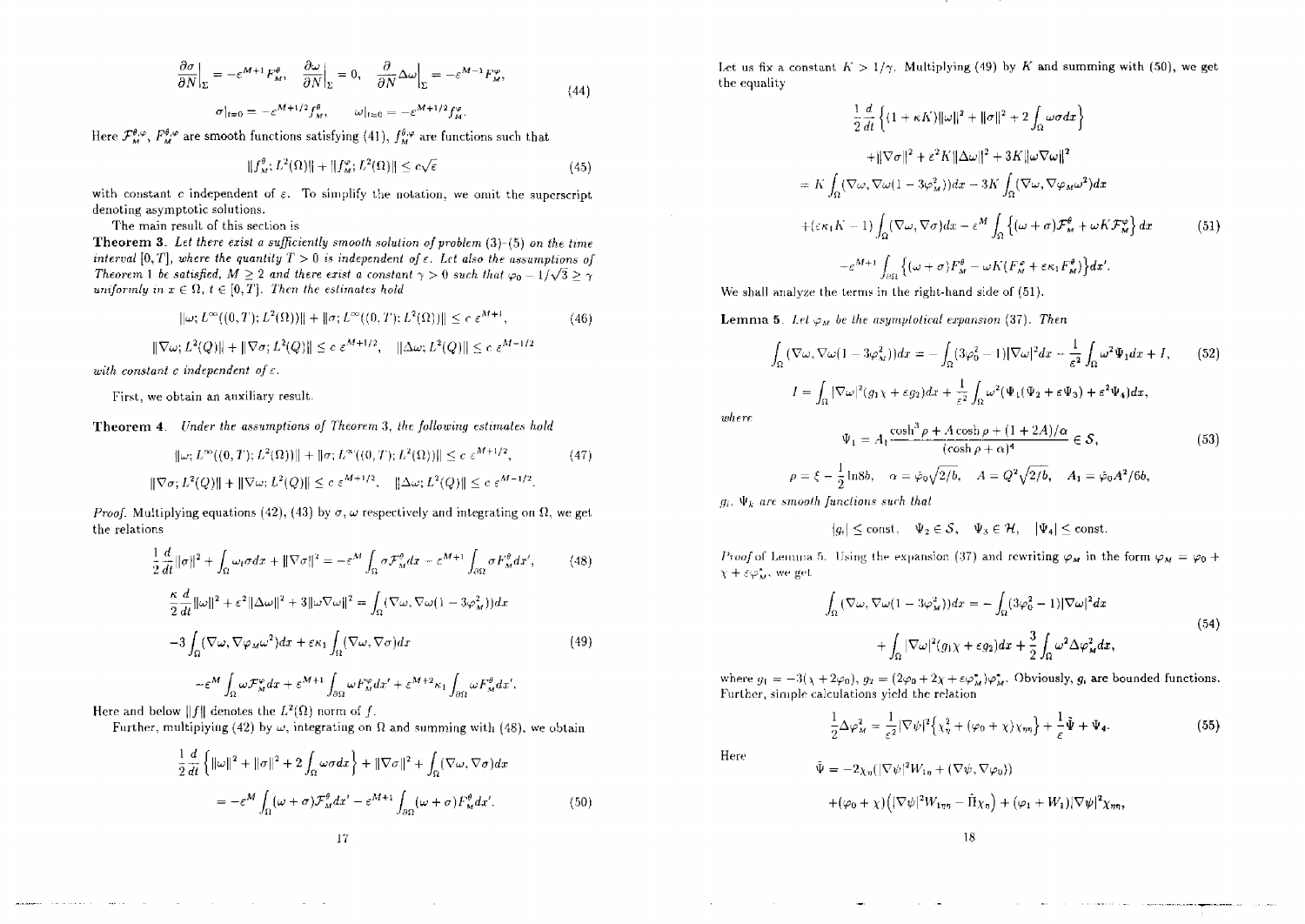$\Psi_4$  is bounded (in the C-sense) and  $\hat{\Pi}$  is the operator described in (16). Let us rewrite the function  $\chi$  in the form

$$
\chi = -A\{\cosh \rho + \alpha\}^{-1},
$$

where  $\rho$ ,  $A > 0$ ,  $\alpha > 0$  are described in (53). Now it is easy to calculate that

$$
3|\nabla\psi|^2\big\{\chi_\eta^2+(\varphi_0+\chi)\chi_{\eta\eta}\big\}=\Psi_1(1-\Psi_2),
$$

where  $\Psi_1$  has the form (53) and

 $\mathbf{h}$  $\downarrow$ 

 $\mathbf{r}$ 

$$
\Psi_2 = \left\{ \frac{A+1}{\alpha} \cosh^2 \rho + (\alpha^2 + 2) \cosh \rho + 2\alpha \right\} \left\{ \cosh^3 \rho + A \cosh \rho + (2A+1)/\alpha \right\}^{-1}.
$$

Obviously,  $\Psi_2 \in \mathcal{S}$ . Finally, let us note that the term  $\tilde{\Psi}$  can be written in the form  $\tilde{\Psi}=\Psi_1\Psi_3,$  where  $\Psi_3$  is a function from  $\cal H,$  since  $W_1$  satisfies (22) and  $\chi_\eta,\,\chi_{\eta\eta}$  vanish like 1/cosh  $\rho$  as  $\eta \to \pm \infty$ . This equality, (54), and (55) complete the proof of Lemma 4. Now, using (42), (44) and integrating (51) with respect to *t,* we get

$$
\frac{1}{2}\left\{(1+\kappa K)\|\omega\|^2+\|\sigma\|^2\right\}(t)+\int_0^t\left\{\|\nabla\sigma\|^2+\varepsilon^2 K\|\Delta\omega\|^2\right\}\n+3K\|\omega\nabla\omega\|^2+K\int_{\Omega}(3\varphi_0^2-1)|\nabla\omega|^2dx+\frac{K}{\varepsilon^2}\int_{\Omega}\omega^2\Psi_1dx\}dt'\n=\frac{1}{2}\varepsilon^{2M+1}\left\{(1+\kappa K)\|f_M^{\varphi}\|^2+\|f_M^{\theta}\|^2+2\int_{\Omega}f_M^{\varphi}f_M^{\theta}dx\right\}-\int_{\Omega}\omega\sigma dx\n+\int_0^t\left\{KI-3K\int_{\Omega}(\nabla\omega,\nabla\varphi_M\omega^2)dx+(\varepsilon\kappa_1K-1)\int_{\Omega}(\nabla\omega,\nabla\sigma)dx\right\}\n-\varepsilon^M\int_{\Omega}\left[(\omega+\sigma)F_M^{\theta}+\omega KF_M^{\varphi}\right]dx\n-\varepsilon^{M+1}\int_{\partial\Omega}\left[(\omega+\sigma)F_M^{\theta}-\omega K(F_M^{\varphi}+\varepsilon\kappa_1F_M^{\theta})\right]dx'\right\}dt',
$$

It is easy to see that

$$
2\Big|\int_{\Omega} \omega \sigma dx\Big| \leq \alpha_1 \|\omega\|^2 + \frac{1}{\alpha_1} \|\sigma\|^2,
$$
  

$$
2\Big|\int_{\Omega} (\nabla \omega, \nabla \sigma) dx\Big| \leq \alpha_2 \|\nabla \omega\|^2 + \frac{1}{\alpha_2} \|\nabla \sigma\|^2,
$$
  

$$
\alpha_1 = \frac{1}{2} \Big(\kappa K + \sqrt{(\kappa K)^2 + 4} \Big), \quad \alpha_2 = \frac{1}{2} \Big(\gamma K - 1 + \sqrt{(\gamma K - 1)^2 + 4} \Big).
$$

Let us choose the constant K large enough, so that  $\gamma K - \alpha_2 \ge 1/2$ . It is possible, since  $\gamma K - \alpha_2$  varies from 0 to 1. Further, by the embedding theorem (see, for example, [21]) and (41), we get

$$
\begin{aligned} &\varepsilon^{M+1}\Big|\int_{\partial\Omega}\left[(\omega+\sigma)F^{\theta}_M-\omega K\big(F^{\phi}_M+\varepsilon\kappa_1 F^{\theta}_M\big)\right]dx'\Big|\\ &\leq c\,\varepsilon^{M+1}(\|\omega;L^2(\partial\Omega)\|+\|\sigma;L^2(\partial\Omega)\|)\leq c\,\varepsilon^{2M+2}+\frac{1}{4}\,\|\omega\|_{1}^{2}+\frac{1}{4}\,\|\sigma\|_{1}^{2}.\end{aligned}
$$

Here and below c denotes a universal constant,  $\|f\|_k$  is the  $H^k(\Omega)$  norm of  $f$ , and  $H^k$ denotes the Sobolev space.

Therefore, choosing  $\varepsilon$  small enough, from (56) we obtain the following inequality

$$
\frac{\alpha_1 - 1}{2\alpha_1} \left\{ ||\omega||^2 + ||\sigma||^2 \right\} (t) + \int_0^t \left\{ \frac{1}{4} ||\nabla \omega||^2 + \frac{1}{4} ||\nabla \sigma||^2 \right\}
$$
  
+ $\varepsilon^2 K ||\Delta \omega||^2 + 3K ||\omega \nabla \omega||^2 + \frac{K}{\varepsilon^2} \int_\Omega \omega^2 \Psi_1 dx \right\} dt' \leq c \varepsilon^{2M+1}$  (57)  
+ $\int_0^t \left\{ K ||t| + c(||\omega||^2 + ||\sigma||^2) + 3K \left| \int_\Omega (\nabla \omega, \nabla \varphi_M \omega^2) dx \right| \right\} dt'.$ 

To estimate the integral / we shall need the following

**Lemma 6** ([25], [33]). For any function  $\varphi(t) \in C^{\infty}([0, T])$  and for any nonnegative *functions f, v,*

$$
f(t,x)\in L^{\infty}(0,T;L^{2}(R^{1})\cap L^{1}(R^{1})),\quad v(t,x)\in L^{\infty}(0,T;S(R^{1})),
$$

*where S is the Schwartz space, there exists a constant*  $\varepsilon_0 > 0$  such that, for all  $\varepsilon \in \{0, \varepsilon_0\}$ .

$$
\int_{-\infty}^{\infty} f(t,x)v\Big(t,\frac{x-\varphi(t)}{\varepsilon}\Big)dx \leq \delta \|f;L^1(R_x^1)\| + c(\delta) \varepsilon^{3/2} r(\varepsilon) \|f;L^2(R_x^1)\|,
$$

 $\geq k\varepsilon^{1/2-\mu}$  is an arbitrary constant,  $\mu \in (0,1/2)$ ;  $k>0$  is a constant. Here  $0 < c(\delta) \leq \text{const}/\delta^2$  and  $r(\varepsilon) \to 0$  as  $\varepsilon \to 0$ .

Remark. A similar estimate was established by M. Berger and L. Fraenkel [4] for the boundary layer problem. The support (up to  $\mathcal{O}(\varepsilon^{\infty})$ ) of the boundary layer part of the asymptotic solution lies in the  $\varepsilon^5$ -neighbourhood of the boundary  $\partial\Omega$ ,  $\delta \in (0,1)$ is a constant, and the remainder is equal to zero on  $\partial\Omega$ . So, by Lemma 6, we have some additional condition, which means that  $f = 0$  on a surface inside the domain  $\Omega_{\alpha} = \{x, |v(t, (x - \varphi)/\varepsilon)| \geq \alpha\}$  for sufficiently small  $\alpha$ . This condition, very natural for elliptic problems, was used by M. Berger and L. Fraenkel extensively. Moreover, the proof [4] is incorrect without this condition. Obviously, such an additional condition does not appear for the free boundary problems.

Let us estimate the principal terms of /.

**Lemma 7.** Let  $\varepsilon$  be small enough. Then

$$
\int_{\Omega} |\nabla \omega|^2 |g_1| \chi dx \le \delta_1 \| \nabla \omega \|^2 + c \, \varepsilon^{9/2} \| \Delta \omega \|^2, \tag{58}
$$

$$
\frac{1}{\varepsilon^2} \int_{\Omega} \omega^2 \Psi_1 |\Psi_2| dx \le \frac{\delta_2}{\varepsilon^2} \int_{\Omega} \omega^2 \Psi_1 dx + c \varepsilon^2 ||\omega||_1^2,
$$
\n(59)

*where*  $\delta_i > 0$  are arbitrary constants.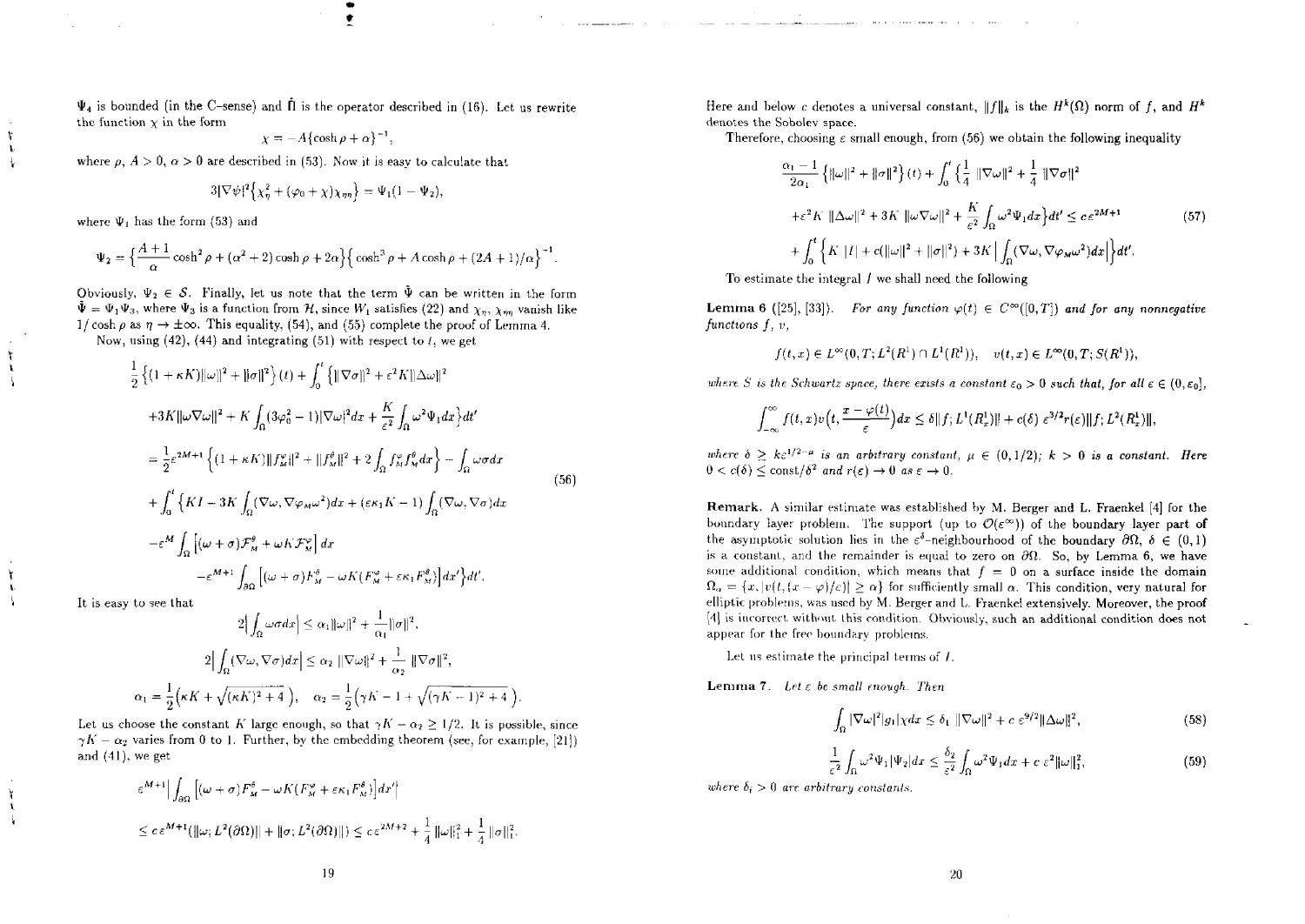*Proof.* Denote by  $\mathcal{N}_\mu$  a  $\mu$  neighbourhood of the interface  $\Gamma_t$ , where  $\mu \geq 0$  is a constant independent of  $\varepsilon$ . Since  $\chi = \mathcal{O}(\varepsilon^{\infty})$  outside  $\mathcal{N}_n$ , we have

$$
\int_{\Omega} |\nabla \omega|^2 |g_1| \chi dx \leq c_0 \int_{\mathcal{N}_{\mu}} |\nabla \omega|^2 \chi dx + \varepsilon^k c_0 \int_{\Omega} |\nabla \omega|^2 dx
$$

for any positive k. Here  $c_0 = \max |g_1|$ .

Choosing  $\mu$  sufficiently small, we pass to the variables  $y = (y_1, \ldots, y_n)$  in  $\mathcal{N}_\mu$ , where  $y_1$ is the coordinate normal to  $\Gamma_{t'} = \{x \in \Omega, t' = \psi(x)\}\$ . Then in  $\mathcal{N}_{\mu} = \{y, |y_1| \leq \mu, Y^{\perp}_{\tau} \leq \mathcal{N}_{\tau}\}$  $y_i \leq Y_i^+, i = 2, ..., n$ } we have

$$
\int_{\mathcal{N}_{\mu}}|\nabla\omega|^2\chi dx=\prod_{i=2}^n\int_{Y_i^-}^{Y_i^+}\int_{-\mu}^{\mu}|\widetilde{\nabla\omega}|^2v(\frac{y_1}{\varepsilon},y,t')Jdy_1dy_i,
$$

where  $J$  is the Jacobian of this change of variables,

$$
|\widetilde{\nabla \omega}|=|\nabla_x \omega||_{x=x(y,t')}, \qquad v(\eta,y,t')=\chi(\beta(\eta+\psi_1))|_{x=x(y,t')}.
$$

By Lemma 6 and the embedding theorem for  $n = 1$ , we get

$$
\int_{N_{\mu}} |\nabla \omega|^2 \chi dx
$$
\n
$$
\leq \prod_{i=2}^n \int_{Y_i^-}^{Y_i^+} \left\{ \delta_1 \int_{-\mu}^{\mu} |\widetilde{\nabla \omega}|^2 J dy_1 + c \varepsilon^{3/2} r(\varepsilon) \left( \int_{-\mu}^{\mu} |\widetilde{\nabla \omega}|^4 J^2 dy_1 \right)^{1/2} \right\} dy,
$$
\n
$$
\leq \delta_1 ||\nabla \omega||^2 + c \varepsilon^{3/2 - k_1 - k_2} r(\varepsilon) \left\{ \varepsilon^{(k_1/3)} ||\nabla \omega||^2 + \varepsilon^{4k_2} (||\nabla \omega||^2 + ||\Delta \omega||^2) \right\}
$$
\n
$$
\leq \delta_1 ||\nabla \omega||^2 + c \varepsilon^{1/2} r(\varepsilon) \left\{ ||\nabla \omega||^2 + \varepsilon^4 ||\Delta \omega||^2 \right\}.
$$

Here we choose  $k_2 = 1 + k_1/3$  and use that  $J > 0$  is a bounded smooth function. This implies estimate (58). Similarly,

$$
\begin{aligned} \frac{1}{\varepsilon^2}\int_{\mathcal{N}_\mu}\omega^2\Psi_1|\Psi_2|dx &\leq \frac{\delta_2}{\varepsilon^2}\int_{\Omega}\omega^2\Psi_1dx+cr(\varepsilon)\varepsilon^{-1/2}\\ &\times\prod_{i=2}^n\int_{\mathcal{N}_i^-}^{\mathcal{N}_i^+}\left\|\hat{\omega}\sqrt{J\hat{\Psi_1}}\ ;L^2(-\mu,\mu)\right\|^{3/2}\left\|\hat{\omega}\sqrt{J\hat{\Psi_1}}\ ;H^1(-\mu,\mu)\right\|^{1/2}dy,\\ &\leq \frac{\delta_2}{\varepsilon^2}\left\|\omega\sqrt{\Psi_1}\ \right\|^2+c\rho(\varepsilon)\Big\{\frac{1}{\varepsilon^2}\left\|\omega\sqrt{\Psi_1}\right\|^2+\varepsilon^2\|\omega\|^2+\varepsilon^4\|\nabla\omega\|^2\Big\}. \end{aligned}
$$

Lemma 7 is proved.

المتوارد والمستعين وسيستهد والمتعاد والمتستعين

Further, choosing *£* small enough, we have the trivial estimate

$$
\varepsilon \int_{\Omega} |\nabla \omega|^2 |g_2| dx + \frac{1}{\varepsilon} \int_{\Omega} \omega^2 \Psi_1 |\Psi_3 + \varepsilon \Psi_4| dx
$$
  

$$
\leq c ||\omega||^2 + \delta_3 \left\{ ||\nabla \omega||^2 + \frac{1}{\varepsilon^2} \int_{\Omega} \omega^2 \Psi_1 dx \right\}
$$

the contract of the contract of the

**(60)**

with an arbitrary constant  $\delta_3 > 0$ .

Let us estimate the last term in the right-hand side of (57). Using the Galliardo-Niercnberg inequality, we get that

$$
\left| \int_{\Omega} (\nabla \omega, \nabla \varphi_M \omega^2) dx \right| \leq c \int_{\Omega} |\omega| |\nabla \omega|^2 dx + \frac{c}{\varepsilon} \int_{\Omega} |\nabla \omega| \omega^2 dx
$$
\n
$$
\leq c \|\omega\|^{(8-n)/4} \|\omega\|_{2}^{(4+n)/4} + \frac{c}{\varepsilon} \|\nabla \omega\| \|\omega\|^{(8-n)/4} \|\omega\|_{2}^{n/4}
$$
\n
$$
\leq \delta_4 \{\|\nabla \omega\|^2 + \varepsilon^2 \|\omega\|_{2}^2\} + c \varepsilon^{-2(4+n)/(4-n)} \|\omega\|^{2(8-n)/(4-n)}.
$$
\n(61)

Choosing reasonable constants  $\delta_i$  and using (58)–(61), we can transform (57) as follows

$$
U(t) + c \int_0^t \left\{ \|\nabla \omega\|^2 + \|\nabla \sigma\|^2 + \varepsilon^2 \|\Delta \omega\|^2 + \|\omega \nabla \omega\|^2 + \|\omega \nabla \omega\|^2 + \frac{1}{\varepsilon^2} \|\sqrt{\Psi_1} \omega\|^2 \right\} dt' \leq c \varepsilon^{2M+1} + c \int_0^t \left\{ U(t') + \varepsilon^{-r} (U(t'))^{1+\lambda} \right\} dt',
$$
\n(62)

Here

$$
U(t) = {\|\omega\|^2 + \|\sigma\|^2}(t), \qquad \lambda = \frac{4}{4-n}, \qquad r = 2\frac{4+n}{4-n}.
$$

Let us fix a number  $T_1 \in (0,T], T < \infty$ , and let  $t \in [0,T_1].$  Then, according to the Gromioll lemma, (62) yields

$$
U(t) \le c \left( \varepsilon^{2M+1} + \varepsilon^{-r} \int_0^{T_1} U^{1+\lambda} dt' \right).
$$

Let  $z = \max_{t \in [0, T_1]} U(t)$ . Then

 $z < c$  ( $\varepsilon^{2M+1} + \varepsilon^{-r} T_1 z^{1+\lambda}$ ) **(63)**

To analyze the last relation, we need the following lemma proved in [29].

Lemma 8. Let positive numbers p,  $q$ ,  $\lambda$  satisfy the estimate

$$
q < \frac{\lambda}{1 + \lambda} (p(1 + \lambda))^{-1/\lambda}.\tag{64}
$$

*Then tin: solutions of the inequality*

and the second con-

 $0 < z < q + p \; z^{1 + \lambda}$ 

*fill the domain consisting of an interval adjoining z —* 0 *and a half-line, separated from each other by the point*  $z_n = q(1 + \lambda)/\lambda$ *.* 

In our case  $p = cT_1 \varepsilon^{-r}$ . Therefore, since  $\varepsilon$  is small enough, inequality (71) holds for any  $M > 2$ . Thus we obtain the estimate

$$
\max_{t \in [0,T_1]} U(t) \le \varepsilon^{2M+1}.\tag{65}
$$

.<br>1980 - Paul II, amerikan mengantang tersebut pada tahun mengentukan pada tersebut dan mengentukan pada tahun 1

It is easy to see that (65) and (62) yield the estimates (47). This completes the proof of Theorem 4.

**22**

21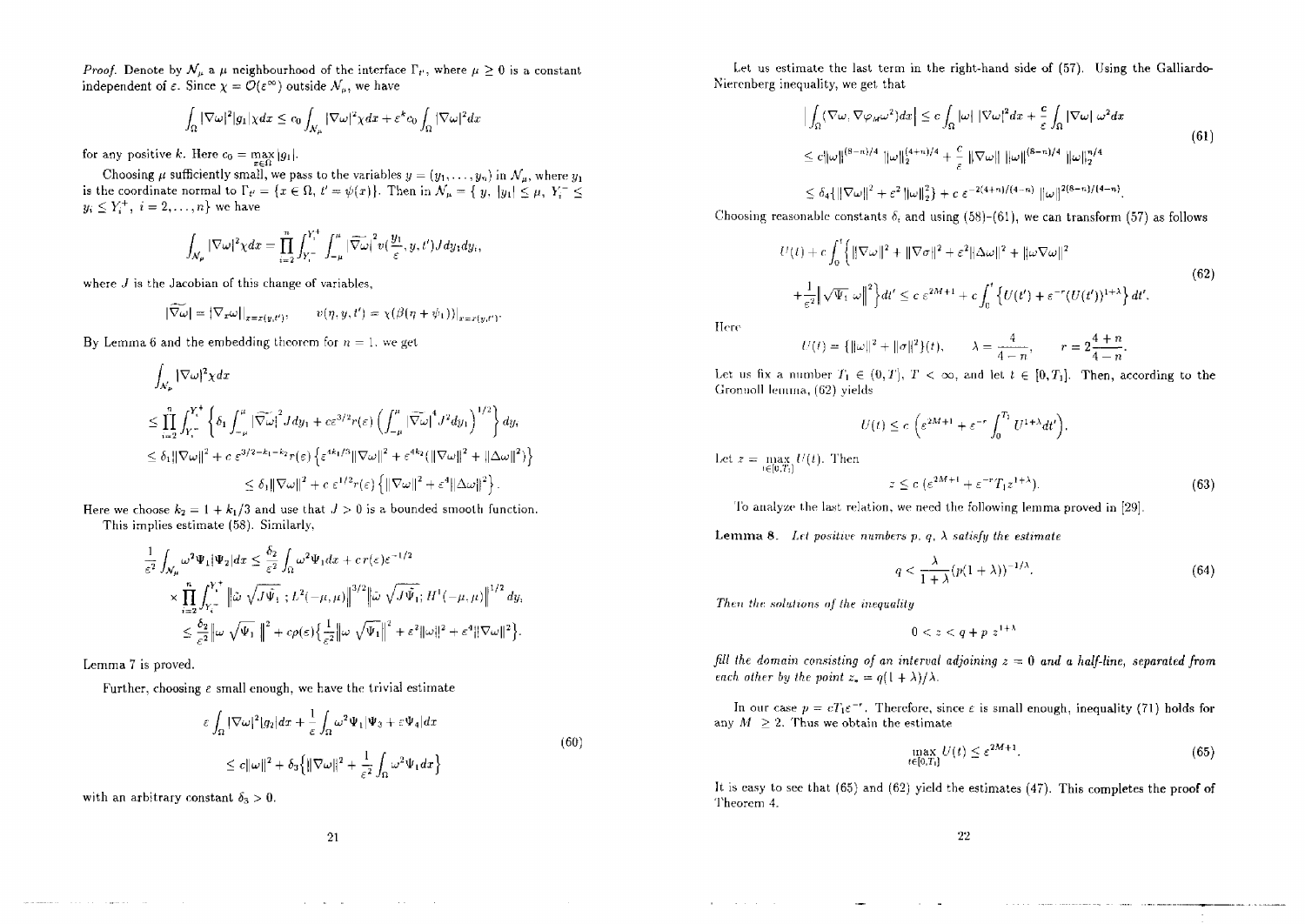*Proof* of Theorem 3. Let us choose the number  $M' = M + I$ , where  $M \ge 2$ . Then, by Theorem 4, we get

 $\Delta_{\rm{eff}}=100$ 

$$
\theta = \theta_{M'}^{\mathbf{as}} + \varepsilon^{M+3/2} \sigma_{M'}, \qquad \varphi = \varphi_{M'}^{\mathbf{as}} + \varepsilon^{M+3/2} \omega_{M'},
$$

where  $\sigma_{M'}$ ,  $\omega_{M'}$  are functions from  $L^{\infty}(0,T; L^2(\Omega))$  uniformly bounded in  $\varepsilon$ . Nevertheless,

$$
\theta_{M'}^{\text{as}} = \theta_{M}^{\text{as}} + \varepsilon^{M+1} \mathcal{Y}_{M+1}^{\theta}, \qquad \varphi_{M'}^{\text{as}} = \varphi_{M}^{\text{as}} + \varepsilon^{M+1} \mathcal{Y}_{M+1}^{\varphi},
$$
  

$$
\mathcal{Y}_{M+1}^{\theta} = \theta_{M+1}(x, t) + U_{M+1}(\eta, x, t) + Y_{M+1}(\tau, x', t),
$$
  

$$
\mathcal{Y}_{M+1}^{\varphi} = \varphi_{M+1}(x, t) + W_{M+1}(\eta, x, t) + Z_{M+1}(\tau, x', t),
$$

where  $\eta = (t - \psi(x))/\varepsilon$ ,  $\tau = x_k/\varepsilon$ . It is easy to calculate that

$$
||\mathcal{Y}^{\theta}_{M+1} ; L^{\infty}(0,T; L^{2}(\Omega))|| + ||\mathcal{Y}^{\rho}_{M+1} ; L^{\infty}(0,T; L^{2}(\Omega))|| \leq c.
$$

Therefore,

 $\theta = \theta_M^{as} + \varepsilon^{M+1} \sigma_M^*, \qquad \varphi = \varphi_M^{as} + \varepsilon^{M+1} \omega_M^*,$ 

where

Þ.

 $\sigma_{\mathbf{u}}^* = \mathcal{Y}_{\mathbf{u}+1}^{\theta} + \sqrt{\varepsilon} \sigma_{\mathbf{u}'}, \qquad \omega_{\mathbf{u}'}^* = \mathcal{Y}_{\mathbf{u}+1}^{\varphi} + \sqrt{\varepsilon} \omega_{\mathbf{u}'}$ 

are functions such that the estimate

 $||\mathcal{Y}^{\theta}_{M+1}; L^{\infty}(0,T; L^{2}(\Omega))|| + ||\mathcal{Y}^{\theta}_{M+1}; L^{\infty}(0,T; L^{2}(\Omega))||$  $+ \|\sigma_{M'}; L^{\infty}(0,T; L^{2}(\Omega))\| + \|\omega_{M'}; L^{\infty}(0,T; L^{2}(\Omega))\| \leq \text{const.}$ 

holds uniformly in *e.* This estimate and Theorem 4 complete the proof of Theorem 3.

# 4 . Asymptotic behavior of the solution for large time

The purpose of this section is to consider the process for large time, i.e., when the first stage of separation is completed and some domains of "'solid" and "liquid" are formed. Respectively, our aim is to study the dynamics of the interfaces between these domains. We shall assume that the distances between different interfaces are greater than a constant (uniformly with respect to time and *e).* It. is clear that in this case we can consider only one couple of such domains in  $\Omega$  without loss of generality. We shall also assume that the right hand side  $f$  in  $(3)$  is a smooth function, slowly varying with respect to  $t$  and preserving the zero mean value:

$$
\int_{\Omega} f dx = 0.
$$

Changing the time scale  $t = \tau/\varepsilon$ , we rewrite the system (3) as follows

$$
\varepsilon \frac{\partial}{\partial r} (\theta + \varphi) = \Delta \theta + f(x, \tau),
$$
  

$$
-\kappa \varepsilon \frac{\partial \varphi}{\partial \tau} = \Delta \left( \varepsilon^2 \Delta \varphi + \varphi - \varphi^3 + \varepsilon \kappa_1 \theta \right),
$$
 (66)

Let us pose the boundary conditions (5) on the external boundary and the initial conditions

$$
\theta|_{\tau=0} = \theta^0(x,\varepsilon), \qquad \varphi|_{\tau=0} = \varphi^0(x,\varepsilon), \qquad (67)
$$

where  $\varphi^0$  is a certain smooth (for  $\varepsilon > 0$ ) function such that

$$
\lim_{\varepsilon \to 0} \varphi^0 = 1 \quad \text{as} \quad x \in \Omega_0^+, \qquad \lim_{\varepsilon \to 0} \varphi^0 = -1 \quad \text{as} \quad x \in \Omega_0^-.
$$

Here  $\Omega_0^{\pm}$  denote subdomains of  $\Omega$  such that  $\Omega = \Omega_0^{\pm} \cup \Omega_0^- \cup \Gamma_0$ . In is a sufficiently smooth closed surface of codimension 1. Let  $\Gamma_0 \cap \partial \Omega = \emptyset$  and, for definiteness,  $\partial \Omega_0^- \cap \partial \Omega = \partial \Omega$ .

Precisely as in similar problems for both the phase field system [14, 15, 33, 34, 39] and the Calm Hilliard system with the fast relaxation time [35, 36], one can assume that as  $\varepsilon \to 0$  the limiting temperature has a weak discontinuity on the free interface, since the limiting concentration is the Heaviside function. In fact, it is not true.

**Lemma 9.** Let  $\Gamma$ <sub>T</sub>  $= \{x \in \Omega, x = \psi(x)\}$  be a smooth surface of codimension 1 such *that* dist.  $(\Gamma_T, \partial \Omega) \ge \text{const}$  *for all*  $T \in [0, T_0]$ *. Let also*  $\theta$ *,*  $\varphi$  *be the solution of problem* (66). (67), (5) such that  $w - \lim_{\epsilon \to 0} \varphi$  is the Heaviside function  $H(\tau - \psi(x))$ . Then the temperature  $\theta$  is a smooth function up to terms  $\mathcal{O}(\varepsilon)$ .

This result is in agreement with the behavior of the soliton type asymptotic solution as the "background"  $\varphi_0$  tends to  $\pm 1$ . Actually, the leading term of the <mark>asymptotic expansion</mark> for the temperature is a smooth function and the amplitude of jump for the first correction remains bounded as  $\varphi_0 \to \pm 1$  (see section 2). So, it is very natural to assume that the leading term of temperature will be smooth during the whole time of bifurcation (from  $t \sim$  const to  $t \sim 1/\varepsilon$ ), when the concentration of "superheated liquid" tends to  $-1$  in  $\Omega_{r,t}^-$  (respectively, when the concentration of "supercooled solid" tends to 1 in  $\Omega_{r,t,t}^+$ ). The statement of Lemma 9 means that this assumption is true.

Returning to the problem for large time and taking into account the statement of Lemma 9, we shall assume that the leading term of the asymptotic expansion for the initial temperature  $\theta^0$  is a smooth function uniformly in  $\varepsilon \geq 0$ .

Let us formulate the main result of this section. Denote by  $\theta_{\rm D} = \theta_0(x, T)$  the solution of the following Neumann problem

$$
\Delta\theta_0 = -f(x,\tau), \quad x \in \Omega, \quad \tau > 0; \qquad \frac{\partial \theta_0}{\partial N}\Big|_{\Sigma} = 0. \tag{68}
$$

Let also  $\Phi_1^{\pm} = \Phi_1^{\pm}(x, \tau)$ ,  $\psi = \psi(x)$  be the solution of the following model problems

$$
\Delta \Phi_{1}^{\pm} = -\frac{\kappa_{1}}{2} f(x, r), \qquad x \in \Omega_{T}^{\pm}, \quad \tau > 0;
$$
\n
$$
\frac{\partial \Phi_{1}^{+}}{\partial N}\Big|_{\Sigma} = 0, \quad \left[\Phi_{1}^{\pm}\right]\Big|_{\Gamma_{T}} = 0, \quad \left[\frac{\partial \Phi_{1}^{\pm}}{\partial \nu}\right]\Big|_{\Gamma_{T}} = \kappa D_{\nu},
$$
\n
$$
\left(\nabla \psi\right) \qquad \dots
$$
\n
$$
(69)
$$

$$
\operatorname{div}\left(\frac{\nabla \psi}{|\nabla \psi|}\right) = \kappa_2 \dot{\Phi}_1^+, \qquad \psi|_{\Gamma_0} = 0. \tag{70}
$$

By  $\theta_1^{\pm} = \theta_1^{\pm}(x,T)$  we also denote the solution of the problem

$$
\Delta \theta_1^{\pm} = \frac{\partial \theta_0}{\partial r}, \qquad x \in \Omega_r^{\pm}, \quad \tau > 0;
$$
  

$$
\frac{\partial \theta_1^-}{\partial N}\Big|_{\Sigma} = 0, \quad \left[\theta_1^{\pm}\right]\Big|_{\Gamma_T} = 0, \quad \left[\frac{\partial \theta_1^{\pm}}{\partial \nu}\right]\Big|_{\Gamma_T} = 2D_{\nu}.
$$
 $(71)$ 

 $\pm$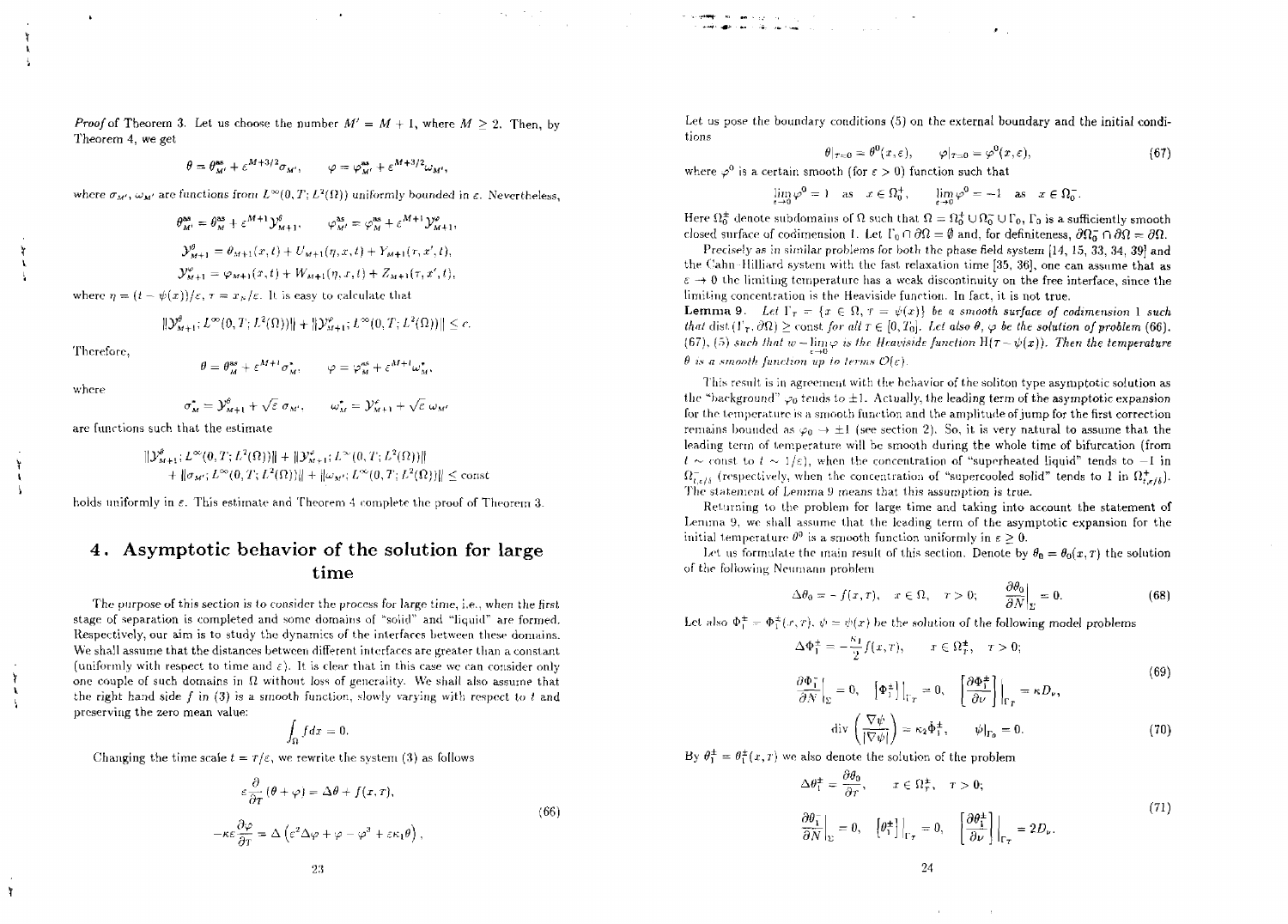Here we use the same notation as in Section 2,  $\kappa_2 = 3\sqrt{2}$ .

The uniqueness of  $\theta_0$ ,  $\Phi_1^{\pm}$ ,  $\theta_1^{\pm}$  follows from the normalization conditions

$$
\int\limits_{\Omega} \theta_0 dx = K_0^{\theta}, \quad \int\limits_{\Omega^+} \Phi_1^+ dx + \int\limits_{\Omega^-_T} \Phi_1^- dx = K_1^{\varphi}, \quad \int\limits_{\Omega^+_T} \theta_1^+ dx + \int\limits_{\Omega^-_T} \theta_1^- dx = K_1^{\theta}
$$

where  $K_1^{\varphi}$ ,  $K_i^{\theta}$  are the coefficients of the expansions

$$
\int_{\Omega} \theta^0(x,\varepsilon) dx = \sum_{i\geq 0} \varepsilon^i K_i^{\theta}, \qquad \int_{\Omega} \varphi^0(x,\varepsilon) dx = \sum_{i\geq 0} \varepsilon^i K_i^{\varphi}
$$

**Theorem 5.** Lef *there exist sufficiently smooth solutions oj problems* (69)-(71), *and let*  $dist(\Gamma_T, \partial \Omega) \ge$  const for all  $T \in [0, T_0]$ . Then, for any  $M \geq 0$ , there exists a formal  $a$ symptotic (up to  $O(e^{M+1})$ ) solution of problem (66), (67), (5). The two leading terms of *this asymptotic solution have the form*

$$
\theta(x,\tau,\varepsilon) = \theta_0(x,\tau) + \varepsilon \Big\{ \frac{1}{2} \Big( \theta_{1c}^+(x,\tau) + \theta_{1c}^-(x,\tau) \Big) \n+ \frac{1}{2} \Big( \theta_{1c}^+(x,\tau) - \theta_{1c}^+(x,\tau) \Big) \chi(\eta,x) \Big\} + \mathcal{O}(\varepsilon^2),
$$
\n
$$
\varphi(x,\tau,\varepsilon) = \chi(\eta,x) + \varepsilon \Big\{ \frac{1}{2} \Big( \Phi_{1c}^+(x,\tau) + \Phi_{1c}^-(x,\tau) \Big) \n+ \frac{1}{2} \Big( \Phi_{1c}^+(x,\tau) - \Phi_{1c}^+(x,\tau) \Big) \chi(\eta,x) + \omega_1(\eta,x) \Big\} + \mathcal{O}(\varepsilon^2).
$$
\n(72)

*Here*

العرومين المرابطين المتوسي

$$
\gamma=\tanh\left(\beta(\eta+\psi_1(x))\right); \qquad \eta=(\tau-\psi(x))/\varepsilon, \quad \beta=(\sqrt{2}\,|\nabla\psi|)^{-1},
$$

 $\theta_{1c}^{\pm}$ ,  $\Phi_{1c}^{\pm}$  are sufficiently smooth extensions of solutions to problems (69), (71)  $\theta_1^{\pm}$ ,  $\Phi_1^{\pm}$  in  $\Omega^{\pm}_{\tau}$  U  $\Gamma^{\mp}_{\tau,s}$ *, where*  $\Gamma^{\mp}_{\tau,s}$  is a layer of width  $\delta$  lying in  $\Omega^{\pm}_{\tau}$  and being adjacent to  $\Gamma_{\tau}$ ,  $\delta > 0$  is *an arbitrary number;*  $\omega_1 \in S$ ;  $\psi_1 \in C^{\infty}$  is the solution of the inhomogeneous linearization *of equation* (71).

Let us prove Theorem 5 and consider the general method for constructing the asymptotic solution of this problem up to an arbitrary precision. By Lemma 9, the asymptotic solution has the following form

$$
\theta(x,\tau,\varepsilon) = \vartheta^{M}(x,\tau,\varepsilon) + \varepsilon \mathcal{V}^{M}\bigg(\frac{S(x,\tau,\varepsilon)}{\varepsilon},\frac{x_{N}}{\varepsilon},x,\tau,\varepsilon\bigg) + \mathcal{O}(\varepsilon^{M+1}),
$$
  

$$
\varphi(x,\tau,\varepsilon) = \varepsilon \Phi^{M}(x,\tau,\varepsilon) + \mathcal{W}^{M}\bigg(\frac{S(x,\tau,\varepsilon)}{\varepsilon},\frac{x_{N}}{\varepsilon},x,\tau,\varepsilon\bigg) + \mathcal{O}(\varepsilon^{M+1}),
$$
  

$$
\vartheta^{M}(x,\tau,\varepsilon) = \sum_{j=0}^{M} \varepsilon^{j} \theta_{j}(x,\tau), \qquad \Phi^{M}(x,\tau,\varepsilon) = \sum_{j=1}^{M} \varepsilon^{j-1} \varphi_{j}(x,\tau), \qquad (73)
$$

$$
\mathcal{V}^M(\eta,\tau,x,\tau,\varepsilon)=\sum_{j=1}^M \varepsilon^{j-1}\{\rho_j(x,\tau)V_j(\eta,x,\tau)+U_j(\eta,x,\tau)+Y_j(\tau,x',\tau)\},
$$

 $\ddot{\phantom{a}}$ 

and the state of

$$
\mathcal{W}^{M}(\eta,\tau,x,\tau,\varepsilon) = \chi(\eta,x,\tau) + \sum_{j=1}^{M} \varepsilon^{j} \{ \gamma_{j}(x,\tau) G_{j}(\eta,x,\tau) + W_{j}(\eta,x,\tau) + Z_{j}(\tau,x',\tau) \}
$$

Here  $x_N$  is the distance from  $\partial\Omega$  along the internal normal,  $x' \in \partial\Omega$ ,

$$
S, \rho_i, \gamma_j, \theta_i, \varphi_j \in C^{\infty}(\tilde{Q}), \qquad Y_j(\tau, x', \tau), Z_j(\tau, x', \tau) \in \mathcal{P},
$$

 $V_i(\eta, x, \tau), \chi(\eta, x, \tau), U_i(\eta, x, \tau), G_i(\eta, x, \tau), W_i(\eta, x, \tau) \in \mathcal{H},$ 

and

$$
\chi^{\pm} = \pm 1, \quad U_j^- = 0, \quad W_j^- = 0, \quad \frac{\partial S}{\partial r}\Big|_{\Gamma_T} \neq 0, \n\rho_i|_{\Gamma_T} = 0, \quad \gamma_j|_{\Gamma_T} = 0, \quad \Gamma_T = \{x \in \Omega, S(x, r) = 0\}.
$$
\n(74)

By Lemma 1 and (74), without loss of generality, we can assume that

$$
S = \tau - \psi(x), \qquad \chi = \chi(\eta, x),
$$
  
\n
$$
V_i(\eta, x, \tau) = \alpha_i^+ + \alpha_i^- \chi(\eta, x), \qquad G_j(\eta, x, \tau) = \mu_j^+ + \mu_j^- \chi(\eta, x),
$$
  
\n
$$
\alpha_i^{\pm} = \frac{1}{2} (V_i^+(\pi, \tau) \pm V_i^-(x, \tau)), \qquad \mu_j^{\pm} = \frac{1}{2} (G_j^+(\pi, \tau) \pm G_j^-(x, \tau)).
$$
\n(75)

Precisely as in  $[35, 36]$  and section 2, substituting  $(73)$  into equations (66), we get the relations for the regular parts of the asymptotic solution

$$
\Delta \theta^{M} + f = \varepsilon \Big\{ \frac{\partial}{\partial r} (W^{M\pm} + \vartheta^{M}) - \Delta V^{M\pm} \Big\} + \varepsilon^{2} \frac{\partial}{\partial r} (V^{M\pm} + \Phi^{M}),
$$
  
\n
$$
\Delta (W^{M\pm} - (W^{M\pm})^{3})
$$
  
\n
$$
+ \varepsilon \Big\{ \kappa \frac{\partial}{\partial r} W^{M\pm} - \Delta \Big( (3(W^{M\pm})^{2} - 1) \Phi^{M} + \kappa_{1} \vartheta^{M} \Big) \Big\}
$$
  
\n
$$
+ \varepsilon^{2} \Big\{ \Delta \Big( (\Delta - 3(\Phi^{M})^{2}) W^{M\pm} + \kappa_{1} V^{M\pm} \Big) + \kappa \frac{\partial}{\partial r} \Phi^{M} \Big\}
$$
  
\n
$$
+ \varepsilon^{3} \Delta (\Delta \Phi^{M} - (\Phi^{M})^{3}) = 0.
$$
  
\n(76)

It is easy to see, that to pass to the limit as  $\eta\to\pm\infty, \, \tau\to\infty$  is equivalent to calculate the weak limit as  $\varepsilon \to 0$ .

So, as  $\varepsilon$  tends to zero, we have

$$
\Delta\left((1-(\chi^{\pm})^2)\chi^{\pm}\right)=0,
$$

which does not contradict the assumption (74), i.e.,  $\chi^{\pm} = \pm 1$ . Let us introduce the notation

$$
\theta_j^{\pm} = \theta_j + \rho_j V_j^{\pm} + U_j^{\pm}, \quad \Phi_j^{\pm} = \varphi_j + \gamma_j G_j^{\pm} + W_j^{\pm}.
$$
 (77)

.<br>1996 - Jan Berlin, Amerikaansk politikus († 1908)

Now, setting the terms of the order  $\mathcal{O}(\varepsilon^j)$  equal to zero, from (76) we get equations (68), (69), (71) for the leading terms and similar equations for the lower terms

$$
\Delta \theta_k^{\pm} = f_{k,\theta}^{\pm}(x,T), \qquad \Delta \Phi_k^{\pm} = f_{k,\varphi}^{\pm}(x,T).
$$

 $\mathcal{L}^{\mathcal{L}}$  and  $\mathcal{L}^{\mathcal{L}}$  and  $\mathcal{L}^{\mathcal{L}}$  and  $\mathcal{L}^{\mathcal{L}}$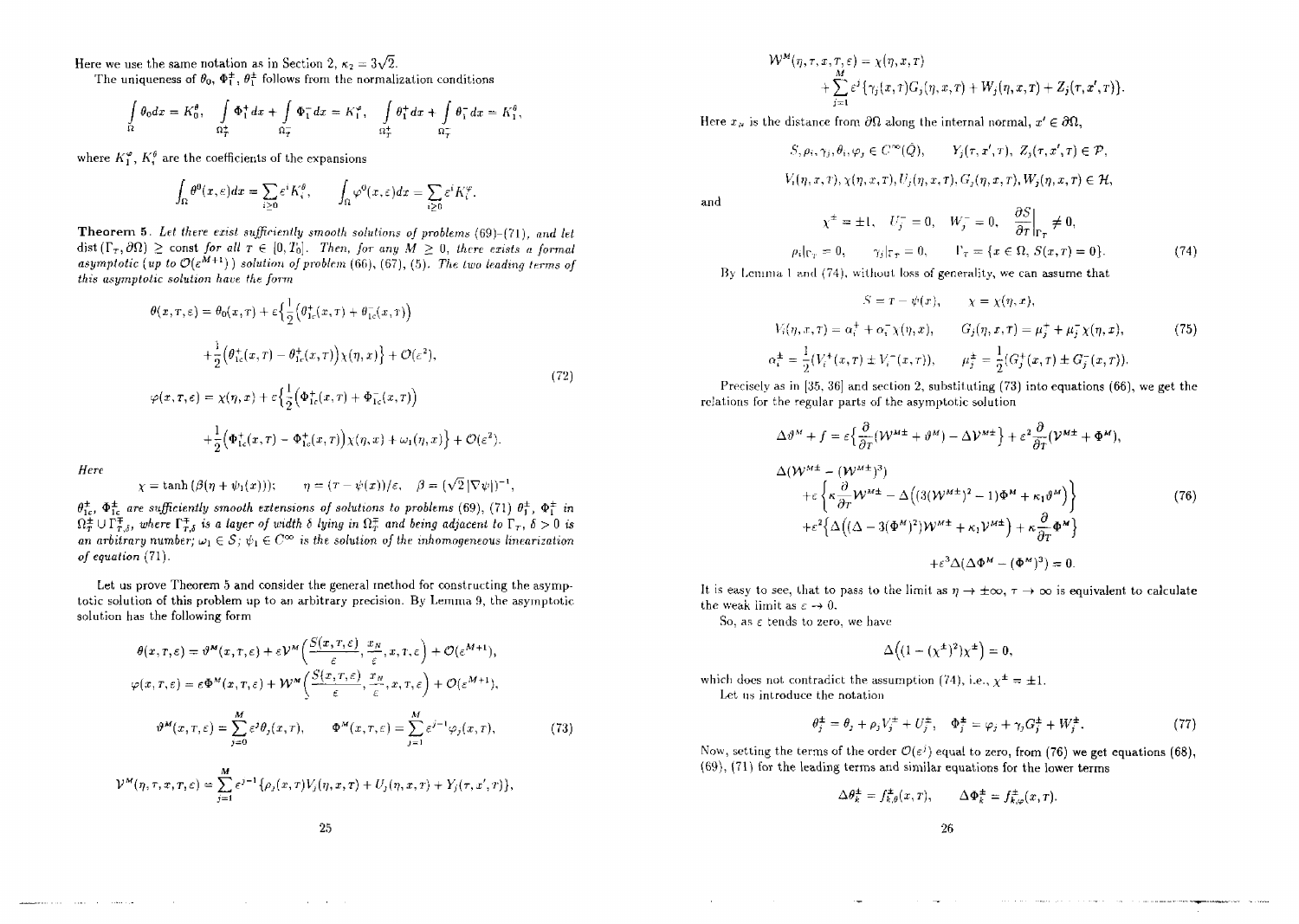Here  $f_{k,\theta}^{\pm}(x,T)$ ,  $f_{k,\theta}^{\pm}(x,T)$  are functions of  $\theta_0, \theta_1^{\pm}, \ldots, \Phi_{k-1}^{\pm}$  and their derivatives.

**(l\*\*l«l t-l.il**

Let us consider a neighborhood of  $\Gamma$ <sup>T</sup>*T*. Using the same construction as in Section 2 and [35, 36], and taking the terms  $\mathcal{O}(\varepsilon^{-2})$  in relations similar to (16), we get the equality

$$
\frac{\partial^2}{\partial \eta^2} \left\{ \frac{1}{2\beta^2} \frac{\partial^2 \tilde{\chi}}{\partial \eta^2} + \tilde{\chi} - \tilde{\chi}^3 \right\} = 0, \qquad \beta = 1/\sqrt{2} \ |\nabla \psi|.
$$

After the integration, we obtain

 $\mathbf{\hat{u}}$ 

 $\mathbf t$ 

$$
\frac{\partial}{\partial \eta} \left\{ \frac{1}{2\beta^2} \frac{\partial^2 \check{\chi}}{\partial \eta^2} + \check{\chi} - \check{\chi}^3 \right\} = \text{const.}
$$

Obviously, const = 0 since  $\dot{y} \in \mathcal{H}$ . Therefore

$$
\frac{1}{2\beta^2} \frac{\partial^2 \tilde{\chi}}{\partial \eta^2} + \dot{\chi} - \dot{\chi}^3 = c, \qquad \dot{\chi} \to \pm 1 \quad \text{as} \quad \eta \to \pm \infty. \tag{78}
$$

It can be easily shown that, if and only if  $c = 0$ , equation (78) has the solution such that  $\check{\chi} \in \mathcal{H}$  and  $\check{\chi}^+ \neq \check{\chi}^-$  exists. Therefore the solution on  $\Gamma_T$  has the usual Van der Waals tanh form

$$
\tilde{\chi}(\eta, x) = \tanh(\beta(\eta + \psi_1))
$$

where the "constant" of integration  $\psi_1 = \psi_1(x)$  is an arbitrary function from  $C^{\infty}(\bar{\Omega})$ . Since  $\tilde{\chi}^{\pm} = \pm 1$ , we can extend  $\tilde{\chi}$  by the identity to  $\chi = \tilde{\chi}(\eta, x)$  for all  $(x, \tau) \in \bar{Q}$ .

Further, setting the lower terms equal to zero, we obtain equations  $(21)$ ,  $(22)$ , where

$$
\hat{L} = \frac{1}{2\beta^2} \frac{\partial^2}{\partial \eta^2} + 1 - 3\chi^2,
$$

 $\tilde{F}^{\varphi}_{\mu}$ ,  $\tilde{F}^{\varphi}_{\mu}$  are functions of the higher terms of the asymptotic expansion at the point  $\tau =$  $\psi(x), k = 1,2,\ldots, M.$  In particular,

$$
\tilde{F}_1^{\theta} = 0, \qquad \tilde{F}_1^{\varphi} = \frac{\partial^2}{\partial \eta^2} \left\{ \hat{\Pi} \frac{\partial \chi}{\partial \eta} + 3\chi^2 \varphi_1 \right\} \Big|_{\tau = \psi},
$$
\n
$$
\tilde{F}_2^{\theta} = 2\beta^2 \left\{ 2(\nabla \psi, \nabla \rho_1) \frac{\partial V_1}{\partial \eta} + \frac{\partial \chi}{\partial \eta} - \frac{\eta}{2\beta^2} \frac{\partial \rho_1}{\partial \tau} \frac{\partial^2 V_1}{\partial \eta^2} \right\} \Big|_{\tau = \psi}.
$$

Obviously, we get  $\hat{U}_1 = 0$ . Let us consider the solvability conditions for equations (21), (22) in  $\mathcal{H}$ . It is easy to see that for  $k = 1$  conditions (25), (26) hold automatically. Further, since

$$
\dot{f}_1^{\varphi} = \hat{\Pi} \frac{\partial \chi}{\partial \eta} + 3\tilde{\varphi}_1(\chi^2 - 1),
$$

simple calculations yield the statement

**Lemma 10.** *Condition* (27) for  $k = 1$  is equivalent to the equality

$$
\operatorname{div}\left(\frac{\nabla\psi}{|\nabla\psi|}\right) = 3\sqrt{2}\,\,\dot{\varphi}_1.\tag{79}
$$

Now we can obtain the function  $W_1 = \omega_1(n, x)$ , where

$$
\omega_1(\eta, x) = \omega_{1,1}(\eta, x) + \psi_2(x)\chi_{\eta}(\eta, x) \in \mathcal{S},
$$

 $\omega_1$  is a particular solution of the inhomogenious equation (22) for  $k = 1$ , and  $\psi_2$  is the "constant" of integration. Therefore, the functions  $W_1^{\pm}$  vanish, and the equality (79) can be rewritten in the form (70), since  $\gamma_1|_{\Gamma_T}=0$ .

Let us define the extensions  $W_1$ ,  $\gamma_1 G_1$ 

$$
\gamma_1 G_1 + W_1 = \gamma_1 \mu_1^+(x, \tau) + \gamma_1 \mu_1^-(x, \tau) \chi(\eta, x) + \omega_1(\eta, x)
$$

Here

$$
\gamma_1 \mu_1^+ = \frac{1}{2} (\Phi_{1c}^+ - 2 \varphi_1 + \Phi_{1c}^-), \quad \gamma_1 \mu_1^- = \frac{1}{2} (\Phi_{1c}^+ - \Phi_{1c}^-),
$$

 $\Phi_{1c}^{\pm}$  are sufficiently smooth extensions of  $\Phi_{1c}^{\pm}$  in  $\Omega_{\pm}^{\pm} \cup \Gamma_{\pm}^{\mp}$ , such that the Poisson equation is satisfied. Here  $0 < \delta \ll 1$  is an arbitrary number.

Now, let us consider equations (21), (22) in the case  $k = 2$ . It is easy to establish that conditions (25) are satisfied and for  $k = 2$  conditions (26) have the form

$$
\left(2(\nabla\psi,\nabla\rho_{1})+\frac{1}{2\beta^{2}}\frac{\partial\rho_{1}}{\partial r}\right)\Big|_{\tau=\psi}[\dot{V}_{1}]=2,
$$
\n
$$
\left(2(\nabla\psi,\nabla\gamma_{1})+\frac{1}{2\beta^{2}}\frac{\partial\gamma_{1}}{\partial r}\right)\Big|_{\omega}[\dot{G}_{1}]=2\kappa,
$$
\n(80)

where  $[V] = V^+ - V^+$ . Note that

 $\left.\nabla \rho\right|_{\Gamma_T} = -\rho_T \nabla \psi\right|_{\Gamma_T}$ 

for any smooth function  $\rho$  such that  $\rho|_{\Gamma_T} = 0$ . Hence, relations (80) imply

 $[\check{V}_1] = 2, \quad (\nabla \psi, \nabla \gamma_1)|_{\Gamma_T}[\check{G}_1] = 2\kappa.$ 

Moreover, the last equalities can be rewritten in the form of Stefan conditions in (69), (71), since  $\theta_1, \varphi_1 \in C^{\infty}(\tilde{Q})$  and  $\rho_1, \gamma_1$  are equal to zero on  $\Gamma_T$ . Let us also note that the realization of the continuity conditions in  $(69)$ ,  $(71)$  is the result of our construction.

Finally, after some trivial but cumbersome calculations condition (27) for  $k = 2$  can be transformed to a linear inhomogeneous equation for the phase correction  $\psi_1$ .

The following constructions are performed in the same way, see also [35, 36] and Section 2.

Now let us consider the boundary conditions on the external boundary  $\partial\Omega$  and calculate the boundary-layer functions. The principle term of the asymptotic solution  $\varphi = \chi$ satisfies both boundary conditions (5) up to  $\mathcal{O}(\varepsilon^{\infty})$ . So, a discrepancy in the second boundary condition for  $\varphi$  on  $\Sigma$  arises only in terms  $\mathcal{O}(\varepsilon)$ . Let us put  $Z_j = 0$  for  $j = 1,2,3,$ then we obtain the equation for *ZA:*

$$
\frac{\partial^2}{\partial \tau^2} Z_4 - 2Z_4 = 0, \qquad Z_4 \to 0, \quad \tau \to \infty.
$$

Obviously.

$$
Z_4 = c_4(x', \tau) e^{-\sqrt{2} \tau}, \qquad c_4 = -2^{-3/2} \frac{\partial}{\partial N} \Delta \Phi_1^+ \Big|_{\Sigma}.
$$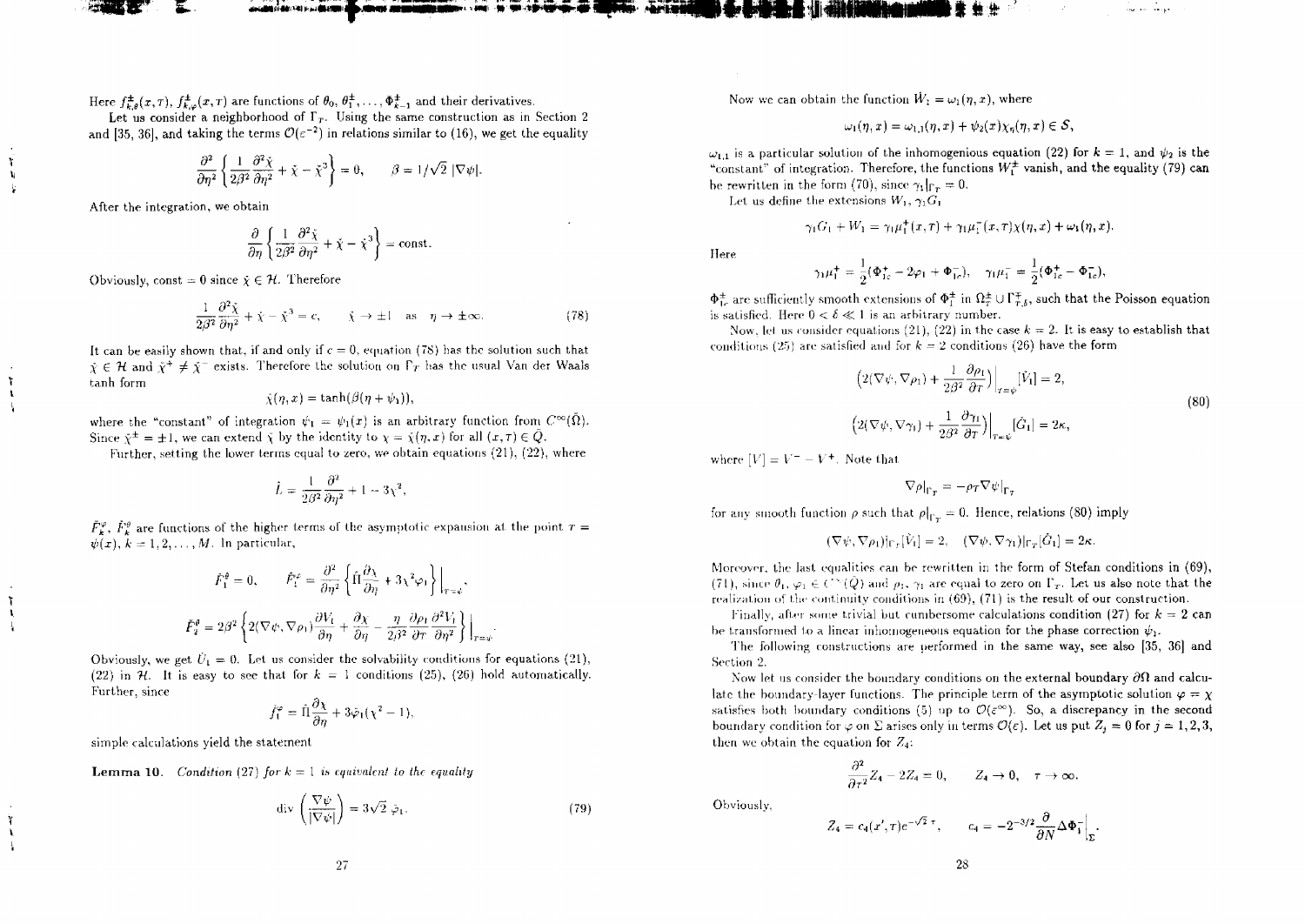Further, we note that the appearance of the boundary-layer function  $\varepsilon^4 Z_4$  necessarily requires some corrections in the Neumann condition in the term  $\mathcal{O}(\varepsilon^3)$ . So, the Neumann condition for  $\Phi_2^-$  has the form

$$
\left. \frac{\partial \Phi_3^-}{\partial N} \right|_{\Sigma} = \left. \frac{\partial Z_4}{\partial \tau} \right|_{\tau=0} = \frac{1}{2} \frac{\partial}{\partial N} \Delta \Phi_1^- \Big|_{\Sigma}.
$$

The appearance of the boundary-layer functions  $Z_k$  yields boundary-layer terms  $Y_i$  in the *0* asymptotic expansion. Since the boundary  $\partial\Omega$  is fixed,  $Y_j = 0$ ,  $j = 1, \ldots, 6$ , and we get the equation for *Y?:*

$$
\frac{\partial^2 Y_7}{\partial \tau^2} = \frac{\partial}{\partial r} Z_4(\tau, x', \tau), \qquad Y_7 \to 0, \quad \tau \to \infty.
$$

Therefore

$$
Y_7 = -2^{-5/2} \frac{\partial^2}{\partial N \partial \tau} \Delta \Phi_1^- \Big|_{\Sigma} \exp(-\sqrt{2} \tau)
$$

Conversely, the appearance of *Y7* leads to a correction of the Neumann condition for temperature in the term  $\mathcal{O}(\varepsilon^6)$ . Thus, the Neumann condition for  $\theta_6^-$  has the form

$$
\left. \frac{\partial \theta_6^-}{\partial N} \right|_{\Sigma} = \left. \frac{\partial Y_7}{\partial \tau} \right|_{\tau=0} = \frac{1}{4} \frac{\partial^2}{\partial N \partial \tau} \Delta \Phi_1^-\Big|_{\Sigma}
$$

The following constructions are performed similarly.

 $\sim$ 

Theorem 5 is proved. Analyzing our construction, we also obtain the statement.

**Theorem 6.** Let the assumptions of Theorem 5 hold. Then for any integer  $M \geq 0$  there *exist the. functions*

$$
\theta_M^{\text{as}} = \theta_0 + \sum_{j=1}^{M+1} \varepsilon^j (\theta_j + \rho_j V_j + U_j + Y_j) + \varepsilon^{M+2} (U_{M+2} + Y_{M+2}),
$$
\n
$$
\varphi_M^{\text{as}} = \chi + \sum_{j=1}^{M+1} \varepsilon^j (\varphi_j + \gamma_j G_j + W_j + Z_j) + \varepsilon^{M+2} (W_{M+2} + Z_{M+2})
$$
\n(81)

such that

$$
\varepsilon \frac{\partial}{\partial r} (\theta_M^{\text{ss}} + \varphi_M^{\text{ss}}) - \Delta \theta_M^{\text{ss}} - f(r, r) = \varepsilon^{M+1} \mathcal{F}_M^{\theta},
$$
\n
$$
\kappa \varepsilon \frac{\partial \varphi_M^{\text{ss}}}{\partial r} + \Delta \left( \varepsilon^2 \Delta \varphi_M^{\text{ss}} + \varphi_M^{\text{ss}} - (\varphi_M^{\text{ss}})^3 + \varepsilon \kappa_1 \theta_M^{\text{ss}} \right) = \varepsilon^{M+1} \mathcal{F}_M^{\varphi},
$$
\n
$$
\frac{\partial \theta_M^{\text{ss}}}{\partial N} \bigg|_{\Sigma} = \varepsilon^{M+2} F_M^{\theta}, \qquad \frac{\partial \varphi_M^{\text{ss}}}{\partial N} \bigg|_{\Sigma} = 0, \qquad \frac{\partial}{\partial N} \Delta \varphi_M^{\text{ss}} \bigg|_{\Sigma} = \varepsilon^M F_M^{\varphi}.
$$
\n(82)

*Here*  $\mathcal{F}_{\mathcal{M}}^{\varphi,\theta}$ ,  $F_{\mathcal{M}}^{\varphi,\theta}$  are (smooth for  $\varepsilon > 0$ ) functions such that

$$
\|\mathcal{F}_{M}^{\theta}, C(Q)\| + \|\mathcal{F}_{M}^{\varphi}, C(Q)\| \le c_{1},
$$
  
\n
$$
\|F_{M}^{\theta}, C(\Sigma)\| + \|F_{M}^{\varphi}, C(\Sigma)\| \le c_{2},
$$
  
\n
$$
\|\mathcal{F}_{M}^{\theta}, L^{2}(\Omega)\| + \|\mathcal{F}_{M}^{\varphi}, L^{2}(\Omega)\| \le c_{3}\sqrt{\varepsilon},
$$
\n(83)

where the constants  $c_i$  are independent of  $\varepsilon$ .

 $\sim$ 

# 5 . Justification of the asymptotic solution for large time

Let us introduce the notation  $\sigma = \theta - \theta_M^{ss}$ ,  $\omega = \varphi - \varphi_M^{ss}$  and let the initial data  $\theta^0$ ,  $\varphi^0$  exhibit a special behavior. Then, from (66), (67), (5) and (82), we get the following problem for the remainders  $\sigma$ ,  $\omega$ .

$$
\frac{\partial}{\partial r}(\sigma + \omega) - \frac{1}{\varepsilon} \Delta \omega = -\varepsilon^M \mathcal{F}_M^{\theta},
$$
\n
$$
\kappa \frac{\partial \omega}{\partial r} + \Delta \Big\{ \varepsilon \Delta \omega + \frac{1}{\varepsilon} \omega \Big( 1 - 3\varphi_M^2 - 3\varphi_M \omega - \omega^2 \Big) + \kappa_1 \sigma \Big\} = -\varepsilon^M \mathcal{F}_M^{\rho}, \qquad (84)
$$
\n
$$
\frac{\partial \sigma}{\partial N} \Big|_{\Sigma} = -\varepsilon^{M+2} F_M^{\theta}, \qquad \frac{\partial \omega}{\partial N} \Big|_{\Sigma} = 0, \qquad \frac{\partial}{\partial N} \Delta \omega \Big|_{\Sigma} = -\varepsilon^M F_M^{\varphi},
$$
\n
$$
\sigma |_{T=0} = -\varepsilon^{M+1/2} f_M^{\theta}, \qquad \omega |_{T=0} = -\varepsilon^{M+1/2} f_M^{\varphi}.
$$

Here  ${\cal F}^{\theta,\varphi}_M$ ,  $F^{\theta,\varphi}_M$  are smooth functions satisfying (82), functions  $f^{\theta,\varphi}_M$  are such that

$$
||f_M^{\theta}; L^2(\Omega)|| + ||f_M^{\varphi}; L^2(\Omega)|| \le c\sqrt{\varepsilon}
$$
\n(85)

with constant c independent of  $\varepsilon$ . To simplify the notation, we omit the superscript denoting asymptotic solutions.

The main result of this section is

Theorem 7. Let there exist a sufficiently smooth solution of problem (66), (67), (5) dur*ing the time*  $[0, T_0]$ *, and let the quantity*  $T_0 > 0$  *be independent of*  $\varepsilon$ *. Let also the assumptions of Theorem 5 be satisfied and*  $M \geq 2$ *. Then the estimates hold* 

$$
\|\omega; L^{\infty}((0, T_0); L^2(\Omega))\| + \|\sigma; L^{\infty}((0, T_0); L^2(\Omega))\| \le c \, \varepsilon^{M+1},
$$
  

$$
\|\nabla\omega; L^2(Q)\| + \|\nabla\sigma; L^2(Q)\| \le c \, \varepsilon^{M+1}, \qquad \|\Delta\omega; L^2(Q)\| \le c \, \varepsilon^M
$$
 (86)

*with constant c independent of s.*

*Proof.* Similarly to the proof of Theorem 4. after some transformations, we get the equality with an arbitrary constant  $K > 0$ :

$$
\frac{1}{2}\frac{d}{d\tau}\left\{(1+\kappa K)\|\omega\|^2+\|\sigma\|^2+2\int_{\Omega}\omega\sigma dx\right\}\n+\frac{1}{\varepsilon}\|\nabla\sigma\|^2+\varepsilon K\|\Delta\omega\|^2+\frac{3K}{\varepsilon}\|\omega\nabla\omega\|^2\n=\frac{K}{\varepsilon}\int_{\Omega}(\nabla\omega,\nabla\omega(1-3\varphi_M^2))dx-\frac{3K}{\varepsilon}\int_{\Omega}(\nabla\omega,\nabla\varphi_M\omega^2)dx\n-\frac{1}{\varepsilon}(1-\varepsilon\kappa_1 K)\int_{\Omega}(\nabla\omega,\nabla\sigma)dx-\varepsilon^M\int_{\Omega}\left\{(\omega+\sigma)\mathcal{F}_M^{\theta}+\omega K\mathcal{F}_M^{\varphi}\right\}dx\n-\varepsilon^{M+1}\int_{\partial\Omega}\left\{(\omega+\sigma)F_M^{\theta}-\omega K(\varepsilon\kappa_1 F_M^{\theta}+F_M^{\varphi})\right\}dx'.\n\tag{87}
$$

Let us analyze the energy relation (87) by using the **following version** of **Lemma** 5.

29

 $\sim 10^{-1}$  km  $^{-1}$ 

30

the continuing committee of the com-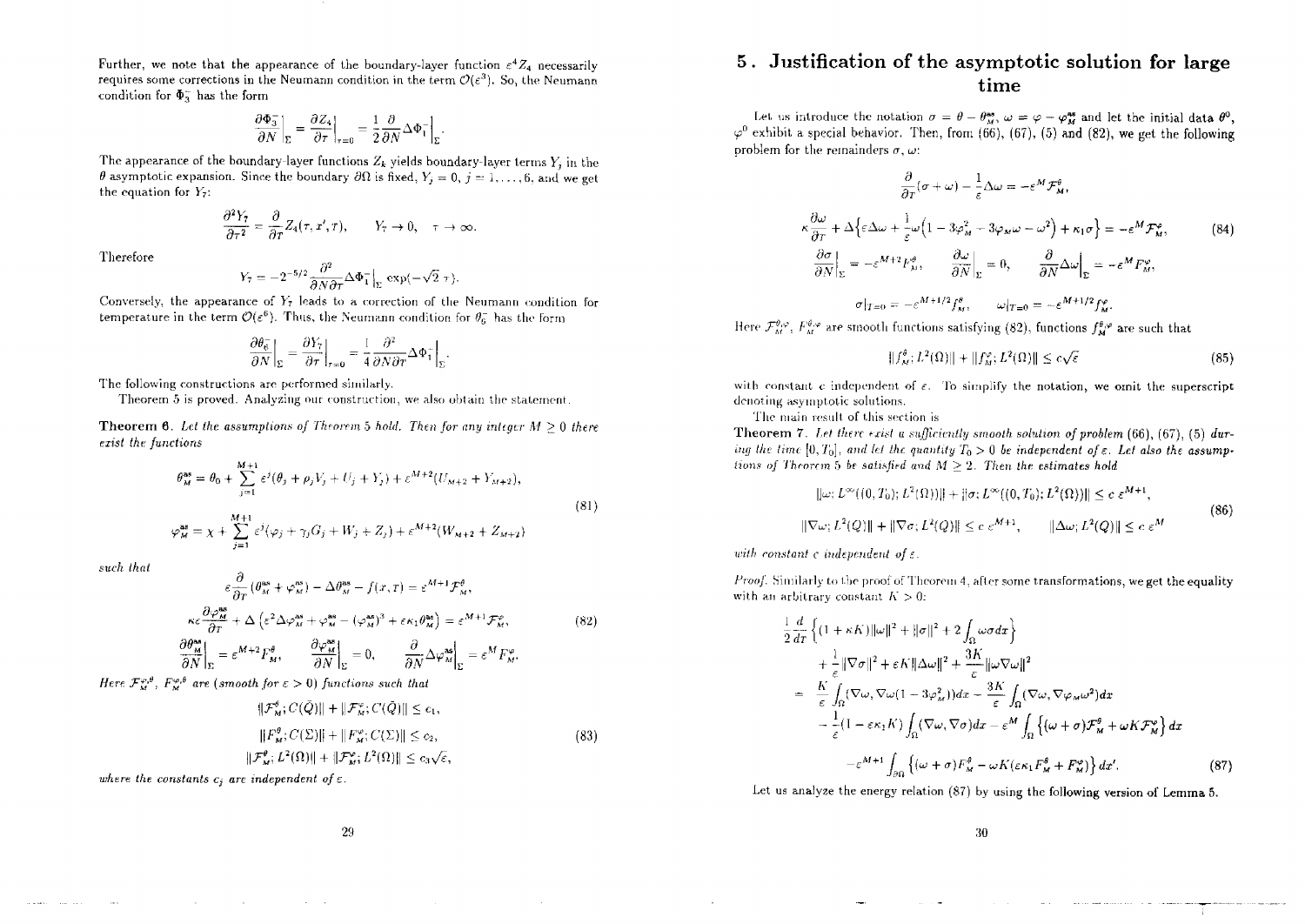**Lemma 11.** Let  $\varphi_M$  be the asymptotic expansion (81). Then

$$
\frac{1}{\varepsilon} \int_{\Omega} (\nabla \omega, \nabla \omega (1 - 3\varphi_M^2)) dx = -\frac{2}{\varepsilon} \int_{\Omega} |\nabla \omega|^2 dx - \frac{3}{\varepsilon^2} \int_{\Omega} \frac{\omega^2}{\beta} \chi_{\tau} dx + 3I,
$$
\n
$$
I = \frac{1}{\varepsilon} \int_{\Omega} |\nabla \omega|^2 (1 - \chi^2) dx + \frac{3}{2\varepsilon^2} \int_{\Omega} \frac{\omega^2}{\beta} \chi_{\tau} (1 - \chi^2) dx
$$
\n
$$
+ \frac{1}{2} \int_{\Omega} \omega^2 \chi_{\tau} \Delta \frac{1}{\beta} dx - \int_{\Omega} |\nabla \omega|^2 (2\chi + \varepsilon \varphi_M^*) \varphi_M^* dx
$$
\n
$$
+ 2 \int_{\Omega} \omega \chi_{\tau} (\nabla \omega, \nabla \frac{1}{\beta}) dx - \int_{\Omega} \omega (\nabla \omega, \nabla (2\chi \varphi_M^* + \varepsilon (\varphi_M^*)) dx
$$
\n
$$
+ \frac{1}{2\varepsilon} \int_{\Omega} \frac{\omega^2}{\beta} \frac{\partial}{\partial r} \left( \prod_{l=1}^{\infty} \frac{\partial}{\partial \eta} \chi(\eta, x) - \varepsilon \Delta \chi(\eta, x) \right) \Big|_{\eta = \frac{T - \nu}{\varepsilon}} dx.
$$

Here  $\hat{\Pi}$  is the operator described in (16),  $\varphi_M^* = (\varphi_M - \chi)/\varepsilon$  denotes the lower terms of *expansion* (81).

*Proof of* Lemma 11. It is easy to establish that

$$
\int_{\Omega} (\nabla \omega, \nabla (\omega (1 - 3\varphi_M^2))) dx = -2 \int_{\Omega} |\nabla \omega|^2 dx + 3 \int_{\Omega} (\nabla \omega, \nabla (\omega (1 - \varphi_M^2))) dx,
$$
  

$$
\frac{1}{\varepsilon} \int_{\Omega} (\nabla \omega, \nabla (\omega (1 - \varphi_M^2))) dx = \frac{1}{\varepsilon} \int_{\Omega} |\nabla \omega|^2 (1 - \chi^2) dx + \frac{1}{2\varepsilon} \int_{\Omega} \omega^2 \Delta \chi^2 dx
$$
  

$$
- \int_{\Omega} |\nabla \omega|^2 (2\chi + \varepsilon \varphi_M^*) \varphi_M^* dx - \int_{\Omega} \omega (\nabla \omega, \nabla (2\chi \varphi_M^* + \varepsilon (\varphi_M^*)^2)) dx.
$$

Since  $1 - \chi^2 = \epsilon \chi_T / \beta$ , we have

 $J = \frac{1}{2\varepsilon} \int_{\Omega} \omega^2 \Delta \chi^2 dx = -\frac{1}{2} \int_{\Omega} \omega^2 \frac{\partial}{\partial r} \Delta (\frac{1}{\beta} \chi)$ 

It is clear that

$$
J = -\frac{1}{2} \int_{\Omega} \frac{\omega^2}{\beta} \frac{\partial}{\partial \tau} \Delta \chi dx + \frac{1}{2} \int_{\Omega} \omega^2 \chi_T \Delta \frac{1}{\beta} dx + 2 \int_{\Omega} \omega \chi_T (\nabla \omega, \nabla \frac{1}{\beta}) dx,
$$
  

$$
\varepsilon^2 \Delta \chi \left( \frac{T - \psi}{\varepsilon}, x \right) = \chi^3 - \chi - \varepsilon \hat{\Pi} \frac{\partial}{\partial \eta} \chi(\eta, x) + \varepsilon^2 \Delta_x \chi(\eta, x) \Big|_{\eta = \frac{T - \psi}{\varepsilon}}.
$$

Thus

 $\mathbf{Y}$ À.

À  $\Lambda$ 

ौं  $\frac{1}{4}$ 

> À Ä

$$
\int_{\Omega} \frac{\omega^2}{\beta} \frac{\partial}{\partial r} \Delta \chi dx = \frac{2}{\varepsilon^2} \int_{\Omega} \frac{\omega^2}{\beta} \chi_r dx - \frac{3}{\varepsilon^2} \int_{\Omega} \frac{\omega^2}{\beta} \chi_r (1 - \chi^2) dx
$$

$$
- \frac{1}{\varepsilon} \int_{\Omega} \frac{\omega^2}{\beta} \frac{\partial}{\partial r} \left( \hat{\Pi} \frac{\partial}{\partial \eta} - \varepsilon \Delta \right) \chi(\eta, x) \Big|_{\eta = \frac{T - \psi}{\varepsilon}} dx.
$$

This equality completes the proof of Lemma 11.

Now, using Lemma, 11 and integrating (87) with respect to *T,* we get

 $\bullet$  -mass on the first

$$
\frac{1}{2}\left\{(1+\kappa K)\|\omega\|^2+\|\sigma\|^2\right\}(r)+\int_0^T\left\{\frac{2K}{\varepsilon}\|\nabla\omega\|^2+\frac{1}{\varepsilon^2}\|\nabla\omega\|^2+\frac{1}{\varepsilon}\|\nabla\sigma\|^2+\varepsilon K\|\Delta\omega\|^2+\frac{3K}{\varepsilon}\|\omega\nabla\omega\|^2+\frac{3K}{\varepsilon^2}\int_\Omega\frac{\omega^2}{\beta}\chi_T dx\right\}dr'
$$
\n
$$
=\frac{1}{2}\varepsilon^{2M+1}\left\{(1+\kappa K)\|f^o_M\|^2+\|f^{\theta}_M\|^2+2\int_\Omega f^o_M f^{\theta}_M dx\right\}-\int_\Omega\omega\sigma dx
$$
\n
$$
+\int_0^T\left\{3KI-\frac{3K}{\varepsilon}\int_\Omega(\nabla\omega,\nabla\varphi_M\omega^2)dx
$$
\n
$$
-\frac{1}{\varepsilon}(1-\varepsilon\kappa_1 K)\int_\Omega(\nabla\omega,\nabla\sigma)dx-\varepsilon^M\int_\Omega\left[(\omega+\sigma)\mathcal{F}^{\theta}_M+\omega K\mathcal{F}^{\phi}_M\right]dx
$$
\n
$$
-\varepsilon^{M+1}\int_{\partial\Omega}\left[(\omega+\sigma)F^{\theta}_M-\omega K(\varepsilon\kappa_1 F^{\theta}_M+F^{\phi}_M)\right]dx'\right\}dr'.
$$
\n(88)

[I. is easy to see that

<u> International de la provincia de la constancia de la provincia de la provincia de la provincia de la provincia</u>

$$
2\Big|\int_{\Omega}\omega\sigma dx\Big|\leq\alpha\,\|\omega\|^2+\frac{1}{\alpha}\,\|\sigma\|^2,\qquad\alpha=\frac{1}{2}\Big(\kappa K+\sqrt{(\kappa K)^2+4}\,\Big),
$$
  

$$
2\Big|\int_{\Omega}(\nabla\omega,\nabla\sigma)dx\Big|\leq\alpha\,\|\nabla\omega\|^2+\frac{1}{\alpha}\,\|\nabla\sigma\|^2.
$$

l'urther, by the embedding theorem and (83), we get

$$
\varepsilon^{M+1} \Big| \int_{\partial\Omega} \left[ (\omega + \sigma) F_M^{\theta} - \omega K (\kappa_2 F_M^{\theta} + F_M^{\varphi}) \right] dx' \Big|
$$
  
\n
$$
\leq c \varepsilon^{M+1} (\|\omega; L^2(\partial\Omega)\| + \|\sigma; L^2(\partial\Omega)\|) \leq c \varepsilon^{2M+2} + \frac{1}{4} \|\omega\|_1^2 + \frac{1}{4} \|\sigma\|_1^2.
$$

Here, as usual,  $c$  denotes a universal constant and  $\|f\|_k$  is the  $H^k(\Omega)$  norm of  $f.$ Therefore, choosing  $\varepsilon$  small enough, from (88) we obtain the following inequality

$$
\frac{\alpha - 1}{2\alpha} \left\{ ||\omega||^2 + ||\sigma||^2 \right\} (r) + \int_0^T \left\{ \frac{K}{\varepsilon} ||\nabla \omega||^2 + \frac{1}{2\varepsilon} ||\nabla \sigma||^2 \right\} \n+ \varepsilon K ||\Delta \omega||^2 + \frac{3K}{\varepsilon} ||\omega \nabla \omega||^2 + \frac{3K}{\varepsilon^2} \int_\Omega \frac{\omega^2}{\beta} \chi_r \, dx \right\} dr' \n\leq c \varepsilon^{2M+1} + \int_0^T \left\{ 3K ||I| + c(||\omega||^2 + ||\sigma||^2) \right\} \n+ \frac{3K}{\varepsilon} \left| \int_\Omega (\nabla \omega, \nabla \varphi_M \omega^2) dx \right| \right\} dr'.
$$
\n(89)

Further, using Lemma 6, it is not too difficult to prove the following analog of Lemma 7 (see also [35, 36])

Lemma 12. Let  $\varepsilon$  be small enough. Then

$$
|I| \leq \frac{\delta_1}{\varepsilon^2} \left\| \omega \sqrt{\Psi} \right\|^2 + \frac{\delta_2}{\varepsilon} \|\nabla \omega\|^2 + c \varepsilon^{1/2} \|\omega\|^2 + c \varepsilon^{7/2} \|\Delta \omega\|^2,
$$

where  $\Psi = \chi_T/\beta$ ;  $\delta_1$ ,  $\delta_2 > 0$  are arbitrary constants,

 $\mathbf{v}$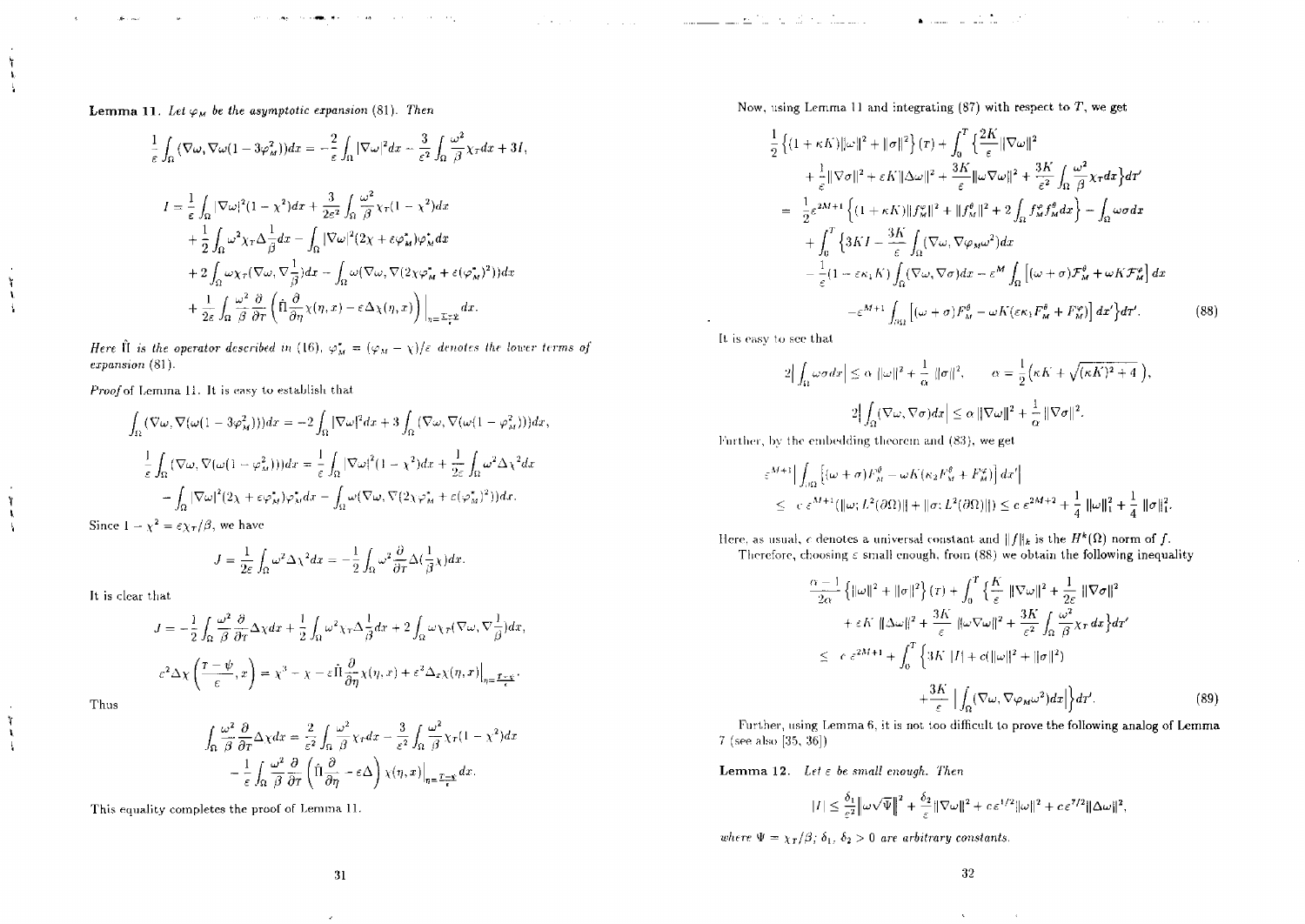Now, using the Galliardo-Nirenberg inequality, we get the estimate for the last term in the right-hand side of (89).

$$
\frac{1}{\varepsilon} \left| \int_{\Omega} (\nabla \omega, \nabla \varphi_M \omega^2) dx \right|
$$
\n
$$
\leq \frac{c}{\varepsilon} \int_{\Omega} |\omega| |\nabla \omega|^2 dx + \frac{c}{\varepsilon^2} \int_{\Omega} |\nabla \omega| |\omega^2 dx
$$
\n
$$
\leq \frac{c}{\varepsilon} ||\omega||^{(8-n)/4} ||\omega||_2^{(4+n)/4} + \frac{c}{\varepsilon^2} ||\nabla \omega|| ||\omega||^{(8-n)/4} ||\omega||_2^{7/4}
$$
\n
$$
\leq \frac{\delta_3}{\varepsilon} ||\nabla \omega||^2 + \delta_4 \varepsilon ||\omega||_2^2 + c \varepsilon^{-(12+n)/(4-n)} ||\omega||^{2(8-n)/(4-n)}.
$$

It is clear that, choosing reasonable constants  $\delta_i$ , we can transform (63) as follows

$$
U(\tau) + c \int_0^T \left\{ \frac{1}{\varepsilon} \|\nabla \omega\|^2 + \frac{1}{\varepsilon} \|\nabla \sigma\|^2 + \varepsilon \|\Delta \omega\|^2 \right.
$$
  

$$
+ \frac{1}{\varepsilon} \|\omega \nabla \omega\|^2 + \frac{1}{\varepsilon^2} \|\sqrt{\Psi} \,\omega\|^2 \right\} d\tau'
$$
  

$$
\leq c \, \varepsilon^{2M+1} + c \int_0^T \left\{ U(\tau') + \varepsilon^{-r} (U(\tau'))^{1+\lambda} \right\} d\tau'.
$$
  
(90)

Here

المنابي الشواعية فككارث

$$
U(T) = \{ ||\omega||^2 + ||\sigma||^2 \} (r), \qquad \lambda = \frac{4}{4-n}, \quad r = \frac{12+n}{4-n}.
$$

According to the Gronuoll lemma and to Lemma 8, (90) yields

$$
\{ \|\omega\| + \|\sigma\| \}(\tau) \leq c \varepsilon^{M+1/2},
$$
  

$$
\|\nabla \omega; L^2(Q)\| + \|\nabla \sigma; L^2(Q)\| \leq c \varepsilon^{M+1}, \quad \|\Delta \omega; L^2(Q)\| \leq c \varepsilon^M.
$$
 (91)

Finally, repeating the construction of Theorem 4, we establish that (91) and Theorem 6 yield the estimates (86). Theorem 7 is proved.

# 6 . Proof of Lemma 9.

First of all we note that the weak limit of temperature must be a function smoother than the Heaviside function. Really, let  $\vec{\theta}$  be of the form

$$
\overline{\theta} = a(x,\tau)H(\tau - \psi(x)) + b(x,\tau),\tag{92}
$$

where *b* is a function smoother than *H,* Then (92) and the heat equation imply that the following relation must hold in the  $D'$  sense

$$
a\delta'(T-\psi) = (1+a)\delta(T-\psi) + \text{smoother terms}, \qquad (92')
$$

where  $\delta$ ,  $\delta'$  denote the Dirac's  $\delta$ -function and their derivative. Obviously, it is impossible, since  $a \neq 0$ .

**33**

 $\mathcal{L}_{\text{max}}$  ,  $\mathcal{L}_{\text{max}}$ 

Therefore, we must assume that the asymptotic expansion for the solution of problem (66), (67), (5) has the form

$$
\theta(x, r, \varepsilon) = \vartheta^{M}(x, \tau, \varepsilon) + \mathcal{V}^{M}\left(\frac{S(x, r, \varepsilon)}{\varepsilon}, \frac{x_{N}}{\varepsilon}, x, r, \varepsilon\right) + \mathcal{O}(\varepsilon^{M+1}),
$$
  
\n
$$
\varphi(x, r, \varepsilon) = \varepsilon \Phi^{M}(x, r, \varepsilon) + \mathcal{W}^{M}\left(\frac{S(x, r, \varepsilon)}{\varepsilon}, \frac{x_{N}}{\varepsilon}, x, r, \varepsilon\right) + \mathcal{O}(\varepsilon^{M+1}),
$$
  
\n
$$
\vartheta^{M}(x, r, \varepsilon) = \sum_{j=0}^{M} \varepsilon^{j} \theta_{j}(x, \tau), \qquad \Phi^{M}(x, t, \varepsilon) = \sum_{j=1}^{M} \varepsilon^{j-1} \varphi_{j}(x, r),
$$
  
\n
$$
\mathcal{V}^{M}(\eta, r, x, r, \varepsilon) = \rho_{0}(x, t) V_{0}(\eta, x, r)
$$
  
\n
$$
+ \sum_{j=1}^{M} \varepsilon^{j} \{\rho_{j}(x, r) V_{j}(\eta, r, r) + U_{j}(\eta, x, \tau) + Y_{j}(\tau, x', r)\},
$$
  
\n
$$
\mathcal{W}^{M}(\eta, r, x, r, \varepsilon) = \chi(\eta, x, r)
$$
 (93)

$$
+\sum_{j=1}^M \varepsilon^j \{\gamma_j(x,\tau)G_j(\eta,x,\tau)+W_j(\eta,x,\tau)+Z_j(\tau,x',\tau)\}.
$$

Here  $V_0, U_1 \in \mathcal{H}, \ \rho_0 \in C^{\infty}, \ \rho_0|_{\Gamma_T} = 0$ , and we use the notation (73). It is clear that  $\overline{\Delta\theta} \sim \delta(\tau-\psi)$ , so, we avoid the contradiction (92').

Further, repeating the construction of Theorem 5 and using the notation (77), we get the following equations

$$
\Delta \theta_0^{\pm} = f, \qquad x \in \Omega_T^{\pm}, \quad \tau > 0,
$$
\n(94)

$$
\frac{\partial^2 \tilde{U}_1}{\partial \eta^2} = 2 \frac{(\nabla \psi, \nabla \rho_0)}{|\nabla \psi|^2} \frac{\partial \tilde{V}_0}{\partial \eta} - \eta \frac{\partial \rho_0}{\partial r} \frac{\partial^2 \tilde{V}_0}{\partial \eta^2}\Big|_{r=\psi},\tag{95}
$$

The solvability condition for the model equation (95) yields the relation

$$
\left(2(\nabla\psi,\nabla\rho_{0})+\rho_{0\tau}|\nabla\psi|^{2}\right)\Big|_{\tau=\psi}(\dot{V}_{0}^{+}-\dot{V}_{0}^{-})=0.
$$
\n(96)

Obviously, from *(9'3)* and (96) we get the matching conditions on the free interface

$$
[\theta_0^{\pm}]|_{\Gamma_T} = 0, \qquad \left[\frac{\partial \theta_0^{\pm}}{\partial \nu}\right]_{\Gamma_T} = 0. \tag{97}
$$

Let us define the function  $\theta_0$  as the solution of the Neumann problem (68). Then we obtain the following problem for the discrepancy  $\tilde{\theta}^{\pm} = \theta_{0}^{\pm} - \theta_{0}$ 

$$
\Delta \hat{\theta}^{\pm} = 0, \qquad x \in \Omega_{\tau}^{\pm}, \quad \tau > 0,
$$

$$
[\hat{\theta}^{\pm}]|_{\Gamma_T} = 0, \qquad \left[\frac{\partial \hat{\theta}^{\pm}}{\partial \nu}\right]|_{\Gamma_T} = 0,
$$
(98)

$$
\left. \frac{\partial \theta^{-}}{\partial N} \right|_{\Sigma} = 0, \quad \int_{\Omega_{\rm T}^+} \dot{\theta}^+ dx + \int_{\Omega_{\rm T}^-} \tilde{\theta}^- dx = 0.
$$

Since  $\Gamma<sub>T</sub>$  is a smooth surface of codimension 1, the energy equality

 $\sim$ 

 $\sim 100$  km s  $^{-1}$ 

$$
\int_{\Omega_T^+} |\nabla \tilde \theta^+|^2 dx + \int_{\Omega_T^-} |\nabla \tilde \theta^-|^2 dx = 0
$$

34

**Contract Contract** 

.<br>1992 - Jan James Barnett, amerikanischer Amerikaanse provincie en aan de provincie en aan de provincie en aan

 $\mathcal{A}^{\pm}$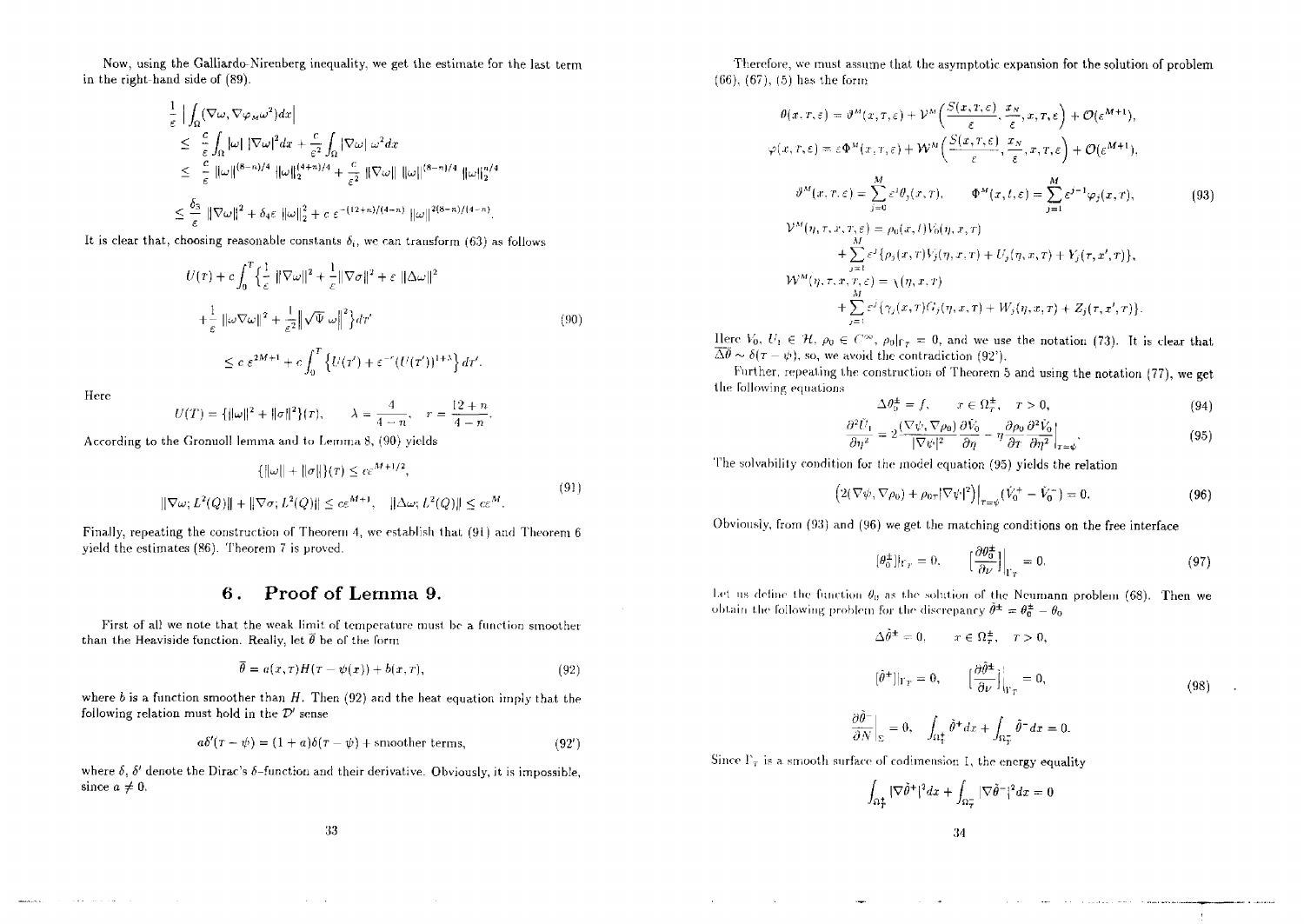

 $\mathbf{b}$ 

## $\theta=\theta_M^{\texttt{as}}+\sigma,\quad \|\sigma;\, L^\infty(0,T_0; L^2(\Omega))\cap L^2(0,T_0; H^1(\Omega))\|\leq c\,\varepsilon^{M+1}.$

for all  $M > 2$ . It means that  $\overline{\theta} = \overline{\theta_0^{as}} = \theta_0$  is a smooth function. Lemma 9 is proved.

# 7. Acnowledgements

The author would like to thank iAEA and UNESCO for hospitality at. the International Centre for Theoretical Physics, Trieste, where the most part of this work was done. He is cordially grateful to Professor M.S. Narasimhan for his invitation to ICTP. This work was partially supported by the Russian Foundation for Fundamental Research, grant N 93-011-16560.

#### **REFERENCES**

- [1], N. Alikakos, I'.VV. Bates, G. Fusco, *Slow motion for the Cahn-Hilliard equation in one space dimension,* J. Differential Equations 90 (1991), 81-135.
- [2]. H.W. Alt, 1. Pawlow, *Existence, of solutions for non-isothermal phase separation,* Adv. in Math. Sc. and Appl. **1:2** (1992), 319-409.
- [3]. P.W. Bates, P.C. Fife, *Spectral comparison principles for the Cahn-Hilliard and phase field equations, and time scale for coarsening,* Physica D 43 (1990), 335-348.
- [4]. M.S. Berger, L.E. Fraenkel, *On tht asymptotic solution of a nonlinear Dirichlet problem,* J. Math. Medi. **19:7** (1970), 553-585.
- [5]. (\_i. Caginalp, P.C. Fife. *Elliptic problems involving phase boundaries satisfying a curvature condition,* IMA J. Appl. Math. 38 (19S7), 195-217.
- [6]. G. Caginalp, *Stefan and Hele Shaw type models as asymptotic limits of the phasefield equations,* Phys. Hew. A **39:11** (1989), 5887-5896.
- [7], J.W. Cahn. J.E, Hilliard, *Free energy of a nonuniform system. I. Interfacial free energy,* .1. Chem. Physics 28 (1958), 258-267.
- **[8],** J.W. Calm. *On spinodal decomposition,* Acta Metall. 9 (1961), 795-801.
- [9]. J.W. Cahn. *Spinodnl decomposition,* Trans. Metall. Soc. A1ME **242** (1968), 166-180.
- [10]. J. Carr, M.E. Gurtin, M. Slemrod, *Structured phase transitions on a finite interval*, Arch. Hat. Merh. Anal. 86 (1984), 317-351
- [11]. J. Carr, R.L. Pego, *Metastable patterns in solutions of*  $u_t = \epsilon^2 u_{xx} f(u)$ , Comm. Pure Appl. Math. 42 (1989), 523-570.
- [12]. X. Chen, *Htlt-Shaw problem and area-preserving, curve shorting motion,* Arch. Rat. Mech. Anal. **123** (1993), 117-151.
- [13]. D.S. Cohen, J.D. Murray, *A generalized diffusion model for growth and dispersal in a population,* J. Math. Biology **12** (1981), 237-249.
- [l 1]. V'.C!. Dauilov, G.A. Omel'yanov, E.V. Radkevich, *Asymptotic solution of a phase field system and the modified Stefan problem, Differential'nie Uravneniya* 31:3 (1995) (Russian). English transl. in Differential equations **31:3** (1995).
- [15]. V.G. Danilov. G.A. Omel'yanov, E.V. Radkevich, *Initial data's regularization of the modified Stefan problem,* Matem. Zametki **57:4** (1995) (Russian). English transl. in Mathematical Notes **57:4** (1995).
- [16). CM. Elliott, Zheng Songmu, *On the Cahn-Hitliard equation,* Arch. Rat. Mech. Anal. 96 (1986), 339-357.
- [17]. CM. Elliott, D.A. French, *Numerical studies of the Cakn-Hilliard equation for phase separation,* IMA J. Appl. Math. 38 (1987), 97-128.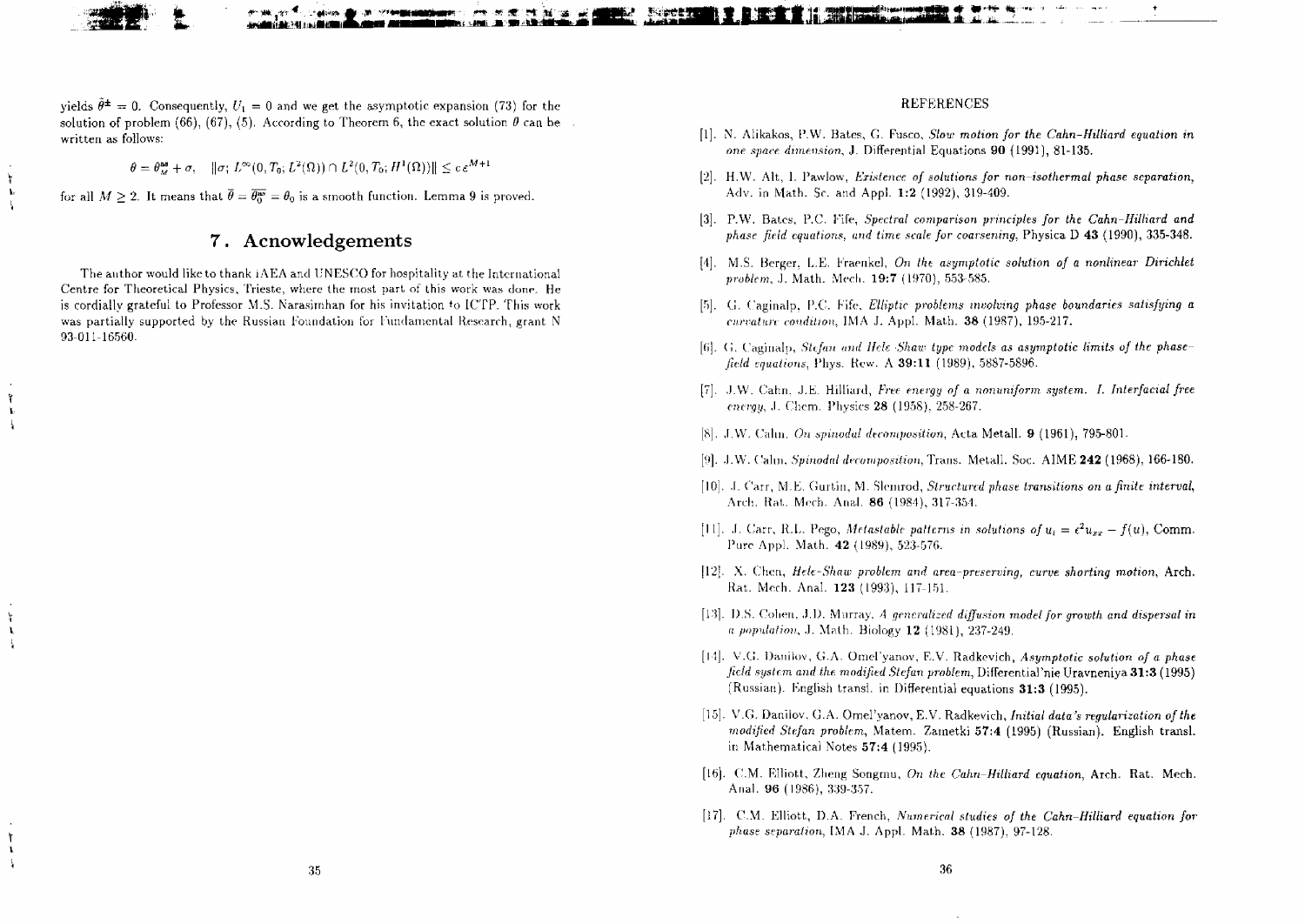- [18]. J.D. Gunton, M. Droz, *Introduction to the Theory of Metastable and Unstable. States,* Lee. Notes in Physics, **183,** Berlin, Springer Verlag, 1983.
- [19]. M. Hazewinkel, J.F. Kaashoek, B. Leynse, *Pattern formation for a one dimensional evolution equation bastd on Thorn's river basin model,* Report 8519/B, Econometric Institute, Erasmus University, 1985.
- [20]. S.D. Howison, A.A.Lacey, j.R. Ockendon, *Hek-Skaw free, boundary problems with suction.* Quart. *Wlech.* Appl. Math. 41 (1988), 183-193.
- [21]. O.A. Ladyzhenskaya, V.A. Solonnikov, N.N. Ural'tseva, *Linear and Quasilinear Parabolic-type Equations,* Nauka, Moscow, 1967 (Russian).
- [22]. Y.S. Lipatov, V.V. Shilov, *Spinodal decomposition in polymeric systems*, Russ. Chem. Rev. 53 (1984), 1197-1221.
- [23]. V.P. Maslov, V.A. Tsupin, *Shock wave propagation in isoentropic gas with small viscosity,* Itogi Nauki i Techniki: Sovremennic Problemy Mat. 8, V1NITI, Moscow, 1970,273-308 (Russian).
- [24]. V.P. Maslov, G.A. Omel'yanov, Asymptotic soliton-like solution of equations with *small dispersion,* Uspekhi Mat. Nauk 36:3 (1981), 63-126 (Russian), English transl, in Rus. Math. Surveys 36:3 (1981), 73-149.
- [25], V.P. Maslov, G.A. Omel'yanov, *Hugoniot-type. conditions for infinitely narrow solutions of the. equation for simple waves,* Sibirskii Mat. Zhurnal **24:5** (1983), 172-182 (Russian). English transl. in Siberian Math. J. **24:5** (1983), 787-793.
- [26]. V.P. Maslov, G.A. Omel'yanov, *Three-wavt interaction including frequency doubling effects,* lzv. VUZov, Fizika 29:3 (1986), 3-23 (Russian). English transl. in Soviet Phys. J. 29:3 (1986), 157-175.
- [27|. V.P. Maslov, G.A. Omel'yanov. *Rapidly oscillating asymptotic solution of MUD equations in the Tokamak approximation,* Teor. Mat. Fiz. **92:4** (1992), 269-292 (Russian). English transl. in Theor. Math. Phys. 92:2 (1992), 879-895.
- [28]. V.P. Maslov, V.G. Danilov, K-A. Volosov, *Mathematical Modeling of Heat and Mass Transfer Processes,* Nauka, Moscow, 1987 (Russian).
- [29]. V.P. Maslov, P.P. Mosolov, *Equations of One dimensional Barotropic Gas,* Nauka, Moscow, 1990 (Russian).
- [30]. W.W. Mullins, R.F. Sekerka, *Morphological stability of a particle growing by diffusion and heat flow,* J. Appl. Phys. 34 (1963), 323-329.
- [31]. A. Novick-Cohen, L.A. Segel, *Nonlinear aspects of the Cahn Hilliard equation*, Physica D 10 (1984), 277-298.
- [32]. T. Nose, *Kinetics of phase separation in polymer mixtures.* Phase Transitions 8 (1987), 245-260.
- [33]. G.A. Omel'yanov, E.V. Radkevich, V.G. Danilov, *Justification of an asymptotic solution to the phase field system* , Trudi MMO, to appear, (Russian).
- [34]. G.A. Oinel'yanov, E.V. Radkevich, V.G. Danilov, *Stability and "stabilization" of the solution to the phase field system.* Proceeding of Banach Center. Math. Sc. and Appl,, (1995).
- [35]. G.A. Omel'yanov, E.V. Radkevich, V.G. Danilov, Asymptotic solution of the Cahn-*Hiiliard system in the. fast relaxation case,* Euro. J. Appl. Math., to appear.
- [36]. G.A. Omel'yanov. Asymptotic solution of the non-isothermal Cahn-Hilliard sustem, Int. Centre for Theor. Phys., Trieste, preprint IC/95/73 (1995).
- [37]. R.L. Pego, *Front migration in the non-linear Cahn-Hilliard equation*, Proc. R. Soc. Lond. A 422 (1989), 261-278-
- [38]. P.I. Plotnikov, V.N. Starovoitov, *Stefan problem as the limit of the phase field system,* DifFerential'iiie Uravncniya **29:3** (1993), 461-471 (Russian). English transl. in Differential Equations 29:3 (1993).
- [39]. E.V. Radkevich, *About asymptotic solution of a phase field system,* Differential'me Uravncniya29:3 (1993), 487-500 (Russian). English transl. in Differential equations 29:3 (1993).
- [40j. T.M. Rogers, K.R. Elder, R.('. Desai, *Numerical study of the late stages of spinodal decomposition,* Phys. Rev. B 37 (1988), 9638-9649.
- [41]. V.P. Skripov, A.V. Skripov, *Spinodal decomposition,* Soviet Phys. Usp. 22 (1979), 389-410.
- [42]. H.M. Soner, *Convergence of the phase field equations to the Mullins-Sekerka problem with kinetic undercooling,* Arch. Rat. Mech. Anal., to appear,
- [43]. B. Stoth, *The Cahn Milliard equation as limit of the phase field equations,* Quart. Appl. Math., to appear.
- [44]. B. Stoth, *Convergence of the Cahn-Hilliard equation to the Mullins-Sekerka problem in spherical symmetry,* J. Diff. Eq., to appear.
- [45], R,. 'feniani, *Infinite-dimensional Dynamical Systems in Mechanics and Physics.* Springer Verlag, N.-Y., 1988.
- [46]. Zheng Songmu, *Asymptotic behavior of the solution to the Cahn-HiUiard equation,* Appl. Anal. 23(1986), 165-184.

 $\mathbf{r} = \mathbf{r}$ 

والمتحدث والمتاريخ والمتحدث